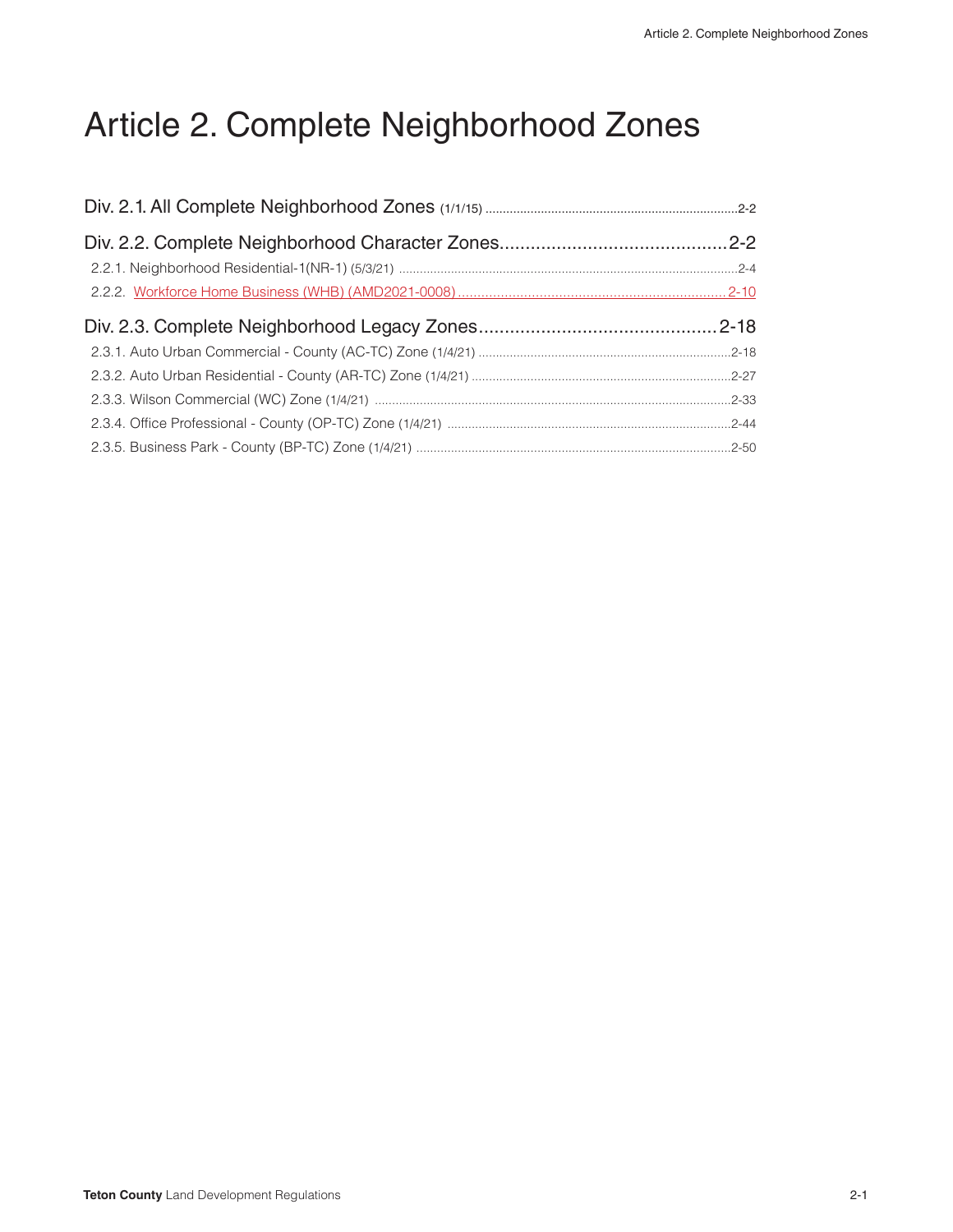## Div. 2.1. All Complete Neighborhood Zones (1/1/15)

Complete neighborhood zones are intended to enhance the locations in the community that are most appropriate for use and development into the most desirable places to live, work, and play. There are 2 types of complete neighborhood zones:

- 1. Character zones, established in Div. 2.2., are character-based and established to implement the Comprehensive Plan;
- 2. Legacy zones, established in Div. 2.3., are carried forward from the previous LDRs, and it is the intent that they will be phased out over time as character zones are adopted and applied.

## Div. 2.2. Complete Neighborhood Character Zones

Character zones, established in Div. 2.2, are character-based and established to implement the Comprehensive Plan.

- A. Neighborhood Residential-1 (NR-1)
- B. Workforce Home Business (WHB)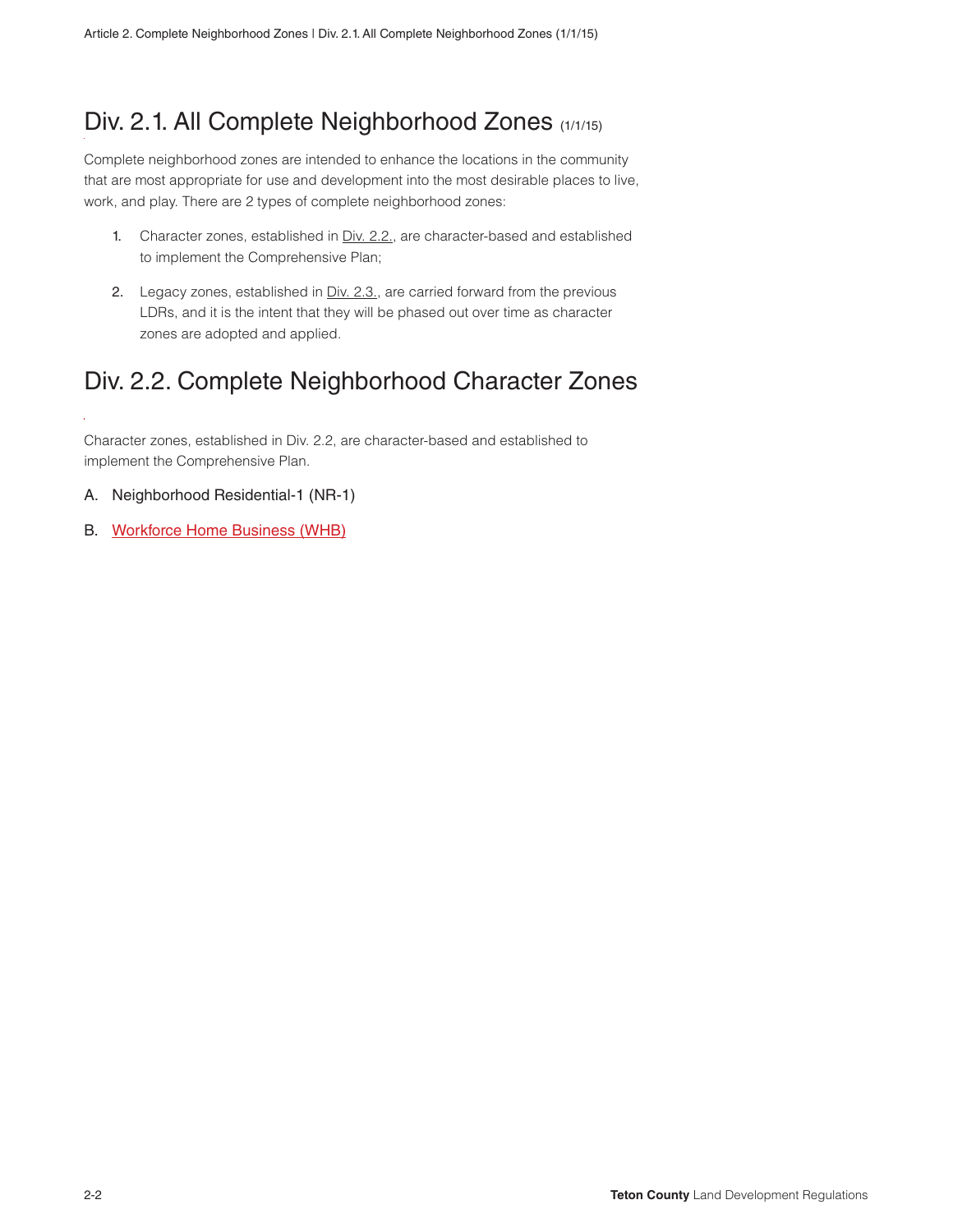## 2.2.2. Workforce Home Business (WHB) (AMD2021-0008)

#### A. Intent

- 1. Desired Future Character. Future development and use that occurs in the Workforce Home Business (WHB) zone should allow for the exercise of property rights in a way that facilitates opportunities for workforce home businesses in a residential setting. Detached single-family residential is the preferred primary use with accessory home business uses and accessory residential units. Lots shall be large enough to accomodate more intense home business uses and accessory outbuildings while also providing for wildlife permeability and an abundance of landscape over built form.
- 2. Existing Character. The Workforce Home Business zone generally encompasses areas within Comprehensive Plan Subarea 7.2: Hog Island Home Business and includes a mix of developed residential lots with home businesses and larger agricultural holdings.
- 3. Comprehensive Plan. The Workforce Home Business zone is based primarily on Subarea 7.2 in the Comprehensive Plan.

#### B. Physical Development

Standards applicable to physical development are provided in this subsection. Where a cross-reference is listed see the referenced division or section for additional standards. All standards in Article 5 are applicable unless stated otherwise.

1. Site Development Standards



| <b>Site Development Amount</b>                                      |                        |                       |
|---------------------------------------------------------------------|------------------------|-----------------------|
| Site Development (max)                                              | $GSA(0.11) + 5,619$ sf | A                     |
| <b>Site Development Location</b>                                    |                        |                       |
| <b>Wildlife Habitat</b>                                             | See NRO                | (Sec. 5.2.1.)         |
| <b>Scenic Viewsheds</b>                                             | See SRO                | (Sec. 5.3.2.)         |
| Waterbodies/Wetlands                                                |                        | (Sec. 5.1.1.)         |
| River Setback(min)                                                  | 150'                   | ❸                     |
| Stream/Lake/Pond Setback(min)                                       | 50' - 150'             | $\boldsymbol{\Theta}$ |
| <b>Wetland Setback (min)</b>                                        | 30'                    | $\boldsymbol{\Theta}$ |
| <b>Irrigation Ditch</b>                                             |                        | (7.7.4.D.)            |
| Irrigation Ditch Setback (min)                                      | 15'                    | Θ                     |
| <b>Street Setback (min. except)</b><br>driveway across street yard) |                        | Θ                     |
| $GSA < 3$ ac                                                        | 25'                    |                       |
| $GSA \geq 3$ ac                                                     | 50'                    |                       |
| Side/Rear Setback (min)                                             |                        | G)                    |
| $GSA < 3$ ac                                                        | <u>10'</u>             |                       |
| $GSA \geq 3$ ac                                                     | 20'                    |                       |
| Landscaping                                                         | (Div. 5.5.)            |                       |
| per 10,000 sf floor area                                            | <u>1 pu</u>            |                       |
| Parking lot                                                         | 1 pu per 8 spaces      |                       |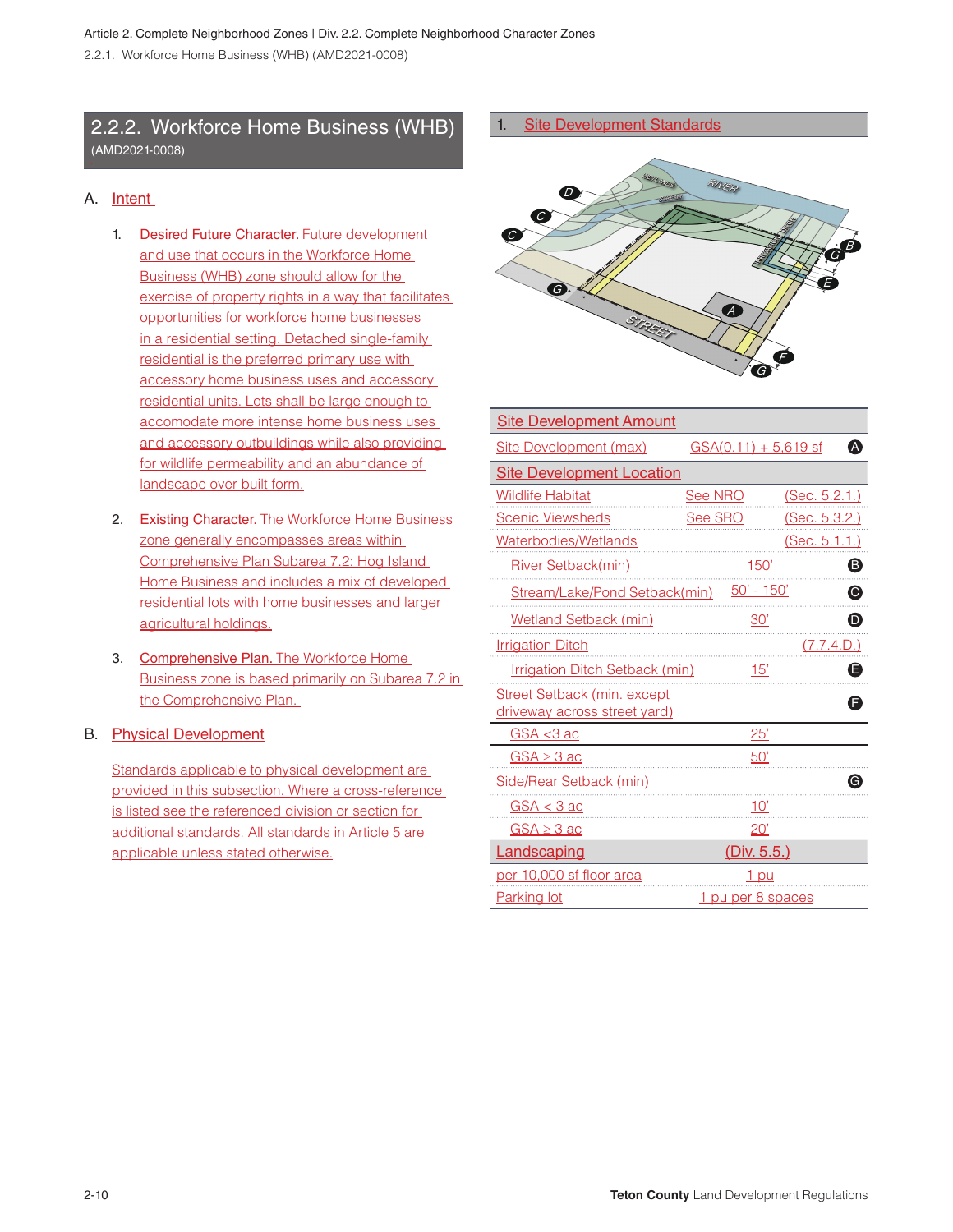#### Article 2. Complete Neighborhood Zones | Div. 2.2. Complete Neighborhood Character Zones

2.1. Workforce Home Business (WHB) (AMD2021-0008)

| 2. | <b>Structure Standards</b> |  |
|----|----------------------------|--|
|    |                            |  |



| <b>Structure Location</b> |     |
|---------------------------|-----|
| Street Setback (min)      |     |
| $GSA < 3$ ac              | 25' |
| $GSA \geq 3$ ac           |     |
| Side/Rear Setback (min)   |     |
| $GSA < 3$ ac              | 25' |
| $GSA \geq 3$ ac           |     |

Eaves, canopies, decks, and other architectural projection that clear 9' above finish grade may extend 4' into a setback

| <b>Scale of Development</b>                                            |                                                 |               |
|------------------------------------------------------------------------|-------------------------------------------------|---------------|
| Floor area                                                             |                                                 |               |
| <u>GSA ≤ 10 ac</u>                                                     | $GSA(0.032) + 3,900$ sf                         |               |
| Not to Exceed                                                          | 10,000 sf                                       |               |
| $GSA > 10$ ac                                                          | <u>(GSA ac - 10)100</u><br><u>sf +10,000 sf</u> |               |
| Not to Exceed                                                          | <u>15,000 sf</u>                                |               |
| Single building (max)                                                  | 10,000 sf                                       |               |
| <b>Hospital, Religious</b><br><b>Institution, Daycare or</b><br>School | Maximum<br>determined<br>by CUP                 |               |
| <b>Structure Height</b>                                                |                                                 | (Sec. 9.4.9.) |
| Height: Any point (max)                                                | 30'                                             | ❶             |
| Height: Overall (max)                                                  | 37.5'                                           | ß             |
| <b>Scenic Standards</b>                                                |                                                 |               |
| <b>RE: Scenic viewsheds</b>                                            | See SRO                                         | (Sec. 5.3.2.) |
| <b>Fencing</b>                                                         |                                                 |               |
| <b>Wildlife Friendly Fencing</b>                                       | Required                                        | (Sec. 5.1.2.) |
| <b>Exterior Materials</b>                                              |                                                 |               |
| <b>External surfaces</b>                                               | Non-reflective                                  |               |
| Colors                                                                 | Earth tones                                     |               |

| 3.<br>Environmental                                                       |                 |                 |
|---------------------------------------------------------------------------|-----------------|-----------------|
| Wild animal feeding                                                       |                 | (Sec. 5.1.3.)   |
| <b>Bear proof trash</b>                                                   |                 | (Sec. 5.2.2.)   |
| <b>Exterior Lighting</b><br>4.                                            |                 | (Sec. 5.3.1.)   |
| Light trespass is prohibited.                                             |                 |                 |
| All lights over 600 initial lumens shall be fully shielded.               |                 |                 |
| Lumens per sf of site                                                     |                 | 1.5             |
| development (max)                                                         |                 |                 |
| Lumens per site (max)                                                     |                 |                 |
| <b>All fixtures</b>                                                       |                 | 60,000          |
| Unshielded fixtures                                                       |                 | 4,000           |
| <b>Light Color</b>                                                        |                 | ≤3000 Kelvin    |
| <b>Natural Hazards to Avoid</b><br>5.                                     |                 |                 |
| <b>Steep Slopes</b>                                                       |                 | (Sec. 5.4.1.)   |
| Development prohibited                                                    |                 | Slopes > 30%    |
| <b>Unstable Soils</b>                                                     |                 | (Sec. 5.4.2.)   |
| <b>Fault Areas</b>                                                        |                 | (Sec. 5.4.3.)   |
| <b>Floodplains</b>                                                        |                 | (Sec. 5.4.4.)   |
| <b>Wildland Urban Interface</b>                                           |                 | (Sec. 5.4.5.)   |
| 6.<br><b>Signs</b>                                                        |                 | (Sec. 5.6.2.)   |
|                                                                           | <b>Area</b>     | <b>Height</b>   |
| <b>Allowed Signs (max)</b>                                                | (max)           | (max)           |
| 1 rustic freestanding or wall<br>sign                                     |                 |                 |
| Nonresidential                                                            | 12 sf           | $\underline{6}$ |
| Residential (unlighted)                                                   | 4 <sub>sf</sub> | 4'              |
| 1 wall sign per home                                                      | 2 <sub>sf</sub> | n/a             |
| occupation/home business                                                  |                 |                 |
| <b>Grading, Erosion, Stormwater</b><br>7.                                 |                 |                 |
| Grading                                                                   |                 | (Sec. 5.7.2.)   |
| <b>Erosion Control</b>                                                    |                 | (Sec. 5.7.3.)   |
| Erosion shall be controlled at all times                                  |                 |                 |
| <b>Stormwater Management</b>                                              |                 | (Sec. 5.7.4.)   |
| No increase in peak flow rate or velocity across property<br><u>lines</u> |                 |                 |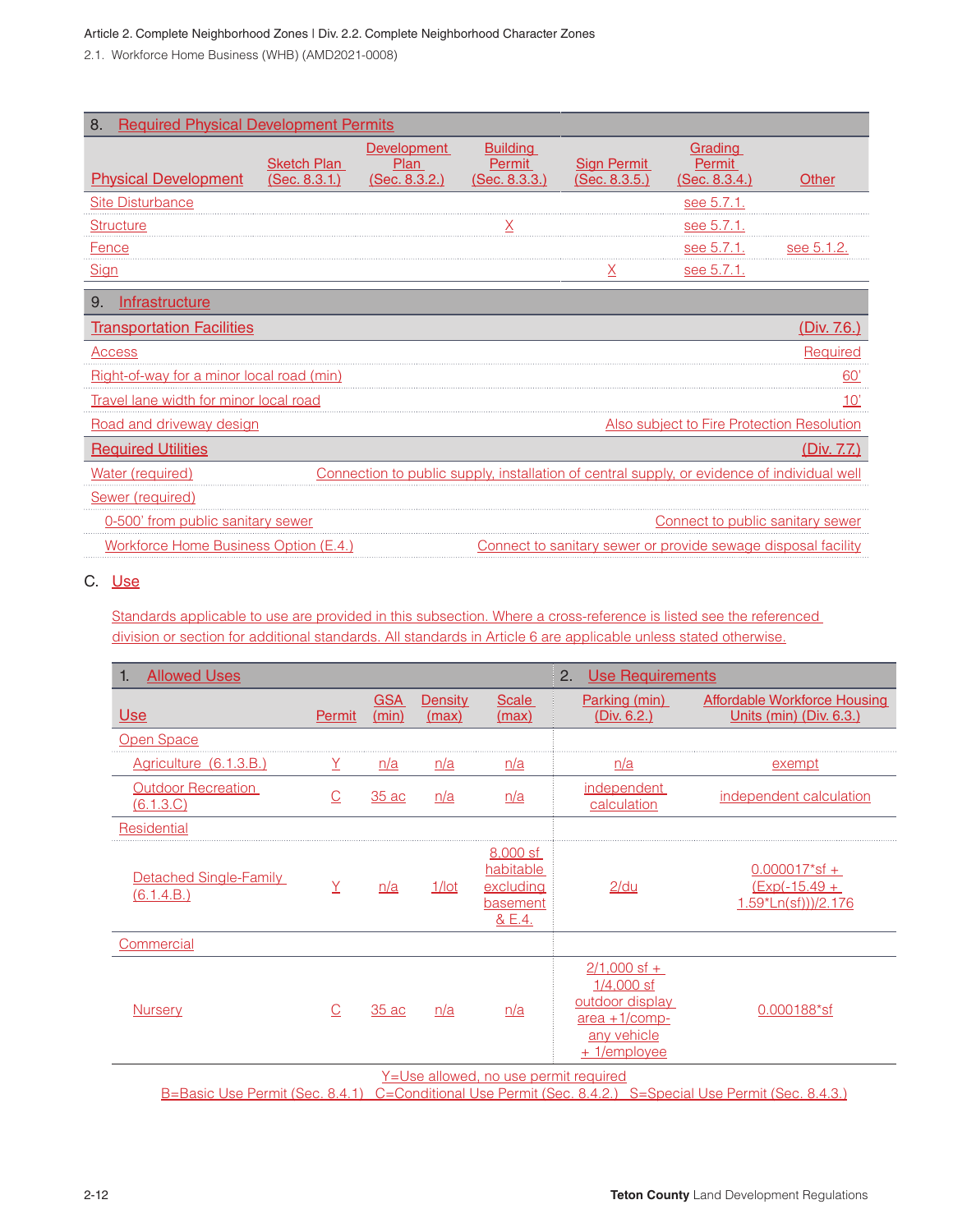| <b>Allowed Uses</b><br>$\mathbf{1}$ .                                                                                                                 |                          |                     |                         |                                 | 2.<br><b>Use Requirements</b>                           |                                                                |
|-------------------------------------------------------------------------------------------------------------------------------------------------------|--------------------------|---------------------|-------------------------|---------------------------------|---------------------------------------------------------|----------------------------------------------------------------|
| Use                                                                                                                                                   | Permit                   | <b>GSA</b><br>(min) | <b>Density</b><br>(max) | <b>Scale</b><br>(max)           | Parking (min)<br>(Div. 6.2.)                            | <b>Affordable Workforce Housing</b><br>Units (min) (Div. 6.3.) |
| Amusement/Recreation                                                                                                                                  |                          |                     |                         |                                 |                                                         |                                                                |
| Outfitter/Tour Operator<br>(6.1.7.E.)                                                                                                                 | $\overline{\mathbb{C}}$  | 35 ac               | n/a                     | n/a                             | independent<br>calculation                              | independent calculation                                        |
| Institutional                                                                                                                                         |                          |                     |                         |                                 |                                                         |                                                                |
| <b>Assembly (out of NRO)</b><br>(6.1.8.B. & E.1.)                                                                                                     | $\underline{\mathbb{C}}$ | 35 ac               | n/a                     | n/a                             | <i>independent</i><br>calculation                       | independent calculation                                        |
| Daycare/Education (out of<br>NRO) (6.1.8.C. & E.1.)                                                                                                   | $\underline{\mathbb{C}}$ | 35 ac               | n/a                     | n/a                             | independent<br>calculation                              | exempt<br>(see 6.3.2.C.11 and<br>$6.3.2.C.12$ )                |
| Industrial                                                                                                                                            |                          |                     |                         |                                 |                                                         |                                                                |
| <b>Gravel Extraction/</b><br>Processing (6.1.9.F.)                                                                                                    | $\underline{\mathsf{S}}$ |                     | see 6.1.9.F.            |                                 | 1/employee                                              | 0.000107*sf                                                    |
| Transportation/Infrastructure                                                                                                                         |                          |                     |                         |                                 |                                                         |                                                                |
| Utility Facility (6.1.10.C.)                                                                                                                          | $\overline{C}$           | n/a                 | n/a                     | n/a                             | $1$ /employee + $1$<br>stored vehicle                   | $0.000107$ *sf                                                 |
| <b>Wireless Communications</b>                                                                                                                        |                          |                     | see 6.1.10.D.           |                                 | $1$ /employee + $1$<br>stored vehicle                   | 0.000107*sf                                                    |
| <b>Accessory Uses</b>                                                                                                                                 |                          |                     |                         |                                 |                                                         |                                                                |
| <b>Accessory Residential</b><br>Unit (6.1.11.B., E.2.)                                                                                                | $\mathbf{B}$             |                     |                         | see 6.1.11.B. & E.2.            | 1.25/du                                                 | exempt                                                         |
| Home Occupation<br>(6.1.11.D.)                                                                                                                        | $\mathbf{B}$             | n/a                 | 1/du                    | 25% of<br>habitable<br>du sf    | n/a                                                     | exempt                                                         |
| Home Business (6.1.11.E.<br>& E.3.)                                                                                                                   | $\overline{\mathsf{C}}$  | n/a                 | 1/du                    | 25% of<br>habitable<br>du sf    | 1/employee & E.3.                                       | exempt                                                         |
| <b>Family Home Daycare</b><br>(6.1.11.E)                                                                                                              | $\mathbf{B}$             | n/a                 | 1/du                    | care for<br>$3 - 6$<br>persons  | $1$ /employee + 1<br>off-street pick-up/<br>drop-off    | exempt                                                         |
| Home Daycare Center<br>(6.1.11.G.)                                                                                                                    | $\overline{C}$           | n/a                 | n/a                     | care for<br>$7 - 11$<br>persons | $1$ /employee + 2<br>off-street pick-up/<br>drop-off    | exempt                                                         |
| <b>Temporary Uses</b>                                                                                                                                 |                          |                     |                         |                                 |                                                         |                                                                |
| <b>Christmas Tree Sales</b><br>(6.1.12.B.)                                                                                                            | Y                        | n/a                 | n/a                     | n/a                             | $1/1,000$ sf outdoor<br>display $area + 1/$<br>employee | <u>exempt</u>                                                  |
| <b>Real Estate Sales Office</b><br>(6.1.12.C.)                                                                                                        | $\overline{B}$           | n/a                 | n/a                     | n/a                             | 3.3/1,000 sf                                            | exempt                                                         |
| <b>Temporary Shelter</b><br>(6.1.12.D.)                                                                                                               | 旦                        | n/a                 | $1/$ lot                | n/a                             | <u>2/du</u>                                             | exemp <sup>.</sup>                                             |
| Farm Stand (6.1.12.E.)                                                                                                                                | $\overline{B}$           | n/a                 | n/a                     | n/a                             | $5/1,000$ sf display<br><u>area</u>                     | <u>exempt</u>                                                  |
| <b>Temp. Gravel Extraction</b><br>(6.1.12.E.)                                                                                                         | $\overline{\mathsf{B}}$  | n/a                 | n/a                     | <u>15 ac</u>                    | 1/employee                                              | <u>exempt</u>                                                  |
| Y=Use allowed, no use permit required<br>C=Conditional Use Permit (Sec. 8.4.2.) S=Special Use Permit (Sec. 8.4.3.)<br>B=Basic Use Permit (Sec. 8.4.1) |                          |                     |                         |                                 |                                                         |                                                                |

**Teton County** Land Development Regulations **2-13 2-13**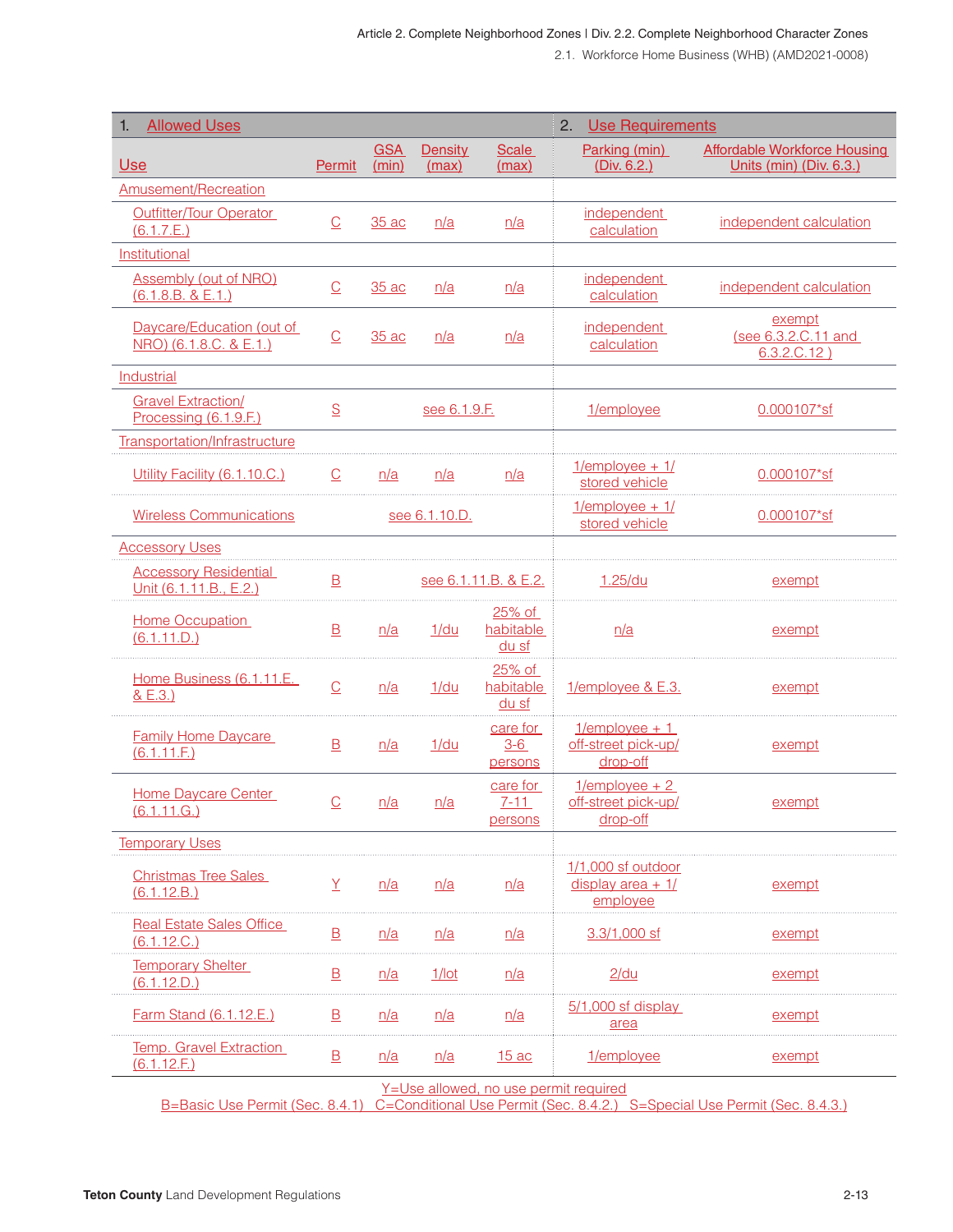#### Article 2. Complete Neighborhood Zones | Div. 2.2. Complete Neighborhood Character Zones

2.2.2. Workforce Home Business (WHB) (AMD2021-0008)

| <b>Allowed Uses</b><br>1.                                                                                                                                 |                 |                     |                         |                   | 2.<br><b>Use Requirements</b>       |                                                                |
|-----------------------------------------------------------------------------------------------------------------------------------------------------------|-----------------|---------------------|-------------------------|-------------------|-------------------------------------|----------------------------------------------------------------|
| U <sub>se</sub>                                                                                                                                           | Permit          | <b>GSA</b><br>(min) | <b>Density</b><br>(max) | Scale<br>(max)    | Parking (min)<br><u>(Div. 6.2.)</u> | <b>Affordable Workforce Housing</b><br>Units (min) (Div. 6.3.) |
| Special Event (6.1.12.G)                                                                                                                                  | $\underline{Y}$ | n/a                 | n/a                     | 3 events/<br>year | n/a                                 | exempt                                                         |
| <u>Y=Use allowed, no use permit required</u><br>B=Basic Use Permit (Sec. 8.4.1) C=Conditional Use Permit (Sec. 8.4.2.) S=Special Use Permit (Sec. 8.4.3.) |                 |                     |                         |                   |                                     |                                                                |
| 3.<br><b>Operational Standards</b>                                                                                                                        |                 |                     |                         |                   |                                     |                                                                |
| <b>Outside Storage</b>                                                                                                                                    |                 |                     |                         |                   |                                     | (Sec. 6.4.1.)                                                  |
| <b>Refuse and Recycling</b>                                                                                                                               |                 |                     |                         |                   |                                     | (Sec. 6.4.2.)                                                  |
| Trash and recycling enclosure required                                                                                                                    |                 |                     |                         |                   |                                     |                                                                |
| <b>Noise</b>                                                                                                                                              |                 |                     |                         |                   |                                     | (Sec. 6.4.3.)                                                  |
| Max sound level at property line                                                                                                                          |                 |                     |                         |                   |                                     | 65 DBA                                                         |
| <b>Vibration</b>                                                                                                                                          |                 |                     |                         |                   |                                     | (Sec. 6.4.4.)                                                  |
| <b>Electrical Disturbances</b>                                                                                                                            |                 |                     |                         |                   |                                     | (Sec. 6.4.5.)                                                  |
| <b>Fire and Explosive Hazards</b>                                                                                                                         |                 |                     |                         |                   |                                     | (Sec. 6.4.6.)                                                  |
| <b>Heat and Humidity</b>                                                                                                                                  |                 |                     |                         |                   |                                     | <u>(Sec. 6.4.7.)</u>                                           |
| Radioactivity                                                                                                                                             |                 |                     |                         |                   |                                     | <u>(Sec. 6.4.8.)</u>                                           |

#### D. Development Options and Subdivision

Standards applicable to development options and subdivision are provided in this subsection. Where a cross-reference is listed see the referenced division or section for additional standards. All standards in Article 7 are applicable unless stated otherwise.

| <b>Allowed Development and Subdivision Options</b><br>1. |                               |                            |                                                              |                             |                                    |                                                 |                         |
|----------------------------------------------------------|-------------------------------|----------------------------|--------------------------------------------------------------|-----------------------------|------------------------------------|-------------------------------------------------|-------------------------|
| <b>Option</b>                                            | $Lot$<br><b>Size</b><br>(min) | <b>Rural Area</b><br>(min) | Conserv.<br>Area (min)                                       | Develop.<br>Area (max)      | Density (max)                      | <b>Additional</b><br><b>Floor Area</b><br>(max) | Strds.                  |
| <b>Subdivision Options</b>                               |                               |                            |                                                              |                             |                                    |                                                 |                         |
| <b>Land Division</b>                                     | 35 ac                         | ÷.                         | 二                                                            | ΞĪ,                         | 二                                  |                                                 | (7.2.3.)                |
| <b>Development Options</b>                               |                               |                            |                                                              |                             |                                    |                                                 |                         |
| <b>WHB Option</b>                                        | 3ac                           | ÷.                         | ÷.                                                           |                             | 1 du and 2<br>ARU per 3 ac         |                                                 | $(7.8.2 \&$<br>$E.4.$ ) |
| CN-PRD*                                                  | n/a                           | JH: 105 ac<br>Alta: 70 ac  | 90% of<br><b>Rural GSA</b>                                   | ÷.                          | 土                                  | n/a                                             | (7.1.6.)                |
| <b>CN Development</b><br>Area                            | n/a                           | ΞĪ,                        | ÷,                                                           | 1 ac per 19<br>ac Rural GSA | 1 du per 4.375<br>ac Rural GSA     | n/a                                             |                         |
| <b>Reserved Rural</b><br>Development Area                | n/a                           | ÷.                         | $\equiv$                                                     | 1 ac per 9 ac<br>conserved  | 1 du per 35 ac<br><b>Rural GSA</b> | n/a                                             |                         |
| <b>Floor Area Option</b>                                 | n/a                           | 35 ac                      | 90% of<br><b>Rural GSA</b>                                   | n/a                         | 2 additional<br>ARU per 35 ac      | 10,000 sf<br>per 35 ac                          | (7.1.5.)                |
| <b>Rural PRD</b>                                         | n/a                           | $>49$ ac                   | Greater<br><u>of:</u> 70% of<br><b>Rural GSA</b><br>OR 49 ac | 3 ac per 7 ac<br>conserved  | 3 du per 35 ac                     | n/a                                             | (7.1.2)                 |
| * (JH): East of the Tetons, (Alta): West of the Tetons   |                               |                            |                                                              |                             |                                    |                                                 |                         |

2-14 **Teton County** Land Development Regulations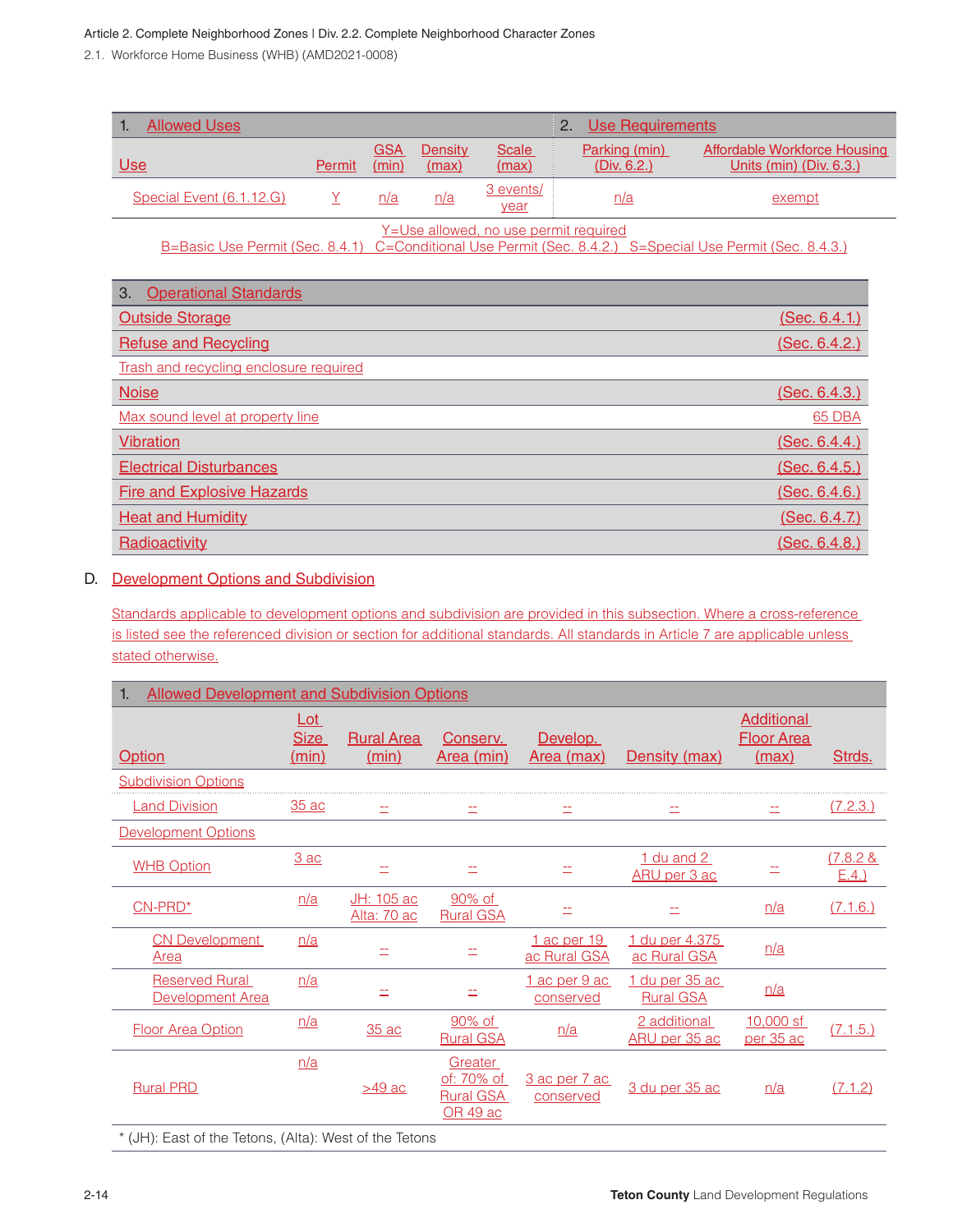| <b>Residential Subdivision Requirements</b><br>2. |                                    |
|---------------------------------------------------|------------------------------------|
| <b>Parks Exactions</b>                            | (Sec. 7.5.2.)                      |
| <b>Exaction land (min)</b>                        | 0.02 acres per housing unit or lot |
| <b>School Exactions</b>                           | (Sec. 7.5.3.)                      |
| Exaction land (min)                               | 0.01 acres per housing unit or lot |
| Infrastructure<br>3                               |                                    |
| <b>Transportation Facilities</b>                  | (Div. 7.6.)                        |
| <b>Required Utilities</b>                         | (Div. 7.7.)                        |
|                                                   |                                    |

#### 4. Permits Required

| torce Home Business Optior. |  |  |  |
|-----------------------------|--|--|--|
|                             |  |  |  |
|                             |  |  |  |
|                             |  |  |  |

#### E. Additional Zone-specific Standards

The following standards apply in addition to all other standards applicable in the WHB zone.

#### 1. Conditional Uses.

- a. Setbacks for the conditional use shall be established through the CUP process to ensure compatability of conditional use with surrounding context and character and to mitigate impacts of use on natural resources and/or neighborhing residences.
- b. Prohibited in the NRO. Conditional institutional uses are prohibited within the NRO.

#### 2. Accessory Residential Unit (ARU)

- a. ARU Restriction and Floor Area Exemption. Any ARU that is subject to an affordable or workforce deed restriction acceptable to the Jackson/Teton County Affordable Housing Department shall be exempt from FAR, maximum floor area calculation, and scale of use maximums associated with the primary use.
- b. Primary use residential.
	- i. Maximum Scale. An ARU accessory to a residential use shall not exceed 1,000 sf of gross floor area including basement floor area.
	- ii. Density. One ARU shall be permitted accessory to a detached single family unit. A second ARU shall be permitted accessory to a detached single-family unit provided the following standards are met.
		- a). Gross Site Area. Gross Site Area shall be at least 3 acres.
		- b). Attached. At least one of the ARUs shall be attached to another structure on the site.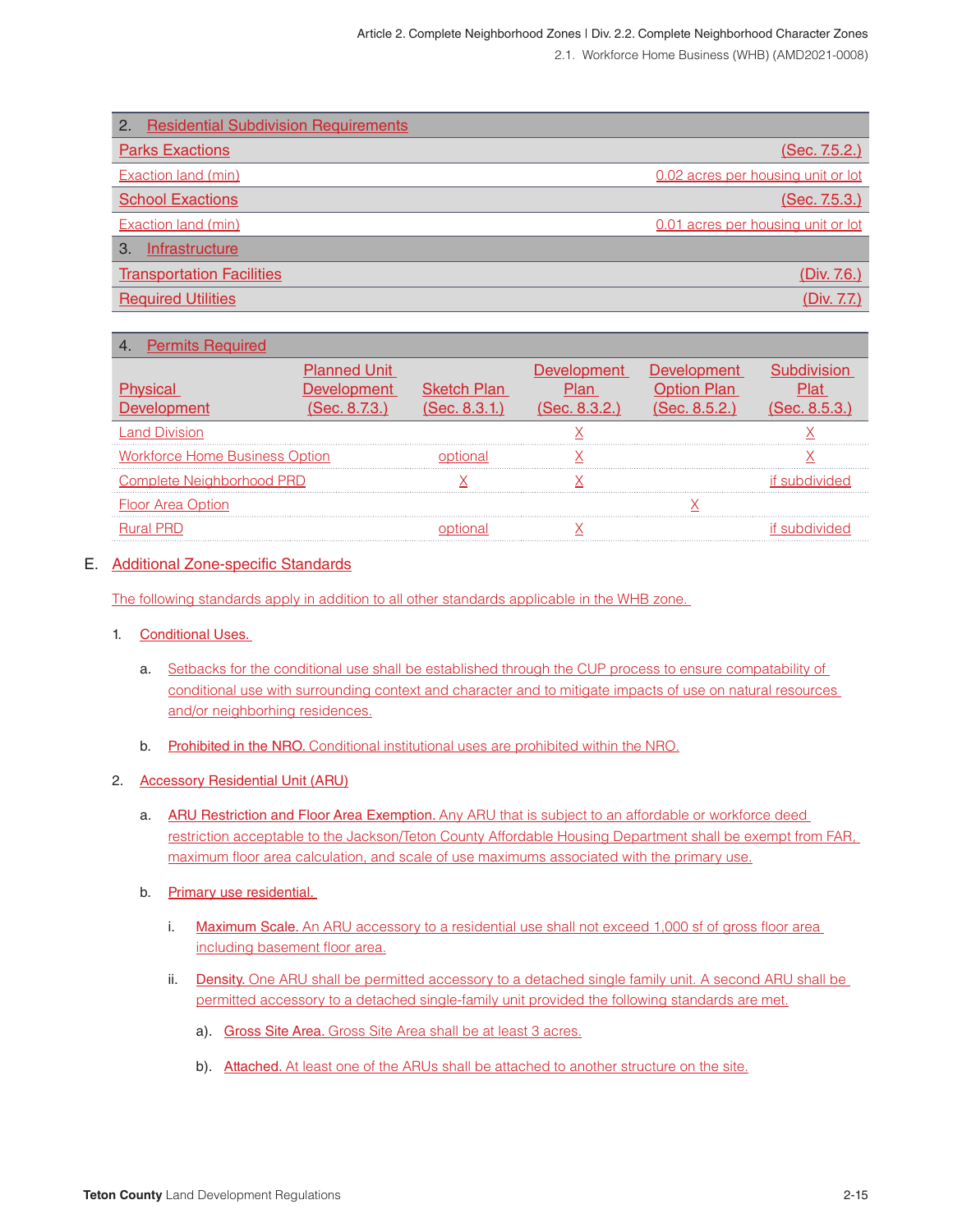- c). Restriction. One of the ARUs shall be subject to an affordable or workforce rental restriction acceptable to the Jackson/Teton County Affordable Housing Department.
- d). Limit on Incentive. Approval of a second ARU shall not increase the amount of residential development allowed in the Town and County above the amount allowed and planned for since 1994, see Sec. 7.8.2.
- c. Primary use non-residential.
	- i. Maximum Scale. An ARU accessory to a non-residential use shall not exceed 850 sf of gross floor area including basement floor area.
	- ii. The floor area of an ARU accessory to a non-residential use shall be exempt from FAR and maximum floor area calculations.
	- iii. Restriction. The unit shall be subject to a deed-restriction administered by the Jackson/Teton County Affordable Housing Department and recorded with the County Clerk.
	- iv. Density. The maximum number of ARUs accessory to a nonresidential use shall be determined based on the definition of Accessory Use (6.1.2.B.3.).
- 3. Home Business. The following standards apply to accessory home business uses, in addition to the standards in 6.1.11.E. Where standards are in conflict, these zone-specific standards shall apply.
	- a. Operations Plan. A home business use shall be subject to an operations plan approved as part of its use permit. The purpose of the operations plan is to outline business operations to provide clarity and predictability regarding the impacts of the home business on neighborhood character. Amendments to an operations plan qualifying as minor deviations (8.2.13.B.2.) may be approved by the Planning Director. The operations plan shall address the following, if applicable:
		- i. How the proposed use will comply with the standards of this section (E.3.) and 6.1.11.E.,
		- ii. Anticipated noise, waste and wastewater disposal, and environmental impacts and mitigation plan,
		- iii. Site plan, including locations of screening, parking, storage, business operations and water sources,
		- iv. Parking and vehicle storage,
		- v. Material storage and management, including locations, maximum quantities, types and compositions of materials, and best practices for hazardous and toxic material storage,
		- vi. Hours of operation.
	- b. Hours of Operation. Hours of operation shall be established through the CUP process and shall not exceed 7:00 am to 10:00 pm.
	- c. Storage. Vehicles and materials associated with the business shall be stored in structures or screened according to the following standards.
		- i. Materials.
			- a). Outdoor area occupied by stored materials shall not exceed 2,000 sf and shall be designated as part of the operations plan and use permit approval.
			- b). Maximum height of materials stored outdoors shall not exceed 3 feet.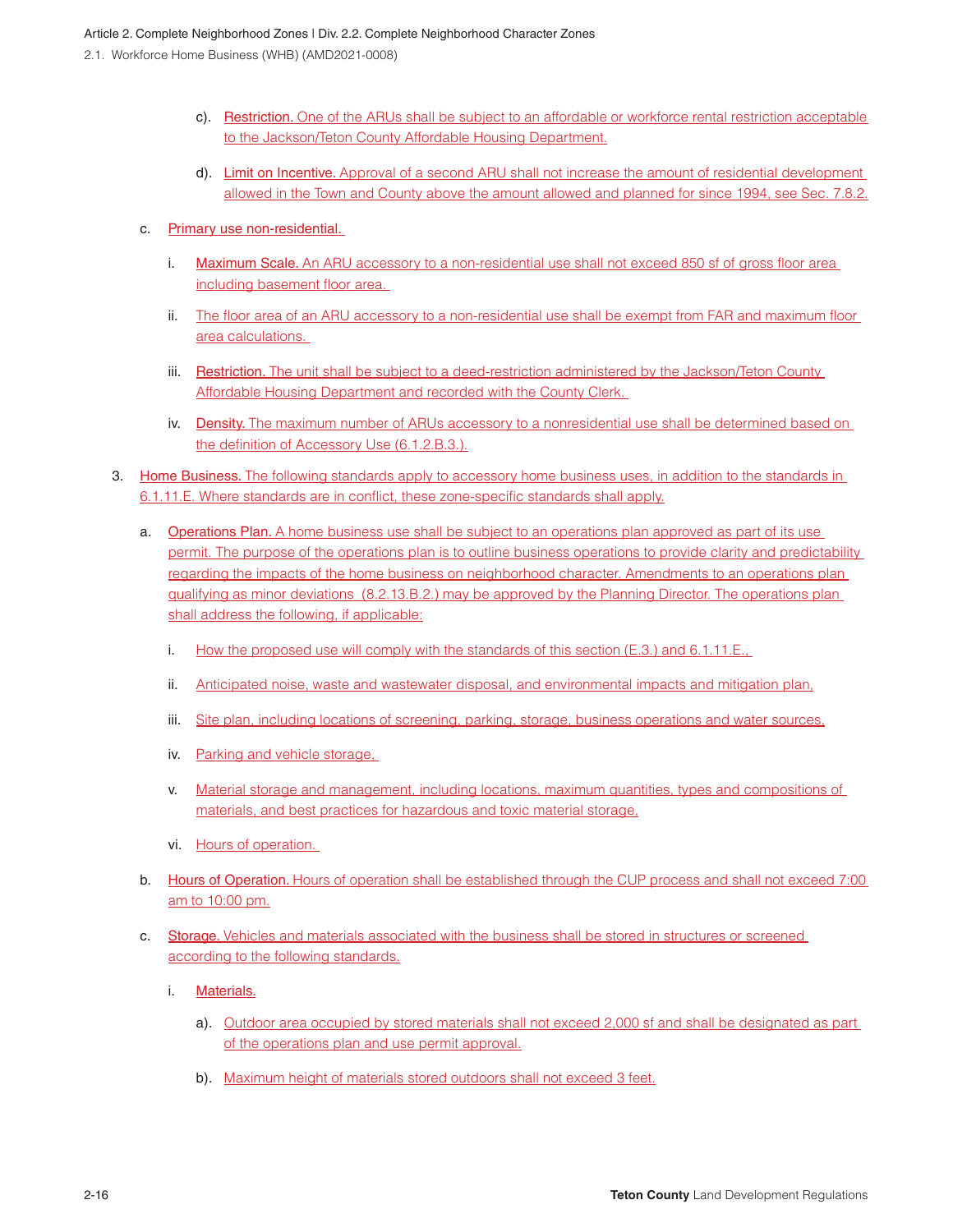- c). Materials shall not be stored within setbacks and shall be located in a way that is visually unobtrusive from the road and adjoining parcels.
- d). Materials stored outdoors shall be screened with native landscaping.
- e). Hazardous materials shall be stored on an impermeable surface, such as a concrete pad, to prevent spilled materials from entering groundwater.
- f). Hazardous materials shall not be stored inside of a structure that is attached to a dwelling unit.
- ii. Commercial Vehicles.
	- a). Passenger vehicles, including mini-vans, pick-up trucks and SUVs, may be stored in outdoor parking areas, designated as part of the operations plan, located to the rear of a structure or in another location that is visually unobtrusive.
	- b). Designated parking areas shall be screened with native landscaping.
	- c). All other commercial vehicles shall be stored inside of buildings overnight and when not in use.

#### 4. Subdivision and Development Options

- a. Workforce Home Business Option. This incentive tool shall allow for subdivision of land to a higher density than allowed by the base land division allowance in order to produce restricted lots intended to accomodate the needs of home businesses.
	- i. Applicability. The following standards apply to any new lot created with the Workforce Home Business Option.
		- a). One designated new lot of record may be exempt from the restriction, use, scale of use, and wastewater standards below.
		- b). Additionally, except as modified in this Section, all subdivision standards and requirements of Article 7 shall apply.
	- ii. Minimum Lot Size. All new lots of record shall have a 3 acre minimum lot size.
	- iii. Restriction. New lots shall be subject to an affordable or workforce deed restriction acceptable to the Jackson/Teton County Housing Department and recorded with the County Clerk at the time of subdivision. One new lot may remain unrestricted if the lot to be subdivided is unrestricted.
	- iv. Use. The principal use shall be detached-single family residential.
	- v. Maximum Scale of Residential Use. The principal residential use shall not exceed 2,500 square feet of habitable floor area, excluding basement floor area, except that additional habitable floor area for accessory home occupation, home business, family home daycare and home daycare center uses with approved use permits shall be allowed. In all cases, the maximum habitable floor area, excluding basement floor area, shall not exceed 8,000 sf.
	- vi. Wastewater. The subdivider shall connect new lots to a public sanitary sewer or install a sewage disposal facility reviewed by the County Sanitarian or the Wyoming Department of Environmental Quality for wastewater treatment. Individual septic tanks shall be prohibited. The proposed sewage treatment system shall be submitted for initial review prior to approval of the Development Plan.
	- vii. Limits on Incentive. Approval of any new lot shall not increase the amount of residential development allowed in the Town and County above the amount allowed and planned for since 1994, see Sec. 7.8.2.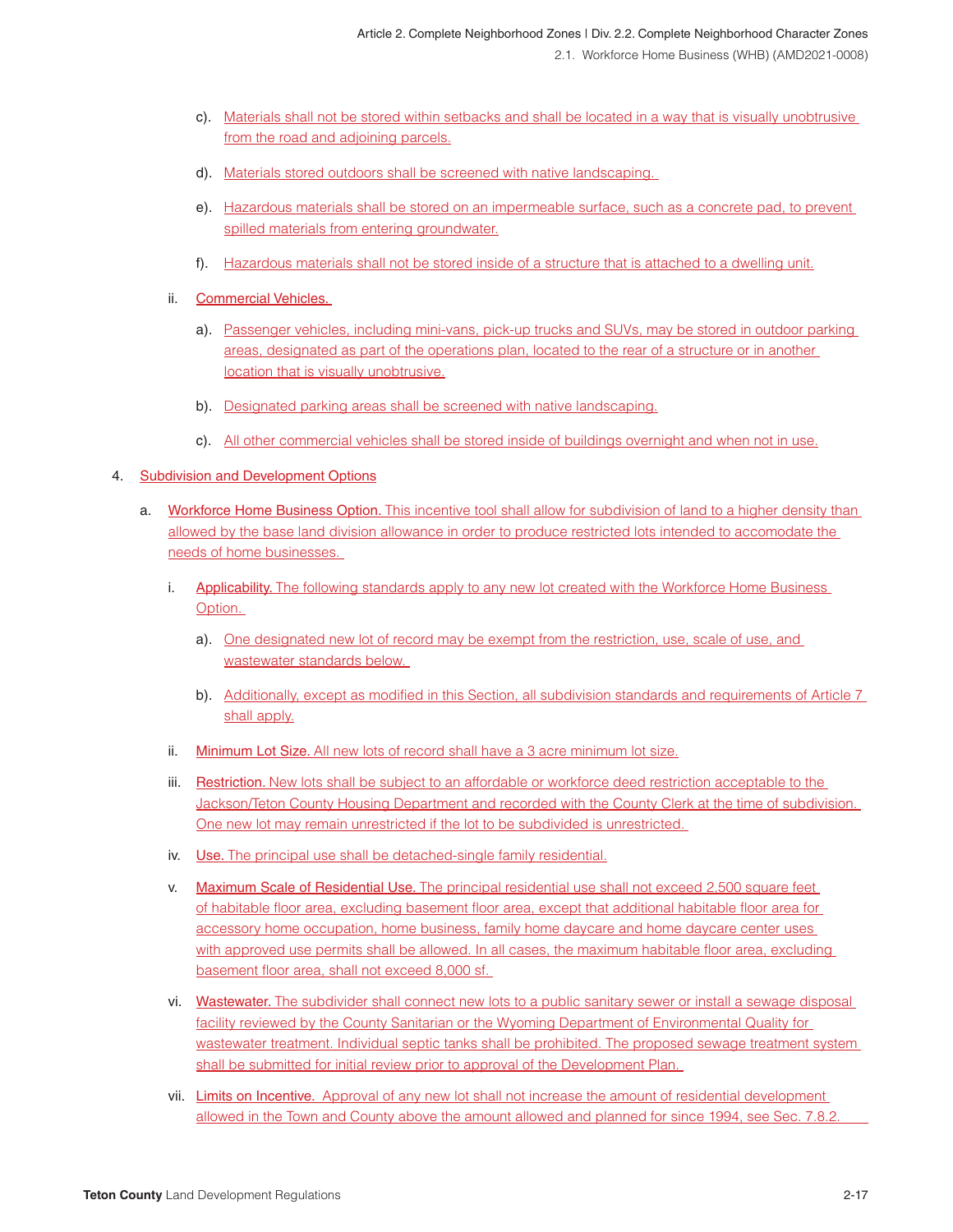# Article 4. Special Purpose Zones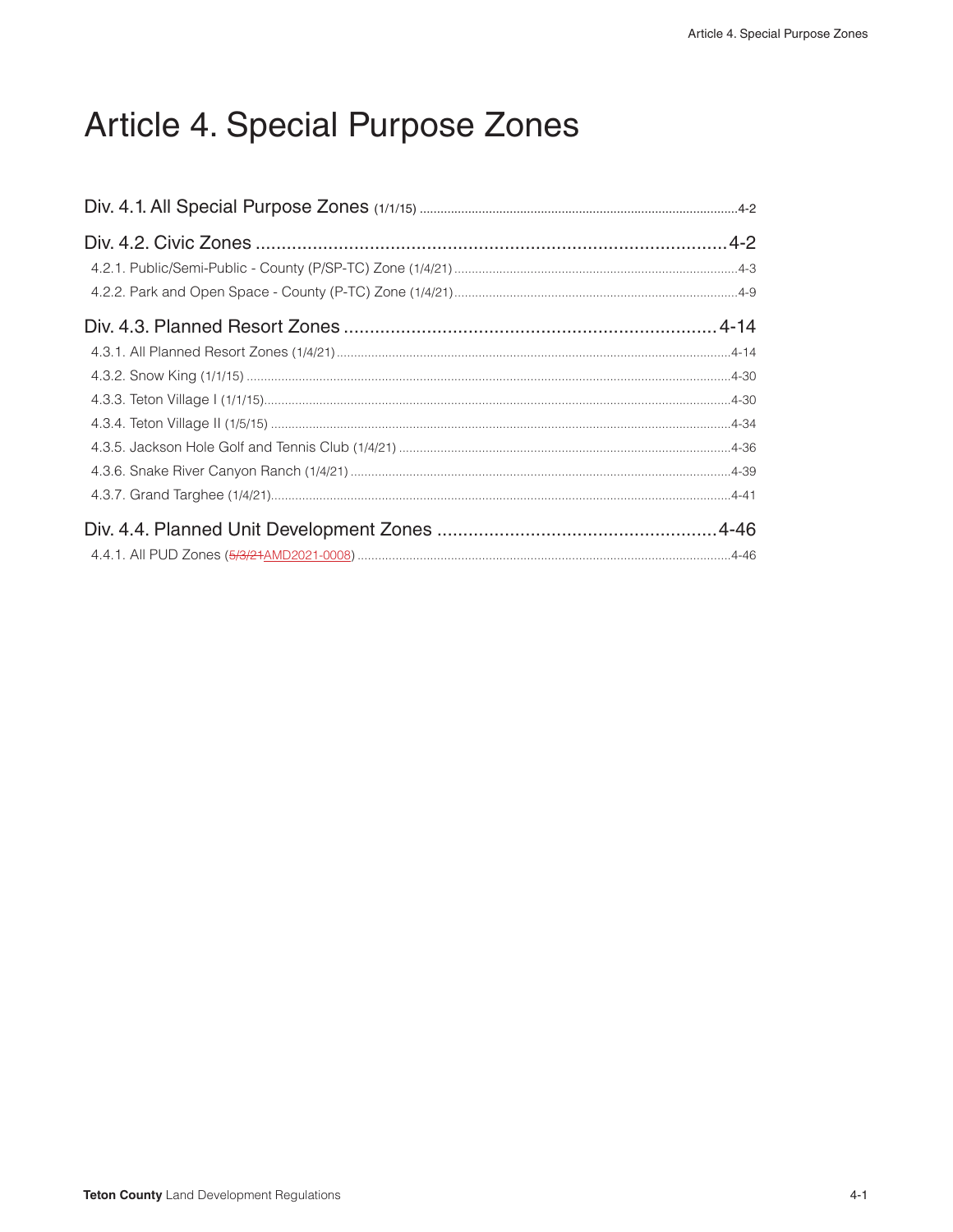# Div. 4.4. Planned Unit Development Zones

## 4.4.1. All PUD Zones (5/3/21AMD2021-0008)

#### A. Purpose

Planned Unit Development (PUD) zones permit variation from the strict application of the zones in order to achieve specific community goals that enhance the community's implementation of the Jackson/Teton County Comprehensive Plan. The intent of PUD zones is that large or complex developments under unified control be planned as a single, continuous project with greater design flexibility.

#### B. Applicability

The standards of this Section apply to:

- 1. Existing PUDs and other special projects listed in 1.8.2.C. of these LDRs.
- 2. Applications for establishment of PUD zoning.

#### C. Content of a PUD

A PUD is the equivalent of the zone-specific standards found in Article 2. and Article 3. A PUD is not intended to have the level of detail of a physical development plan. A PUD shall include:

- 1. a surveyed map of the area to which the PUD applies; and
- 2. a master plan that establishes the general configuration and relationship of the principal elements of the proposed development and specifies terms and conditions defining development parameters, including uses, general building types, density/intensity, resource protection, pedestrian and vehicular circulation, open space, public facilities, and phasing.

#### D. Development of a PUD

- 1. The development standards for each PUD are established by the approved PUD master plan. All physical development, use, and subdivision under the PUD shall comply with the master plan and certificate of standards.
- 2. Where development standards are not addressed or established in the approved PUD master plan, the development standards of the underlying zone shall apply.
- 3. PUD approval does not permit actual physical development or use of a site. All appropriate permits and approvals shall be obtained under the administrative procedures of these LDRs prior to any physical development, use, or subdivision of land allowed by the PUD.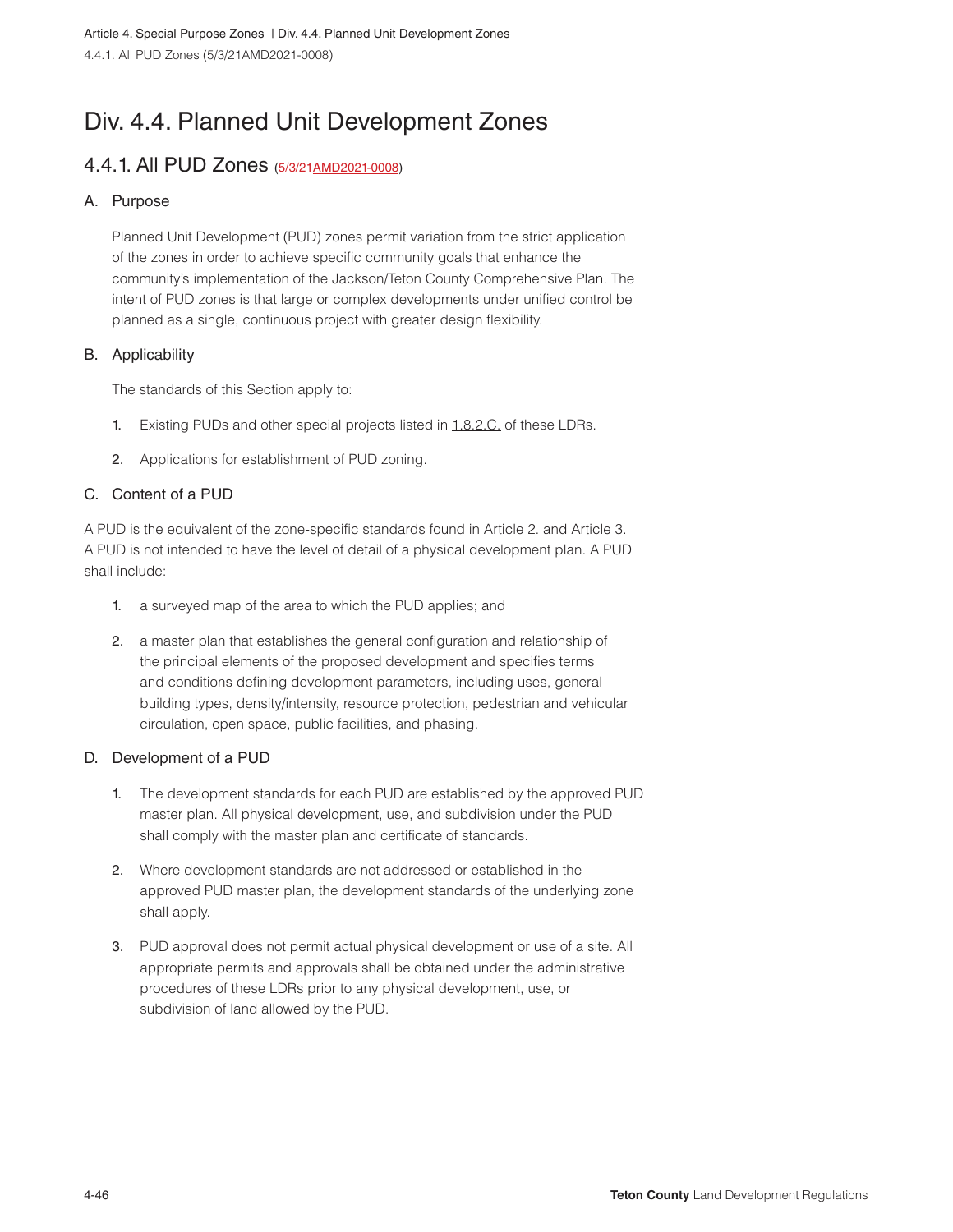#### E. Establishment of a New PUD

Establishment of PUD zoning shall be achieved through an application for approval of a PUD development option established in this Division. PUD applications shall be reviewed pursuant to Sec. 8.7.3.

#### F. Amendment of an Existing PUD or Other Special Project

An amendment to an existing PUD or other special project listed in 1.8.2.C. shall be reviewed and approved pursuant to 8.2.13.D.

#### G. PUD Option Schedule

The table below establishes the PUD options allowed in each zone and references the standards for each option. Any PUD option not specifically established in this Division is prohibited.

| <b>County Character Zones - PUD Options</b> |       |                         |         |  |  |
|---------------------------------------------|-------|-------------------------|---------|--|--|
| Complete Neighborhood Zones                 |       | <b>Rural Area Zones</b> |         |  |  |
| <b>NR-1</b>                                 | $R-1$ | $R-2$                   | $R - 3$ |  |  |
|                                             |       |                         |         |  |  |

No PUD options are allowed in the County

| County Legacy Zones - PUD Options                             |  |  |  |             |  |                                                                                            |  |  |  |  |
|---------------------------------------------------------------|--|--|--|-------------|--|--------------------------------------------------------------------------------------------|--|--|--|--|
| <b>Complete Neighborhood Zones</b><br><b>Rural Area Zones</b> |  |  |  | Civic Zones |  |                                                                                            |  |  |  |  |
|                                                               |  |  |  |             |  | AC-TC   AR-TC   WC   OP-TC   BP-TC   BC-TC   MHP-TC   NC-TC   S-TC   R-TC   P/SP-TC   P-TC |  |  |  |  |
| No PUD options are allowed in the County                      |  |  |  |             |  |                                                                                            |  |  |  |  |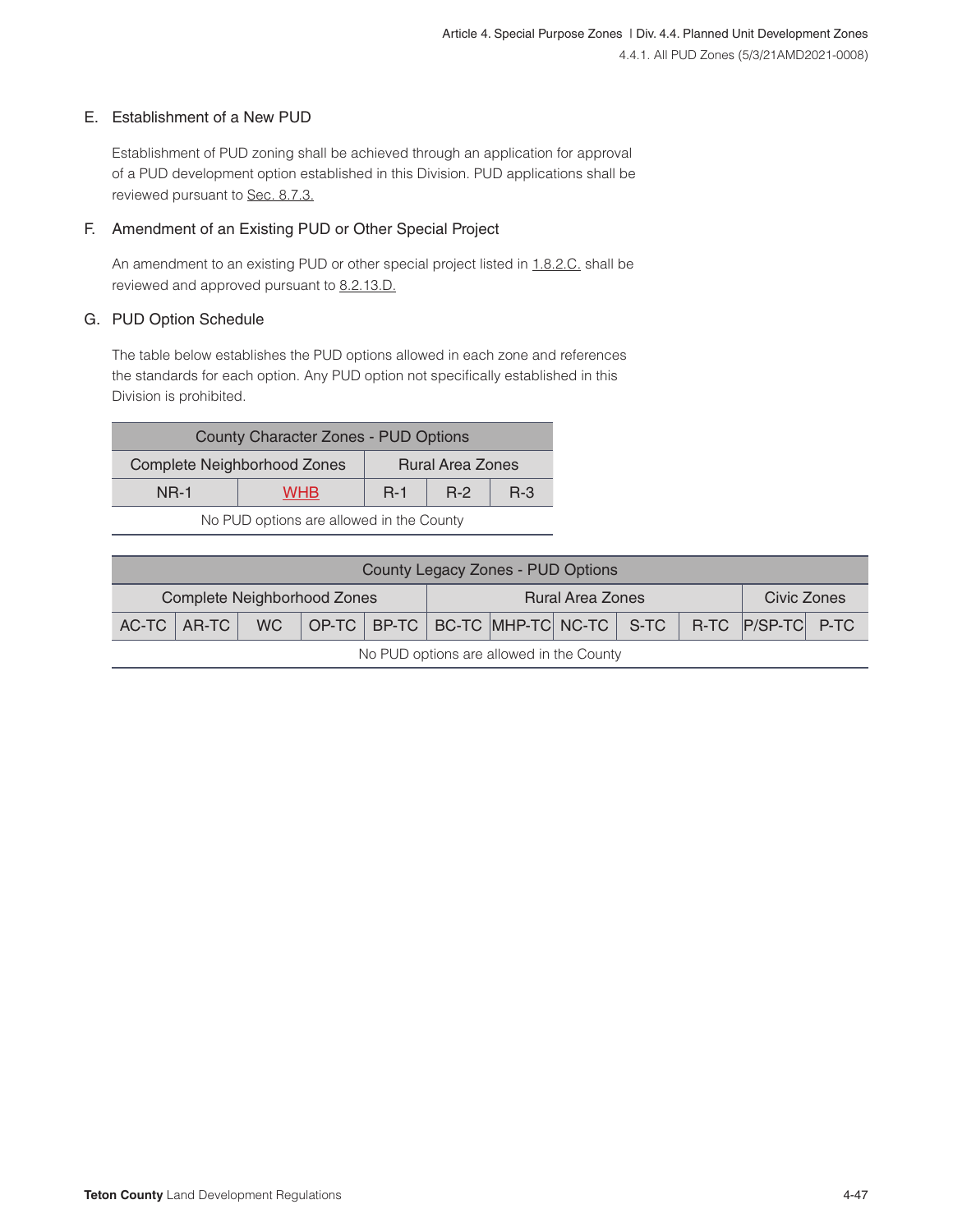# Article 5. Physical Development Standards Applicable in All Zones

| Div. 5.2. Environmental Standards Applicable in Specific Areas 5-17 |      |
|---------------------------------------------------------------------|------|
|                                                                     |      |
|                                                                     |      |
|                                                                     |      |
|                                                                     |      |
|                                                                     |      |
|                                                                     |      |
|                                                                     |      |
|                                                                     |      |
|                                                                     |      |
|                                                                     |      |
|                                                                     |      |
|                                                                     |      |
|                                                                     |      |
|                                                                     |      |
|                                                                     |      |
|                                                                     |      |
|                                                                     |      |
|                                                                     |      |
|                                                                     | 5-63 |
|                                                                     |      |
| Div. 5.7. Grading, Erosion Control, and Stormwater Management 5-75  |      |
|                                                                     |      |
|                                                                     |      |
|                                                                     |      |
|                                                                     |      |
|                                                                     |      |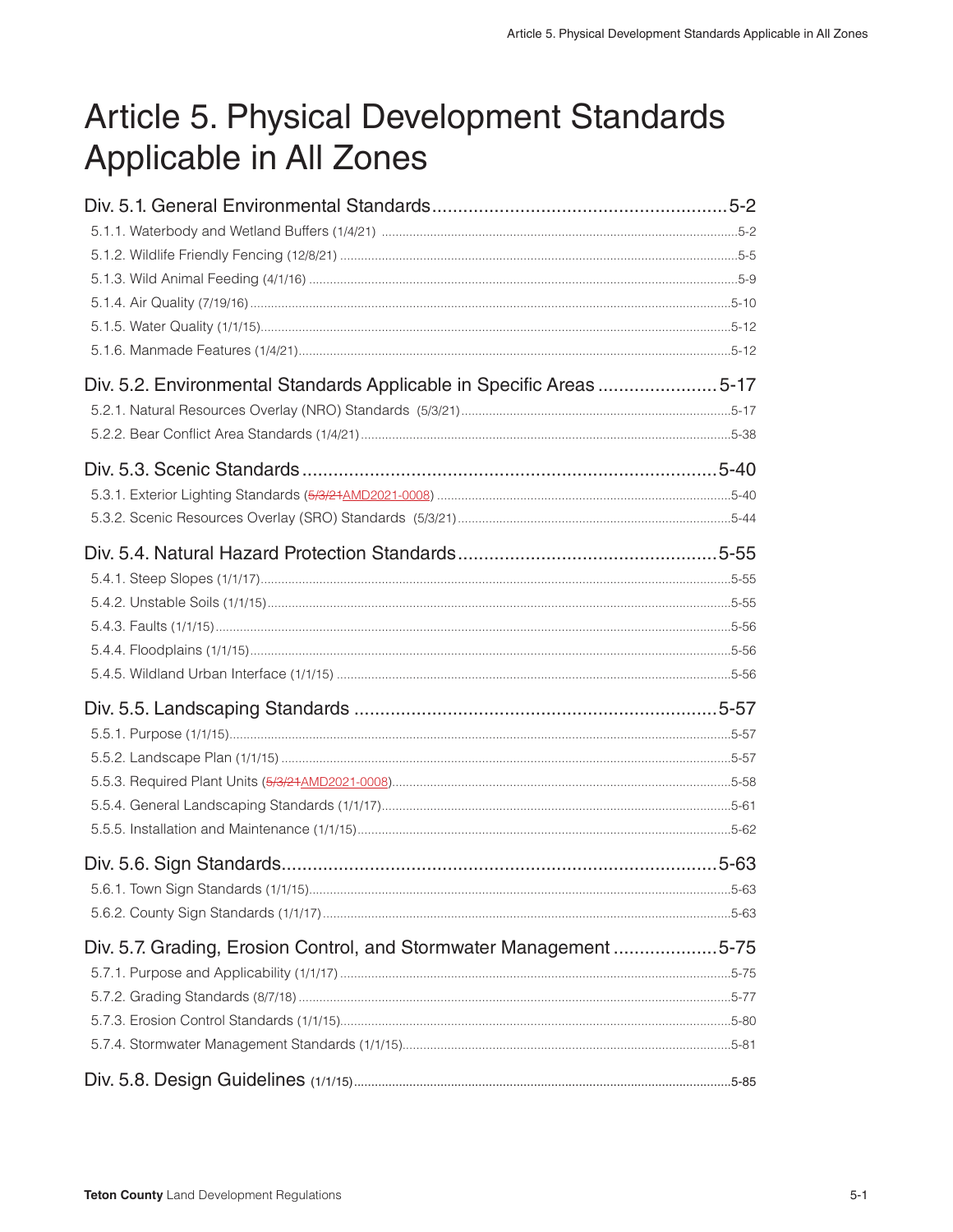Article 5. Physical Development Standards Applicable in All Zones | Div. 5.3. Scenic Standards 5.3.1. Exterior Lighting Standards (5/3/21AMD2021-0008)

## Div. 5.3. Scenic Standards

The purpose of this Division is to maintain the scenic resources of the community. Scenic resources, natural landforms, and dark skies are vital to the community's natural character. Mountains moraines, meadows, and other natural viewsheds provide residents and guests with a constant reminder of their location within the Greater Yellowstone Ecosystem. Interruption of these natural forms by the built environment detracts from Teton County's scenic character and should be avoided.

## 5.3.1. Exterior Lighting Standards (5/3/21 AMD2021-0008)

The purpose of this Section is to allow necessary and reasonable lighting of public and private property for the safety, security, and convenience of occupants and the general public, while eliminating or reducing the nuisance and hazards of light pollution, including, but not limited to: glare, light trespass, sky glow, energy waste, and negative impacts on the nocturnal environment.



A. Applicability. All exterior lighting, unless exempted below, shall comply with the regulations set forth in this Section. This includes, but is not limited to: lighting

attached to structures, poles, the earth, or any other location.

#### 1. Exempt Lighting

- a. Lighting in the public right of way.
- b. Open flame gas lamps.
- c. Flagpole lighting that is shielded and directed downward from the top of the flagpole.
- d. Underwater lighting in swimming pools and other water features
- e. Lighting that is only used by emergency response personnel
- f. Lighting solely for signs (lighting for signs is regulated by Div. 5.6.)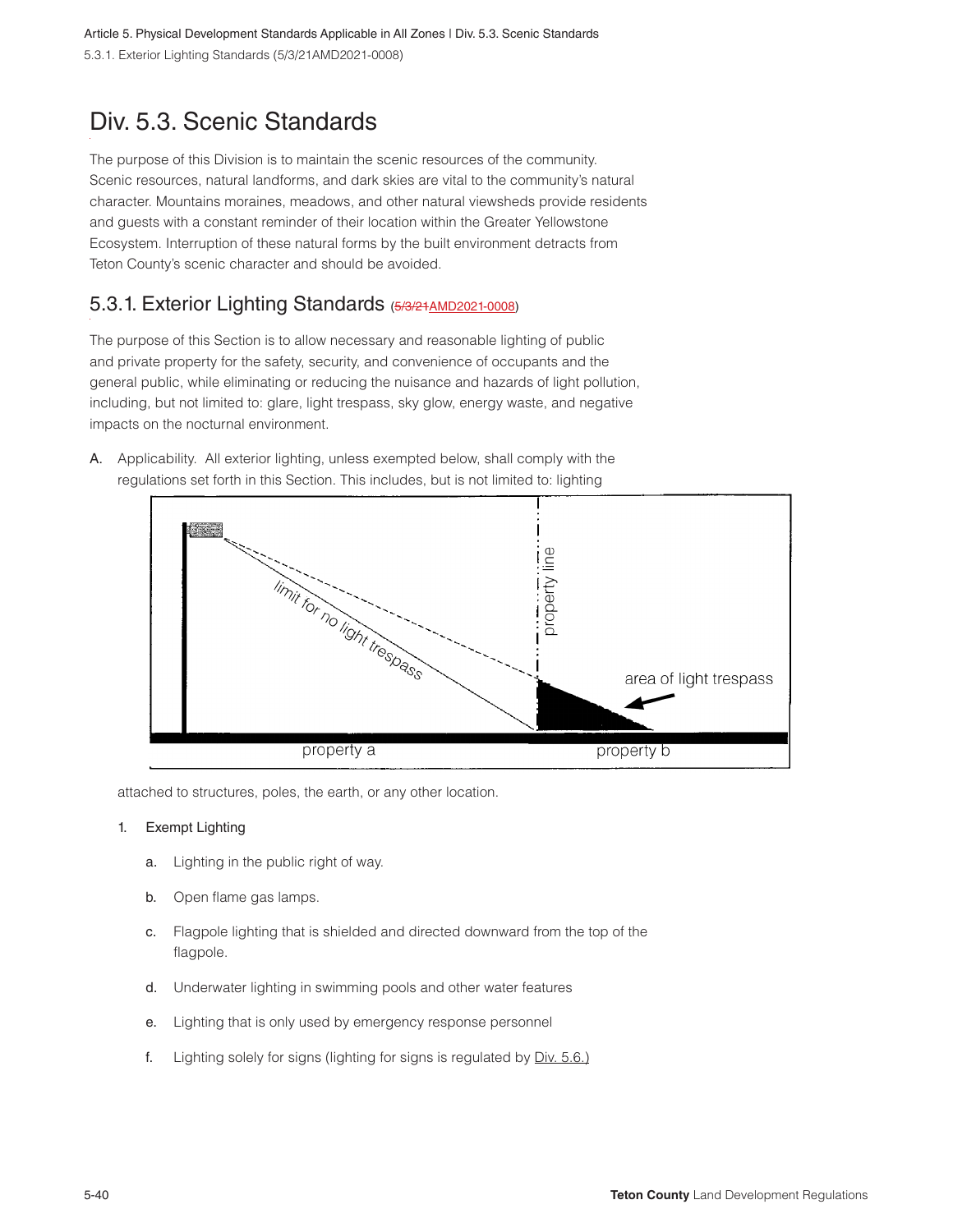g. Lighting used primarily for agricultural purposes meeting the standards for exemption in Section 6.1.3.B.

#### B. Standards

1. Fully Shielded Light Fixtures. Any light source whose initial output exceeds 600 lumens shall be fully shielded. Any structural part of the luminaire providing full shielding shall be attached. Fixtures shall be mounted such that no light is emitted above the horizontal plane of the fixture. Light fixtures that project light above the horizontal plane of the fixture may be used where the architecture of the building restricts light above the horizontal plane. Examples of Unshielded (Prohibited) and Fully Shielded (Allowed) lights and luminaires limiting light to the horizontal plane are shown below.

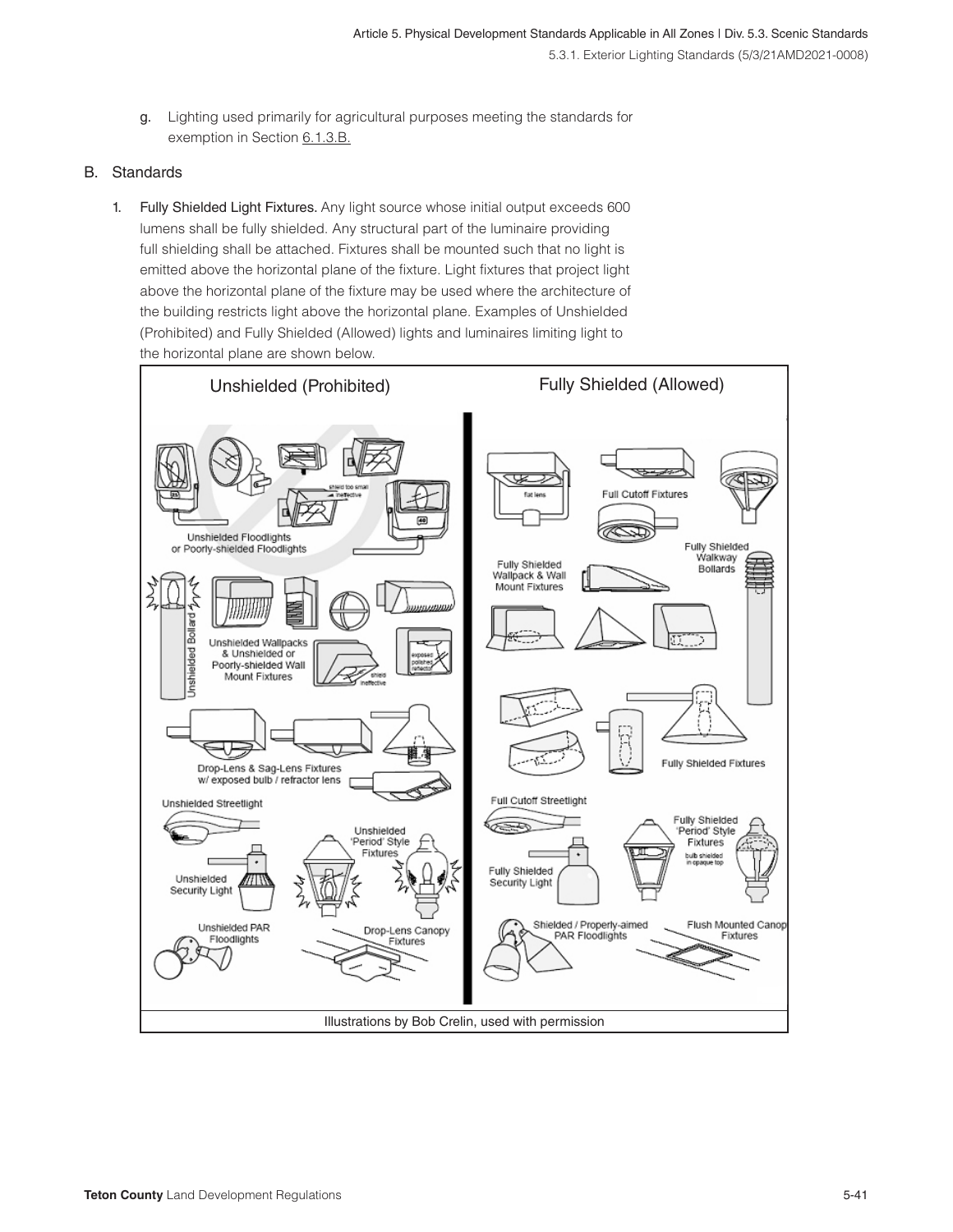2. Total Exterior Light Output. Total exterior light output for light fixtures on a site shall not exceed the limits shown in the table below.

| How much light is permitted? All Fixtures                           |         | Unshielded Fixtures (for lights<br>emitting fewer than 600 lumens) |  |  |  |  |
|---------------------------------------------------------------------|---------|--------------------------------------------------------------------|--|--|--|--|
| Maximum lumens per sq ft of site development                        |         |                                                                    |  |  |  |  |
| AC-TC, AR-TC, WC, OP-TC, BP-<br>TC. BC-TC. MHP-TC. P/SP-TC.<br>P-TC | З       | Not applicable                                                     |  |  |  |  |
| R-1, R-2, R-3, NR-1, WHB, NC-<br>TC. S-TC. R-TC                     | 1.5     | Not applicable                                                     |  |  |  |  |
| Maximum lumens per site                                             |         |                                                                    |  |  |  |  |
| AC-TC, AR-TC, WC, OP-TC, BP-<br>TC. BC-TC. MHP-TC. P/SP-TC.<br>P-TC | 100.000 | 5.500                                                              |  |  |  |  |
| R-1, R-2, R-3, NR-1, WHB, NC-<br>TC. S-TC. R-TC                     | 60.000  |                                                                    |  |  |  |  |

- a. These lumen limits are upper limits and not a design goal; the design goal should be the lowest levels of lighting possible.
- b. Individuals with visual impairments and organizations that primarily serve individuals with visual impairments (e.g. retirement communities, hospices, and hospitals) may use up to 4 times the illumination allowed by this section.
- 3. Light Color. Correlated color temperature of any exterior light source shall not exceed 3000 Kelvin.

**EXAMPLE:** Many light bulb manufacturers include correlated color temperature on packaging. Where packaging does not indicate light color in Kelvins, it is often indicated in descriptive terms. Lights with a "cool" quality typically exceed 3000 Kelvin in color temperature. Light bulbs that create a more "warm" tone are typically under 3000 K..

4. Light Trespass. All lighting fixtures shall limit horizontal light levels such that no light falls onto the adjacent property as shown in the diagram below.

#### 5. Maximum Pole Height of Light Fixture.

| Zone                                                            | Maximum Pole Height of Light<br><b>Fixtures</b> |
|-----------------------------------------------------------------|-------------------------------------------------|
| AC-TC, AR-TC, WC, OP-TC, BP-TC,<br>BC-TC, MHP-TC, P/SP-TC, P-TC | 18 feet                                         |
| R-1, R-2, R-3, NR-1, WHB, NC-TC,<br>S-TC, R-TC                  | 15 feet                                         |

6. Controls. All nonresidential lighting fixtures shall employ automatic lighting controls that extinguish exterior lighting when sufficient daylight is available. Such controls include, but are not limited to: timers, wireless remote monitoring with turn on/off capabilities, photo sensitive light controls, photoelectric switches,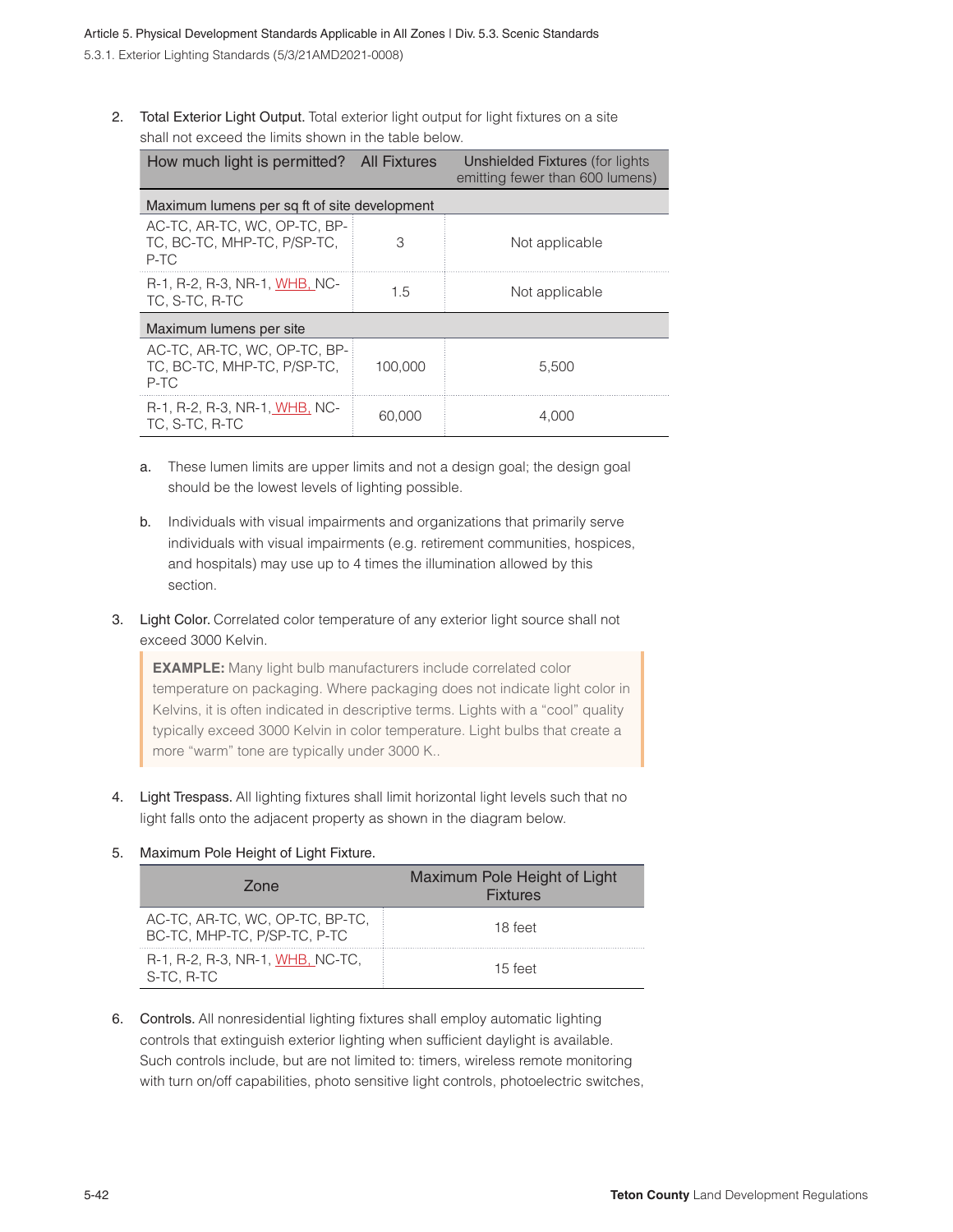- 3. Plant Schedule. A plant schedule, identifying symbols, quantity, size, and type of all proposed landscaping and existing vegetation that is proposed for credit.
- 4. Planting Plan. The planting plan shall indicate the location of all proposed landscaping and existing landscaping that is proposed for credit.
- 5. Irrigation Statement. An irrigation statement describing how plant material will be irrigated for a minimum 2 year period or until plant establishment.
- 6. Erosion Control. A description of how erosion is to be controlled on-site, both permanently and during construction.
- 7. Cost Estimates. Cost estimates to implement the landscape plan.

## 5.5.3. Required Plant Units (5/3/21 AMD2021-0008)

- A. General
	- 1. Sum of All Requirements. The plant units required shall be the sum of all of the plant units prescribed by the standards of this Section.

**EXAMPLE:** A nonresidential development with a parking lot shall provide the plant units required for the nonresidential development and the plant units required for the parking lot.

- 2. Measurement. One plant unit shall be the minimum amount provided by any development; fractional plant units of one-half or more shall be treated as a requirement of one plant unit.
- 3. Credit for Existing Vegetation. Retention of existing vegetation is encouraged. Any retained existing plant material which satisfies, or with 5 years of growth would satisfy, the required plant units shall be counted towards satisfying the required plant units.

#### B. Requirements

1. Use or development of a site shall require provision of the following number of plant units.

| Required Plant Units per Use by Zone |             |                                |  |  |  |
|--------------------------------------|-------------|--------------------------------|--|--|--|
|                                      |             | Use                            |  |  |  |
| Zone                                 | Residential | Nonresidential                 |  |  |  |
| $R-1, R-2$                           |             | n/a                            |  |  |  |
| R-3, NR-1,<br>WHR                    |             | 1 per 10,000 sf of floor area  |  |  |  |
| $R-TC$                               | 1 per DU    | 1 per 1,000 sf of floor area   |  |  |  |
| All Others                           | 1 per DU    | 1 per 1,000 sf of required LSA |  |  |  |

2. Location of Plant Units in Single-Family Subdivisions. For residential development within single-family subdivisions, the plant unit required per dwelling unit shall be located on each lot of record.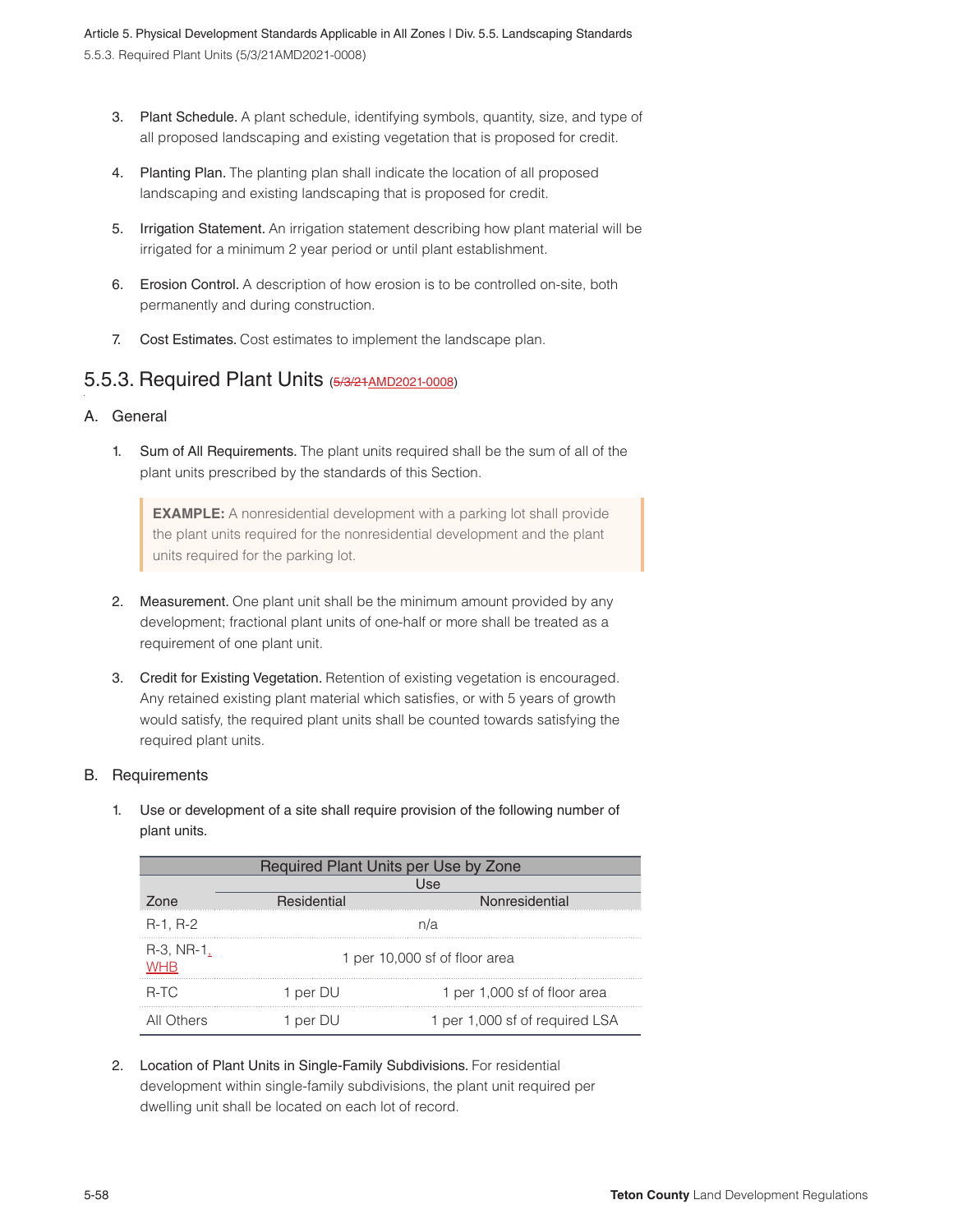#### C. Parking Lot Requirements

1. General. All parking lots shall comply with the plant unit requirements in the table below.

| Required Plant Units per Parking Space<br>by Use and Zone |             |                 |                 |                 |
|-----------------------------------------------------------|-------------|-----------------|-----------------|-----------------|
|                                                           |             |                 | Use             |                 |
| Zone                                                      | Agriculture | Residential     | Institutional   | All Other Uses  |
| R                                                         | O           |                 |                 | 1 per 8 spaces  |
| <b>NR-1</b>                                               |             |                 | --              | 1 per 8 spaces  |
| <b>WHB</b>                                                | --          | --              | ÷               | 1 per 8 spaces  |
| NC-TC                                                     |             |                 |                 | 1 per 8 spaces  |
| S                                                         |             | 1 per 12 spaces |                 | 1 per 8 spaces  |
| OP-TC                                                     |             | 1 per 12 spaces |                 | 1 per 8 spaces  |
| MHP-TC                                                    | $- -$       |                 | --              | 1 per 8 spaces  |
| AR-TC                                                     |             | 1 per 12 spaces | 1 per 12 spaces | 1 per 8 spaces  |
| AC-TC                                                     |             |                 | 1 per 12 spaces | 1 per 8 spaces  |
| BP-TC                                                     |             |                 |                 | 1 per 16 spaces |
| BC-TC                                                     |             |                 |                 | 1 per 12 spaces |

- 2. Existing Trees Can Be Counted. Existing trees that can be preserved by leaving the area under their canopy substantially undisturbed shall count towards the plant unit requirement for parking lots.
- 3. Landscape Objectives. The primary objectives of parking lot plant units shall be:
	- a. To avoid large, unbroken expanses of asphalt;
	- b. To screen or soften parked vehicles as viewed from off site;
	- c. To provide attractive, pleasing streetscapes; and
	- d. To better define and organize vehicular and pedestrian spaces.

#### D. Loading Area Requirement

Two plant units per loading bay shall be provided.

#### E. Standard Plant Unit

This Section describes a standard landscaping element called a "plant unit." It serves as a basic measure of plant material.

1. Standard Plant Units. Three standard plant unit alternatives are identified in the table below. Any one or a combination of the alternatives may be used. Some of the alternatives, however, may be required upon review of the proposed landscape plan.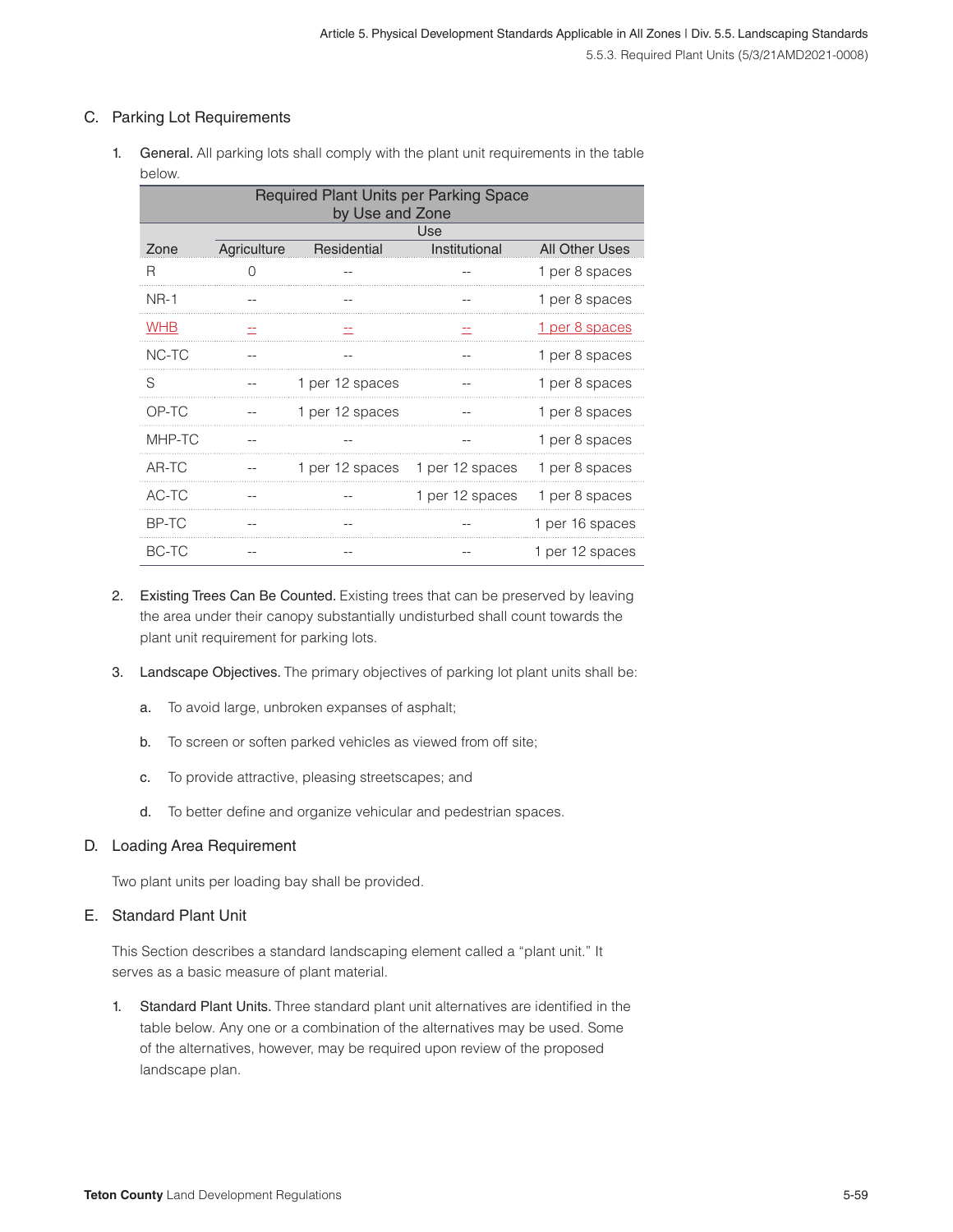# Article 6. Use Standards Applicable in All Zones

| 6.3.5. Method for Providing Required Affordable Workforce Housing (5/3/21 AMD2021-0008) 6-90 |  |
|----------------------------------------------------------------------------------------------|--|
|                                                                                              |  |
|                                                                                              |  |
|                                                                                              |  |
|                                                                                              |  |
|                                                                                              |  |
|                                                                                              |  |
|                                                                                              |  |
|                                                                                              |  |
|                                                                                              |  |
|                                                                                              |  |
|                                                                                              |  |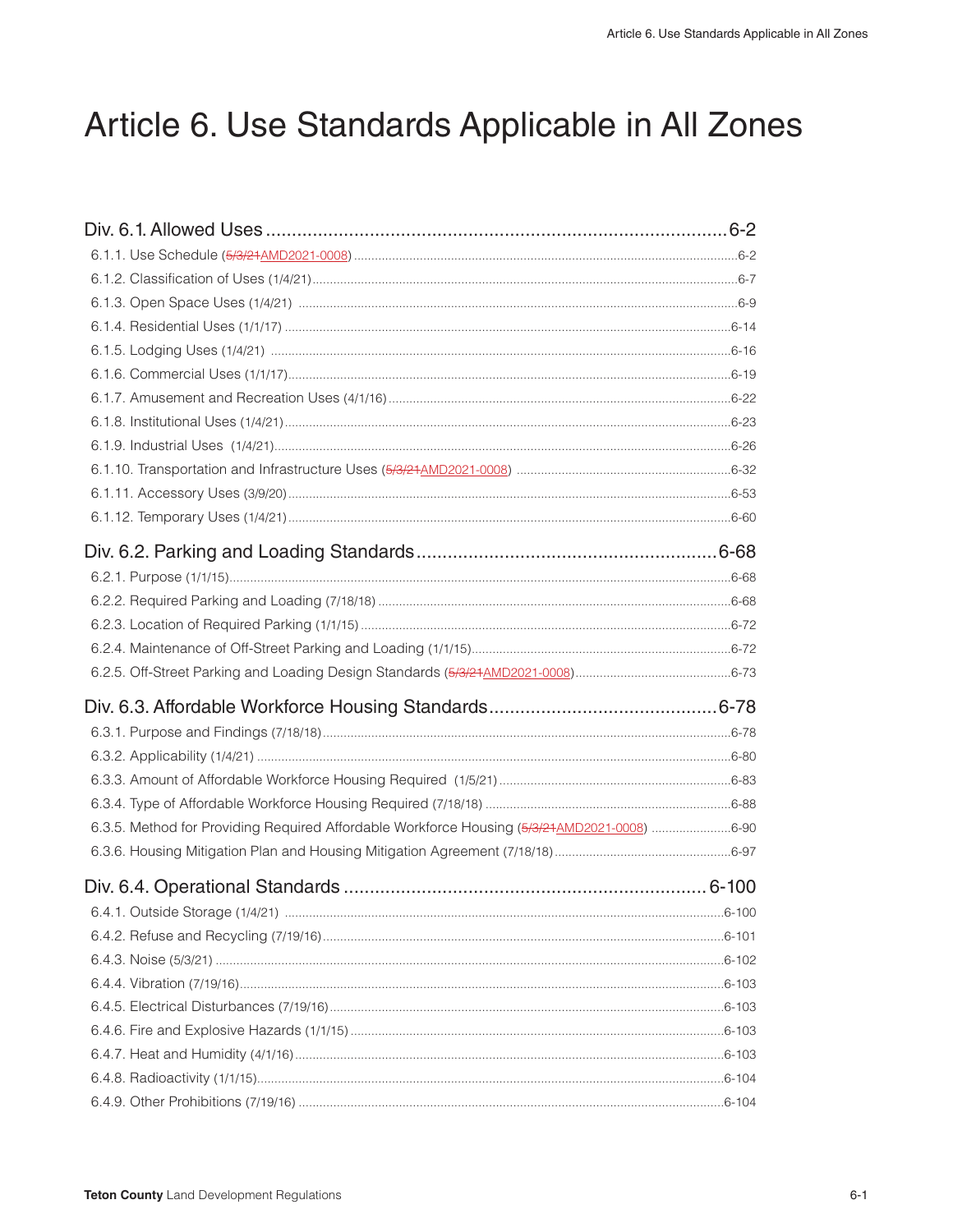# Div. 6.1. Allowed Uses

### 6.1.1. Use Schedule (5/3/21AMD2021-0008)

The Use Schedule establishes the principal, accessory, and temporary uses allowed in each zone. The definitions and standards for each use are established in Sec. 6.1.3.-Sec. 6.1.12. and referenced in the table. Additional uses may be allowed in a zone as part of an allowed development option as specified in Div. 7.1. The permit required for each allowed use is designated using the following symbols.

- A. "Y" denotes an allowed use that does not require a use permit. Physical development permits are still required as applicable.
- B. "B" denotes an allowed use that requires a Basic Use Permit to be obtained pursuant to Sec. 8.4.1.
- C. "C" denotes an allowed use that requires a Conditional Use Permit to be obtained pursuant to Sec. 8.4.2. A conditional use is generally compatible with the character of a zone but requires individual review of its configuration, density, and intensity in order to mitigate effects that may be adverse to the desired character of the zone.
- D. "S" denotes an allowed use that requires a Special Use Permit to be obtained pursuant to Sec. 8.4.3. Special uses are inherently incompatible with the character of the zone, but essential to the community; and therefore some provision must be made for their existence and operation. Special uses require specified locations due to common neighborhood opposition. These locations shall be determined by a comprehensive community-wide selection process designed to identify locations that best serve the special use while minimizing the negative impacts and obtrusiveness. Special uses also require individual review of their configuration, density, and intensity in order to mitigate effects that are adverse to the desired character of the zone.

#### E. Permit Exemption for Emergency Response

From time to time, a use may be a necessary part of an emergency response under the Comprehensive Emergency Management Plan, implemented by Teton County Emergency Management. In such instances, the requirement for a use permit shall be waived.

**EXAMPLE:** A heliport is an aviation use requiring a Conditional Use Permit. Temporary heliports are sometimes established in proximity to a forest fire for purposes of helicopter fire suppression. In the case of an emergency response, the requirement for a CUP is waived.

#### F. Use Schedule

The use schedule is established in the following tables.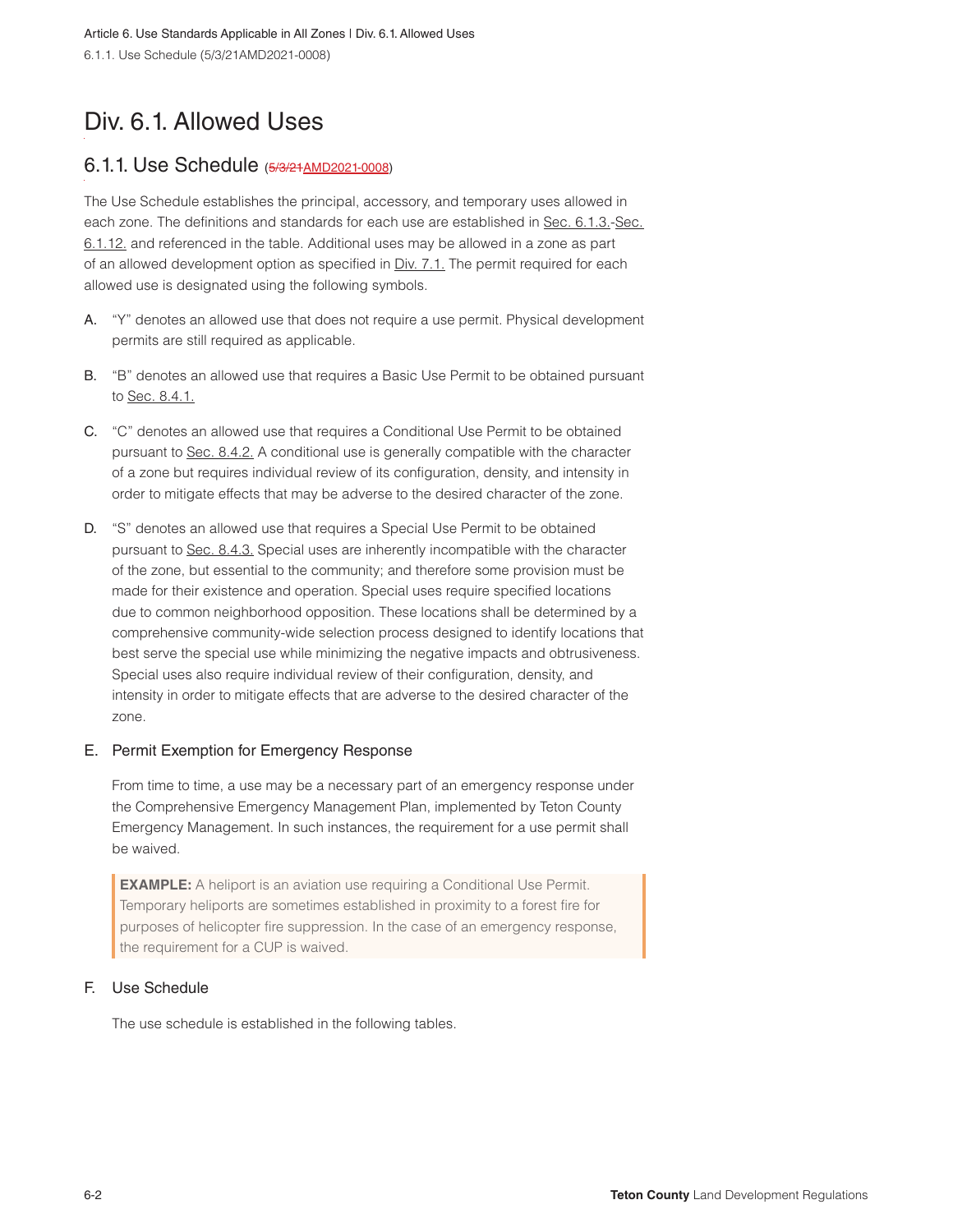| County Character Zones - Allowed Uses |                                              |                                 |                           |       |         |             |
|---------------------------------------|----------------------------------------------|---------------------------------|---------------------------|-------|---------|-------------|
| <b>USE CATEGORY</b>                   | Complete Neighborhood Zones Rural Area Zones |                                 |                           |       |         | Def/        |
| Specific Use                          | <b>NR-1</b>                                  | <b>WHB</b>                      | $R-1$                     | $R-2$ | $R - 3$ | <b>Stds</b> |
| Open Space                            |                                              |                                 |                           |       |         | 6.1.3.      |
| Agriculture                           | Υ                                            | $\frac{Y}{Y}$                   | Y                         | Υ     | Y       | 6.1.3.B.    |
| Outdoor Recreation                    |                                              | $Q^2$                           | $C^Z$                     |       |         | 6.1.3.C.    |
| Dude/Guest Ranch                      |                                              | $\equiv$                        | $C^Z$                     |       |         | 6.1.3.E.    |
| Residential                           |                                              |                                 |                           |       |         | 6.1.4.      |
| Detached Single-Family Unit           | Y                                            | Y                               | Υ                         | Υ     | Y       | 6.1.4.B.    |
| Attached Single-Family Unit           |                                              |                                 |                           |       |         | 6.1.4.C.    |
| Apartment                             |                                              | Ξ,                              |                           |       |         | 6.1.4.D.    |
| Mobile Home                           |                                              |                                 |                           |       |         | 6.1.4.E.    |
| Dormitory                             |                                              | ÷.                              |                           |       |         | 6.1.4.F.    |
| Group Home                            |                                              | ÷.                              |                           |       |         | 6.1.4.G.    |
| Lodging                               |                                              |                                 |                           |       |         | 6.1.5.      |
| Conventional Lodging                  |                                              |                                 |                           |       |         | 6.1.5.B.    |
| Short-Term Rental Unit                |                                              | ÷,                              |                           |       |         | 6.1.5.C.    |
| Campground                            |                                              | ÷.                              | $C^Z$                     |       |         | 6.1.5.D.    |
| Commercial                            |                                              |                                 |                           |       |         | 6.1.6.      |
| Office                                |                                              |                                 |                           |       |         | 6.1.6.B.    |
| Retail                                |                                              | Ė.                              |                           |       |         | 6.1.6.C.    |
| Service                               |                                              |                                 |                           |       |         | 6.1.6.D.    |
| Restaurant/Bar                        |                                              | ÷,                              |                           |       |         | 6.1.6.E.    |
| Heavy Retail/Service                  |                                              |                                 | $C(A)^{Z}$                |       |         | 6.1.6.F.    |
| Mini-Storage Warehouse                | $-$                                          | ÷,                              |                           |       |         | 6.1.6.G.    |
| Nursery                               |                                              | $\underline{C}^{\underline{Z}}$ | $\mathbf{C}^{\mathsf{Z}}$ |       |         | 6.1.6.H.    |
| Amusement/Recreation                  |                                              |                                 |                           |       |         | 6.1.7.      |
| Amusement                             |                                              |                                 |                           |       |         | 6.1.7.B.    |
| Developed Recreation                  |                                              |                                 | $C^Z$                     |       |         | 6.1.7.D.    |
| Outfitter/Tour Operator               |                                              | $\underline{C}$                 | $C^Z$                     |       |         | 6.1.7.E.    |
| Institutional                         |                                              |                                 |                           |       |         | 6.1.8.      |
| Assembly                              |                                              | $\underline{C}$                 | $C^Z$                     | $C^Z$ |         | 6.1.8.B.    |
| Daycare/Education                     |                                              | $\underline{C}$                 | $C^Z$                     | $C^Z$ |         | 6.1.8.C.    |

 $Y = Use allowed$ , no use permit required  $(A) = Use only allowed$  as an accessory use  $- = Use not allowed$ 

 $B =$  Basic Use Permit required  $C =$  Conditional Use Permit required  $S =$  Special Use Permit required  $Z =$  Use also subject to zone specific standards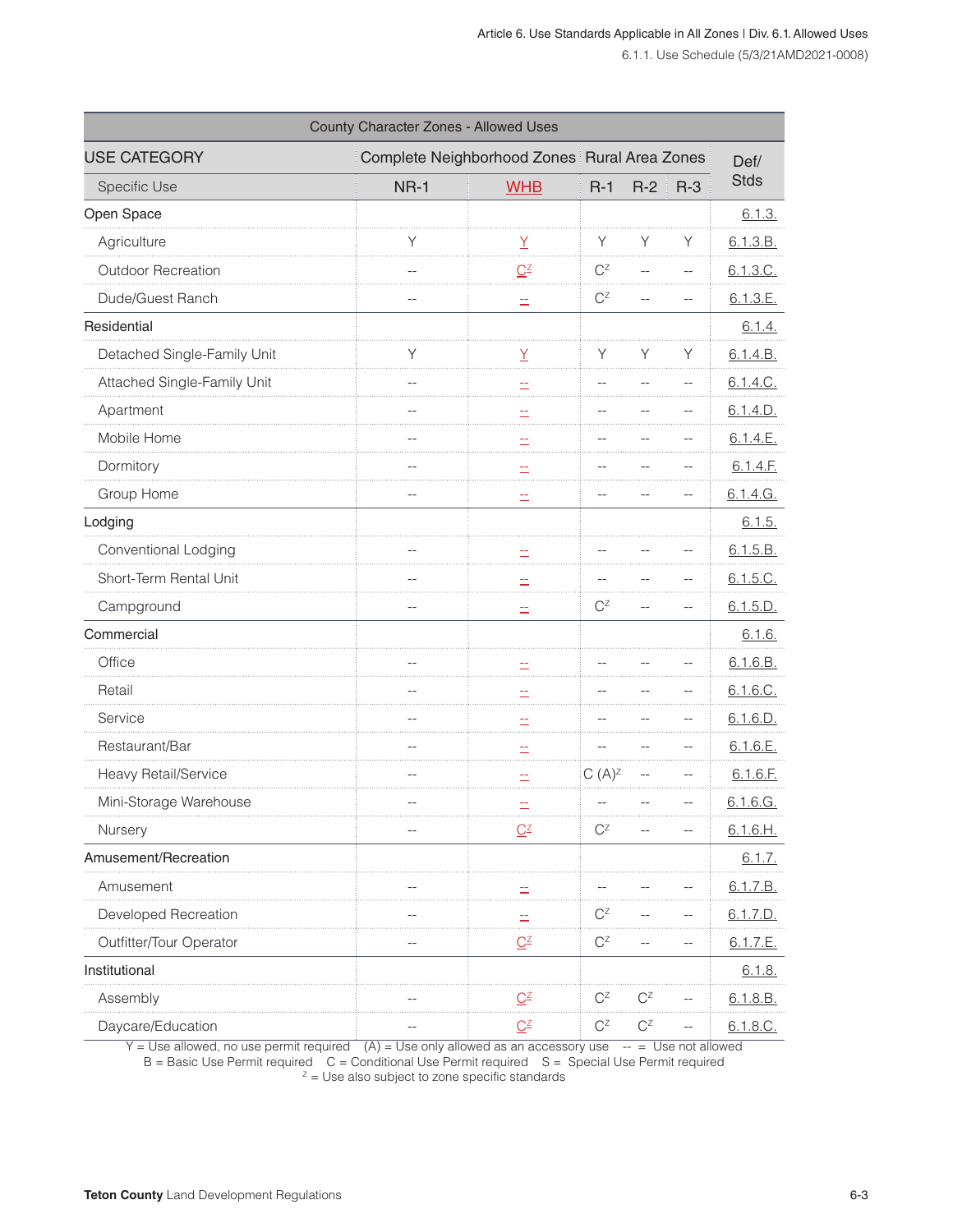6.1.1. Use Schedule (5/3/21AMD2021-0008)

| County Character Zones - Allowed Uses    |                                              |                                                       |            |                |       |             |
|------------------------------------------|----------------------------------------------|-------------------------------------------------------|------------|----------------|-------|-------------|
| <b>USE CATEGORY</b>                      | Complete Neighborhood Zones Rural Area Zones |                                                       |            |                |       | Def/        |
| Specific Use                             | $NR-1$                                       | <b>WHB</b>                                            | $R-1$      | $R-2$          | $R-3$ | <b>Stds</b> |
| Industrial                               |                                              |                                                       |            |                |       | 6.1.9.      |
| Light Industry                           |                                              |                                                       | $C(A)^{Z}$ |                |       | 6.1.9.B.    |
| Heavy Industry                           |                                              |                                                       |            |                |       | 6.1.9.C.    |
| Disposal                                 |                                              | <u>=</u>                                              |            |                |       | 6.1.9.D.    |
| Junkyard                                 |                                              | Ë                                                     |            |                |       | 6.1.9.E.    |
| Gravel Extraction and Processing         |                                              | S                                                     |            |                |       | 6.1.9.F.    |
| Transportation/Infrastructure            |                                              |                                                       |            |                |       | 6.1.10.     |
| Parking                                  |                                              | E.                                                    |            |                |       | 6.1.10.B.   |
| <b>Utility Facility</b>                  | С                                            | $\underline{C}$                                       | $C^Z$      | $C^Z$          | С     | 6.1.10.C.   |
| <b>Wireless Communication Facilities</b> |                                              |                                                       |            |                |       | 6.1.10.D.   |
| Aviation                                 |                                              |                                                       | $C^Z$      |                |       | 6.1.10.E.   |
| <b>Accessory Uses</b>                    |                                              |                                                       |            |                |       | 6.1.11.     |
| <b>Accessory Residential Unit</b>        | $B^Z$                                        | $B^Z$                                                 | $B^Z$      | $B^Z$          | $B^Z$ | 6.1.11.B.   |
| <b>Bed and Breakfast</b>                 |                                              |                                                       | С          | $\overline{a}$ | --    | 6.1.11.C.   |
| Home Occupation                          | B                                            | $\overline{B}$                                        | B          | B              | В     | 6.1.11.D.   |
| Home Business                            | С                                            | $\underline{C}^{\underline{Z}}$                       | С          | C              | C     | 6.1.11.E.   |
| Family Home Daycare                      | B                                            | $\mathbf{\underline{B}}$                              | B          | B              | B     | 6.1.11.E.   |
| Home Daycare Center                      | С                                            | $\underline{C}$ <sup><math>\underline{Z}</math></sup> |            |                |       | 6.1.11.G.   |
| Drive-In Facility                        |                                              | ÷.                                                    |            |                |       | 6.1.11.H.   |
| <b>Temporary Uses</b>                    |                                              |                                                       |            |                |       | 6.1.12.     |
| Christmas Tree Sales                     |                                              | Y                                                     | Υ          |                |       | 6.1.12.B.   |
| Real Estate Sales Office                 |                                              | $\overline{B}$                                        | C          |                |       | 6.1.12.C.   |
| Temporary Shelter                        | B                                            | $\overline{B}$                                        | B          | B              | B     | 6.1.12.D.   |
| Farm Stand                               |                                              | $\overline{B}$                                        | B          |                |       | 6.1.12.E.   |
| Temp. Gravel Extraction and Processing   | B                                            | $\overline{B}$                                        | B          | B              | B     | 6.1.12.E.   |
| Special Event                            | Υ                                            | Y                                                     | Υ          | Υ              | Υ     | 6.1.12.G    |

Y = Use allowed, no use permit required (A) = Use only allowed as an accessory use  $\rightarrow$  = Use not allowed B = Basic Use Permit required  $C =$  Conditional Use Permit required  $S =$  Special Use Permit required  $Z =$  Use also subject to zone specific standards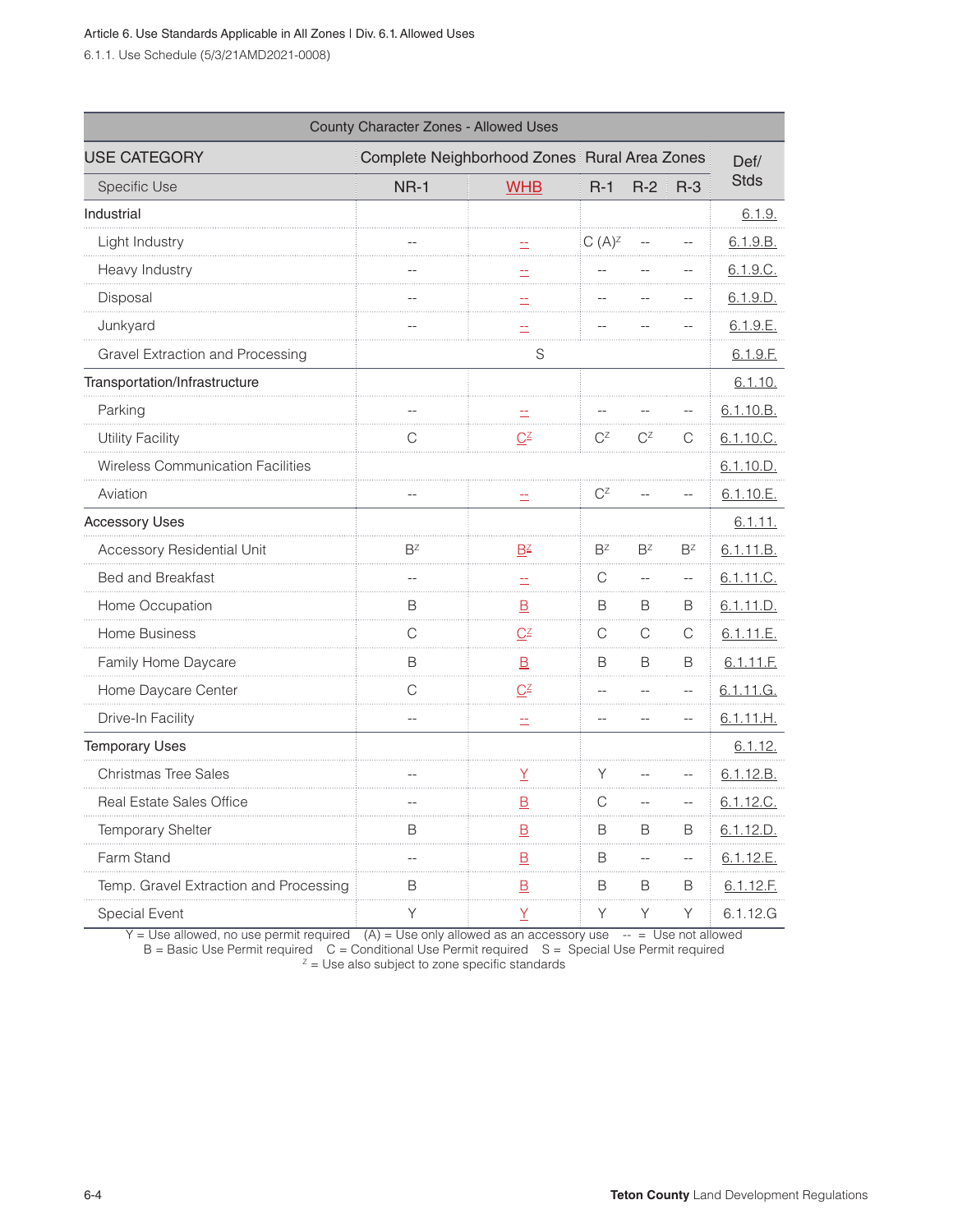- v. No Negative Impact. No extraction shall be permitted that is deemed by the County to have a negative impact on the river, or on landowners adjacent to the river with respect to bank erosion or potential flooding. If more than one river extraction site has been approved or executed within the same vicinity as the extraction site in question, the cumulative impacts of such river extraction shall also be considered when assessing potential negative impacts on the river or on landowners adjacent to the river.
- j. Surrounding Vegetation. Vegetation within the setbacks from the property boundary shall be preserved and supplemented, as necessary, for mitigation of negative impacts. Existing native vegetation on the operation site shall be preserved to the maximum extent possible.
- k. Water Supply. Extraction and filling of a reservoir shall not infringe on downstream appropriator's rights as established by the State Engineer's Office.
- 6. State/Federal Requirements. Compliance with the standards of this Section and these LDRs shall not be construed to replace, supersede, or override any State or Federal requirements that may apply.

## 6.1.10. Transportation and Infrastructure Uses (5/3/21AMD2021-0008)

#### A. All Transportation and Infrastructure Uses

1. Definition. A transportation or infrastructure use is the use of land or water to provide for the movement or storage of vehicles, water, sewage, power, or other utilities.

#### B. Parking

1. Definition. Parking is the use of a property for parking of motor vehicles that is not ancillary to another use on-site.

#### a. Includes:

- i. Surface parking
- ii. Parking structure

#### C. Utility Facility

1. Definition. A utility facility is a central component to the provision of a public or semi-public utility that requires a structure.

#### a. Includes:

- i. substations for electrical, natural gas, and other similar utilities
- ii. sewage treatment plants and related septic dump facilities, and substations
- iii. water supply facilities including water tanks and treatment facilities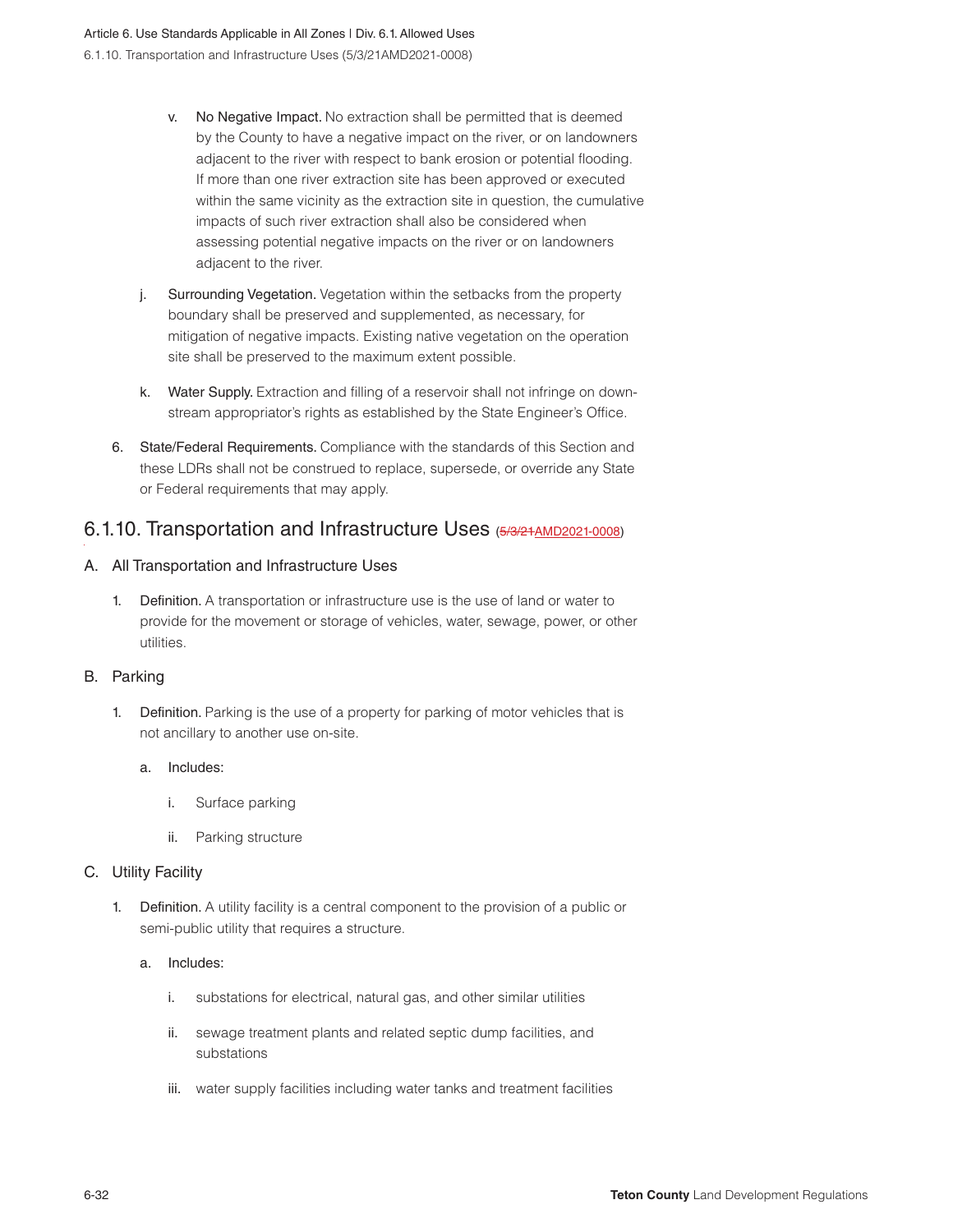- iv. solid waste facilities including collection and transfer facilities
- v. broadcasting towers and dish antenna for radio and TV

#### b. Does Not Include:

- i. residential satellite dishes
- ii. antennas used for the reception of television broadcast signals
- iii. transformers
- iv. junction boxes
- v. standard underground utilities such as water, sewer, natural gas, power, and telephone lines
- vi. booster pumps, lift stations, and other small structures appurtenant to standard underground utilities
- vii. wireless communications facilities
- viii. pedestals
- ix. other appurtenances that do not require a structure

#### 2. Standards

- a. Utilities listed above in 1.b. do not require a use permit, except for wireless communications facilities (see 6.1.10.D). The physical development associated with them is not required to meet structure or site development setbacks if the physical development is located within an easement or lot designated for the utility proposed.
- b. All utility facilities shall be located and designed to minimize negative impacts on natural resources, designated scenic areas, agricultural operations, and residential development and uses. A landscaping plan, pursuant to Div. 5.5. shall be submitted that is designed to screen the utility as viewed from roads and habitable structures.
- c. Utility facilities housing equipment shall be designed with as low a profile as possible. If the surrounding uses are residential, the building style shall be compatible with the surrounding land uses.

#### D. Wireless Communications Facilities

- 1. Definitions. A wireless communication facility provides communication services without physical connection.
	- a. Wireless communications facility. Equipment at a fixed location which enables wireless communications between user equipment and a communications network, including radio transceivers, antennas, wires, coaxial or fiber-optic cable or other cables, regular and backup power supplies, and comparable equipment, regardless of technological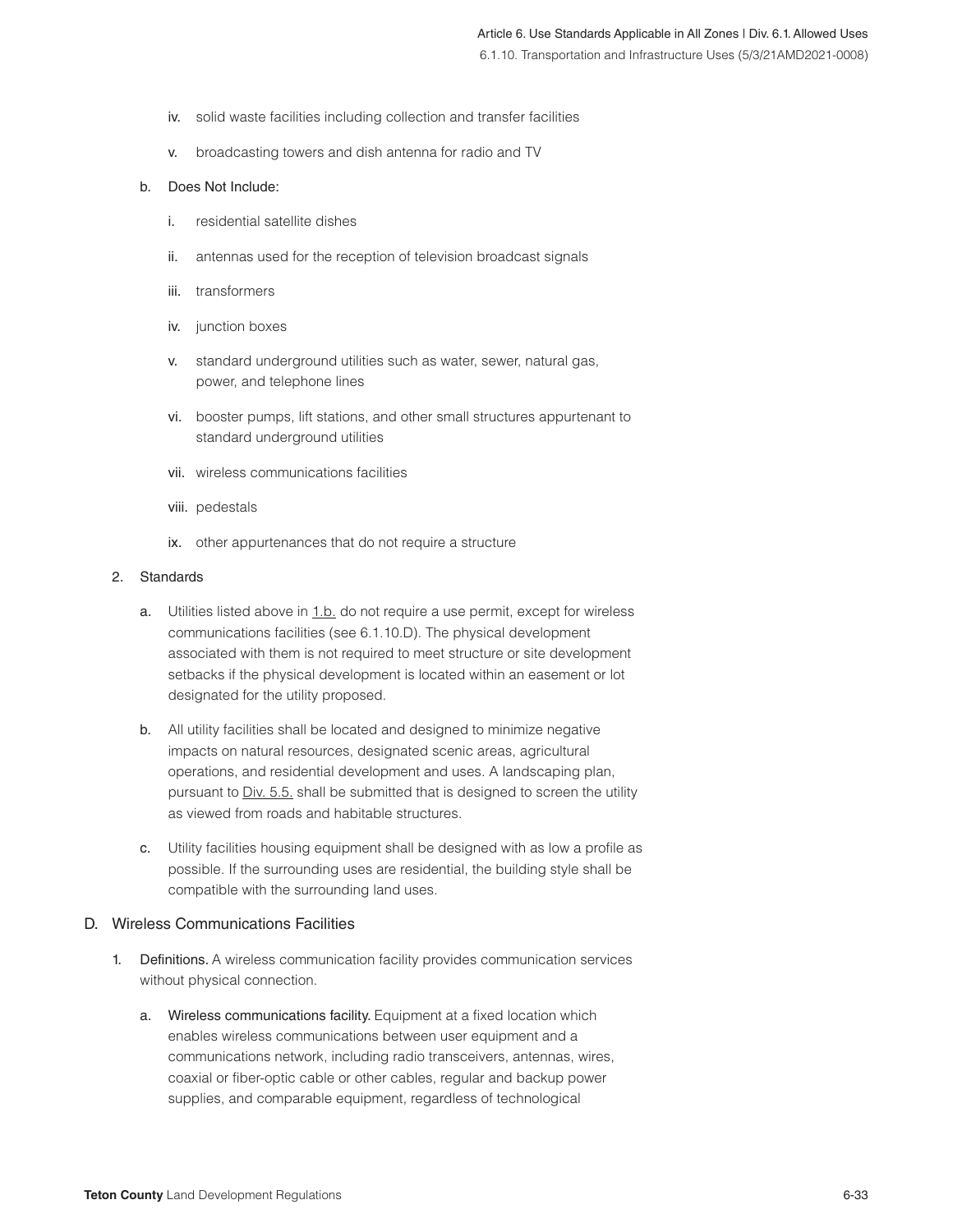configuration, and equipment associated with wireless communications. The term does not include: (i) The structure or improvements on, under, within, or adjacent to the structure on which the equipment is collocated; (ii) Wireline backhaul facilities; or (iii) Coaxial or fiber-optic cable that is between wireless structures or utility poles or that is otherwise not immediately adjacent to or directly associated with a particular antenna.

#### b. Includes:

- i. commercial wireless telecommunication
- ii. wireless internet access
- iii. unlicensed wireless services
- iv. common carrier wireless exchange access services
- v. temporary cell-on-wheels
- vi. distributed antenna system (DAS)
- vii. small wireless facility. A type of wireless facility mounted on structures not greater than 50 feet in height on which each wireless provider's individual antenna could fit within an enclosure of no more than three cubic feet in volume, and collective antenna could fit within an enclosure of no more than six cubic feet in volume, and for which all other wireless equipment associated with the wireless facility, whether ground-mounted or pole-mounted, is cumulatively no more than 28 cubic feet in volume, not including any: electric meter; concealment element; telecommunications demarcation box; grounding equipment; power transfer switch; cut-off switch; vertical cable run for the connection of power or other service; wireless provider antenna; or coaxial or fiber-optic cable that is immediately adjacent to or directly associated with a particular combined location, unless the cable is a wireline backhaul facility.

#### 2. County Standards

- a. Purpose. The purpose of this Subsection is to establish general guidelines for the locating of wireless communication towers, small wireless facilities, antenna, ground equipment and related accessory structures. The purpose and intent of this Subsection are to:
	- i. Minimize the impacts of wireless communications facilities on surrounding land uses by establishing standards for location, structural integrity, and compatibility.
	- ii. Encourage the location and collocation of communications equipment on existing structures thereby minimizing new visual, aesthetic, and public safety impacts, effects upon the natural environment and wildlife, and reducing the need for additional towers.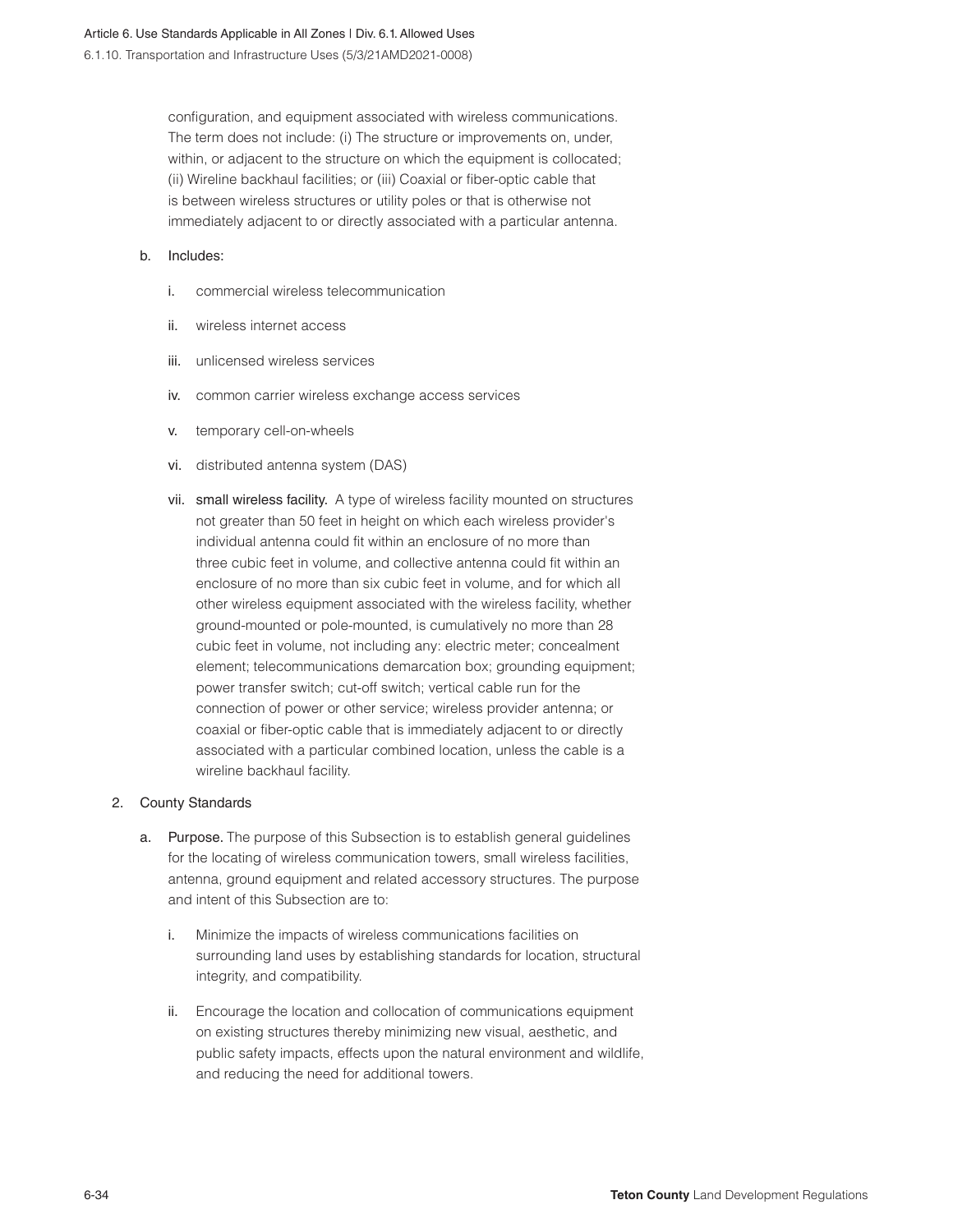- iii. Accommodate the growing need and demand for wireless communications services.
- iv. Respond to the policies embodied in the Telecommunications Act of 1996 in such a manner as not to unreasonably discriminate between providers of functionally equivalent personal wireless services or to prohibit or have the effect of prohibiting personal wireless services.
- v. Respond to the policies embodied in the Federal Communication Commission's Declaratory Ruling and Third Report and Order of September 27, 2018, in such a manner as to not effectively prohibit the provision of wireless services and to comply with the rules governing small wireless facilities.
- vi. Establish review procedures to ensure that applications for communications facilities are reviewed for compliance with federal, state and local regulations and acted upon within a reasonable period of time as required by applicable state and federal regulations.
- vii. Protect the character of the County while meeting the needs of its citizens to enjoy the benefits of communications services.
- viii. The provisions of this Section are not intended to and shall not be interpreted to prohibit or to have the effect of prohibiting personal wireless services. This chapter shall not be applied in such a manner as to unreasonably discriminate between providers of functionally equivalent personal wireless services.
- b. Exempt Facilities. The following items are exempt from the standards for wireless communication facilities; notwithstanding any other provisions:
	- i. Satellite earth stations used for the transmission or reception of wireless communications signals with satellites, that are 1 meter (39.37 inches) or less in diameter in all residential zones and 2 meters or less in all other zones.
	- ii. A temporary wireless communications facility, upon the declaration of a state of emergency by federal, state, or local government, and a written determination of public necessity by the Teton County designee; except that such facility must comply with all federal and state requirements. No communications facility shall be exempt from the provisions of this Section beyond the duration of the state of emergency.
	- iii. A government-owned communications facility erected for the purposes of installing antenna(s) and ancillary equipment necessary to provide communications for public health and safety.
	- iv. A temporary wireless communications facility for the purposes of providing coverage of a special event, and subject to federal and state requirements. Said communications facility may be exempt from the provisions of this Section up to one week before and after the duration of the special event.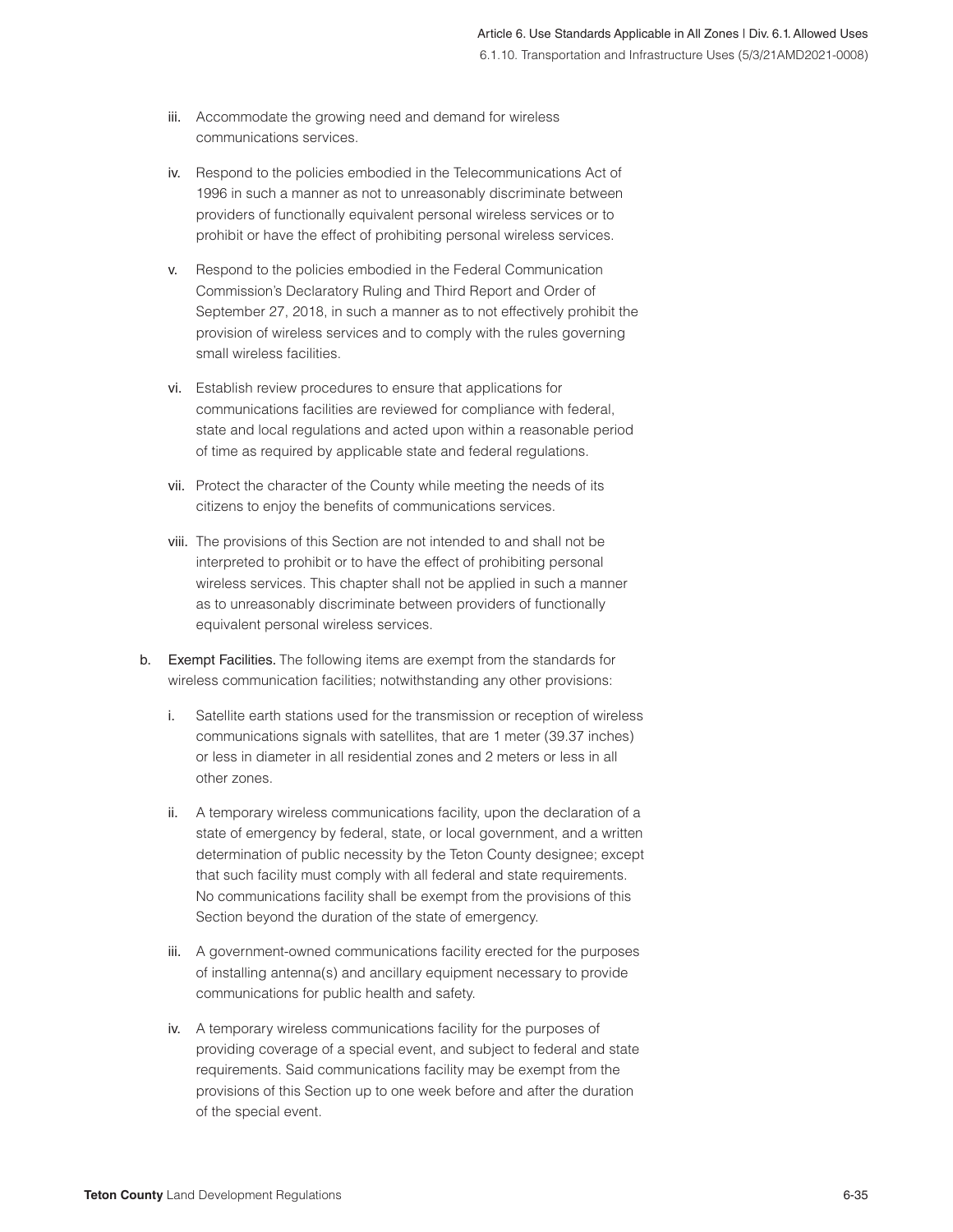- v. Amateur radio towers solely used for licensed amateur services.
- c. Permits Required. New antennas, small wireless facilities, and towers shall be permitted as follows:
	- i. Basic Use Permit. New collocations, equipment modifications (except modifications qualifying as 8.2.13.B.2.), small wireless facilities and support poles outside a public right of way, tower replacement/ upgrades no more than 10% taller than the original tower, attached antennas, and concealed towers meeting the performance criteria require a basic use permit.
	- ii. Conditional Use Permit. Creation of a new non-concealed tower, concealed towers that do not meet the performance criteria, tower replacement/upgrades more than 10% taller than the original tower, or modifications to existing towers that constitute a substantial change require a conditional use permit.

#### d. Processing Timelines for Basic Use Permit and Conditional Use Permit

- i. An application for a Basic Use Permit shall be approved or denied within ninety (90) days of receipt of an application by the County, except for eligible facility request modifications and collocations, pursuant to subsection (f)ii below, and small wireless facility collocations, which shall be approved or denied within sixty (60) days of an application. The time periods herein shall be tolled while an application is incomplete. Completeness of an application and the tolling periods shall be interpreted pursuant to the Federal Communications Commission's Report and Order in Docket 13- 238 released October 21, 2014, as amended and the Federal Communications Commission's Declaratory Ruling and Third Report and Order in Docket 17-79 and 17-84 released September 27, 2018 as amended.
- ii. An application for a Conditional Use Permit shall be approved or denied within one hundred fifty (150) days of receipt of any application by the County. The time periods herein shall be tolled while an application is incomplete. Completeness of an application and the tolling periods shall be interpreted pursuant to the Federal Communications Commission's Report and Order in Docket 13-238 released October 21, 2014, as amended.

#### iii. Tolling and Sufficiency

a). Determination of Sufficiency. For all wireless communications facility applications, determination of sufficiency will occur within ten (10) days of submittal. The applicant shall receive written notice of incompleteness within ten (10) days of submittal.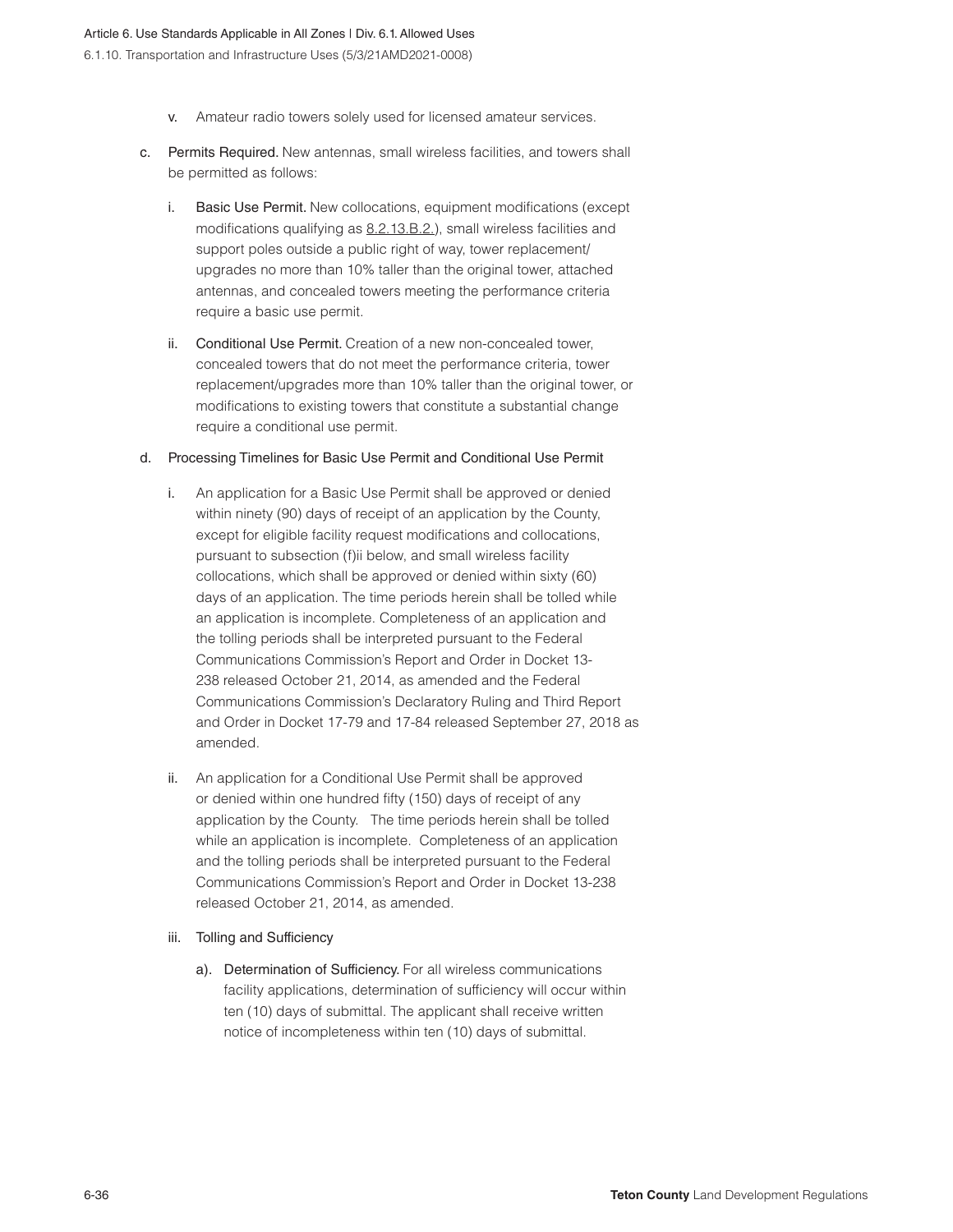- b). Non-Small Wireless Facility Applications. If an application is determined incomplete and the applicant receives written notice within ten (10) days of submittal, the processing timeline, or "shot clock", for the application shall toll.
- c). Small Wireless Facility Applications. If an application is determined incomplete and the applicant receives written notice within ten (10) days of submittal, the processing timeline, or "shot clock," shall reset upon submittal of supplemental information. For subsequent determinations of sufficiency, the "shot clock" shall toll if the application is determined insufficient and the applicant is notified within ten (10) days of resubmittal.

#### e. General Requirements

- i. Location Preference of New Antenna Array & New Towers. Locating a new antenna array and new tower shall be in accordance with the below preferred locating alternatives order. Where a lower ranked alternative is proposed, the applicant must file relevant information demonstrating that despite diligent efforts to adhere to the established hierarchy within the search area, higher ranked options are not technically feasible, practical or justified given the location of the proposed wireless communications facility:
	- a). Concealed attached antenna, collocated or combined antenna on an existing tower
	- b). Non-concealed attached antenna
	- c). Concealed freestanding tower
	- d). Substantial changes to an existing tower
	- e). Non-concealed freestanding tower
- ii. Collocation, and other modifications to existing facilities pursuant to Section 6409 of the Middle Class Tax Relief and Job Creation Act of 2012 (47 U.S.C. §1445(a)).
	- a). Modifications to facilities that involve the addition, removal, and/ or replacement of transmission equipment that do not substantially change the physical dimensions of an existing tower, antenna support structure or base station shall be subject to the basic use permit requirements of c.i. Streamlined process for collocation approvals are subject to the procedures set forth for a Basic Use Permit.
	- b). For the purpose of this Subsection, "substantial change" means the following: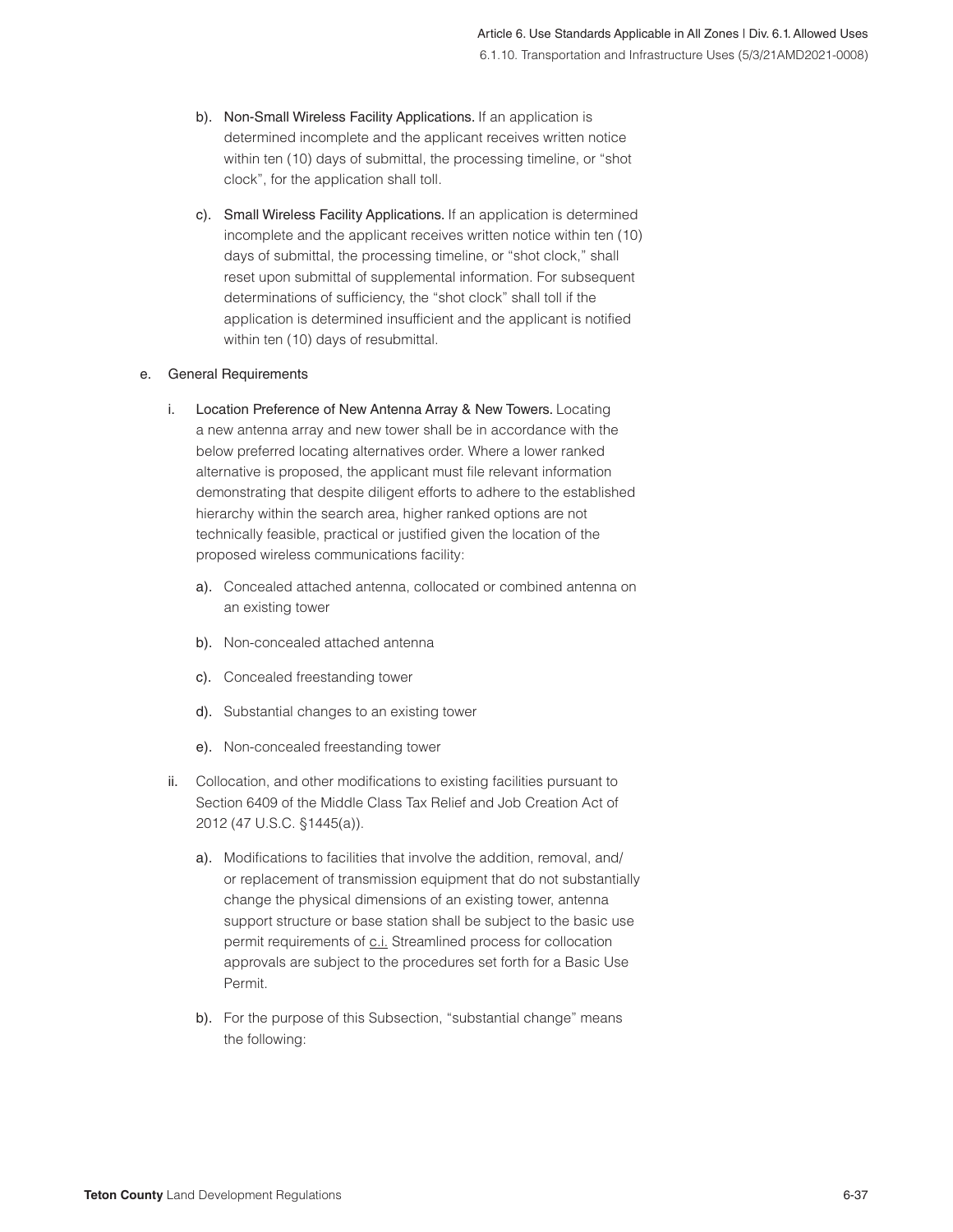- 1). The mounting of the proposed antenna on the tower would increase the existing height of the tower by more than 10%, or by the height of one additional antenna array with separation between the top of the nearest existing antenna to the base of the proposed antenna not to exceed twenty feet, whichever is greater, except that the mounting of the proposed antenna may exceed the size limits set forth in this paragraph if necessary to avoid interference with existing antennas; or
- 2). The mounting of the proposed antenna would involve the installation of more than the standard number of new equipment cabinets for the technology involved (not to exceed four) or more than one new equipment shelter; or
- 3). The mounting of the proposed antenna would involve adding an appurtenance to the body of the tower that would protrude from the edge of the tower more than twenty feet, or more than the width of the tower structure at the level of the appurtenance, whichever is greater, except that the mounting of the proposed antenna may exceed the size limits set forth in this paragraph if necessary to shelter the antenna from inclement weather or to connect the antenna to the tower via cable; or
- 4). The mounting of the proposed antenna would involve excavation outside the current tower site, defined as the current boundaries of the leased or owned property surrounding the tower and any access or utility easements currently related to the site.
- c). Increases to height allowed by e.ii. above the existing tower shall be based on the maximum height allowed by the original approval (if applicable), not affect any tower lighting, and shall comply with 5.3.2.H. Concealed attached antennas located on a roof top, not constructed exclusively for wireless service, shall not be considered a tower or a base station and shall be limited to the maximum height approved.
- d). Additional equipment shall maintain the appearance intended by the original facility, including, but not limited to, color, screening, landscaping, camouflage, concealment techniques, mounting configuration, or architectural treatment. Notwithstanding this provision, the Planning Director may approve a modification where maintaining the original design is not feasible, provided that the applicant provides evidence demonstrating that the modification's design or configuration is necessary, does not defeat the existing concealment technique in the view of a resonable person, and is the least obtrusive means of accomplishing the objective.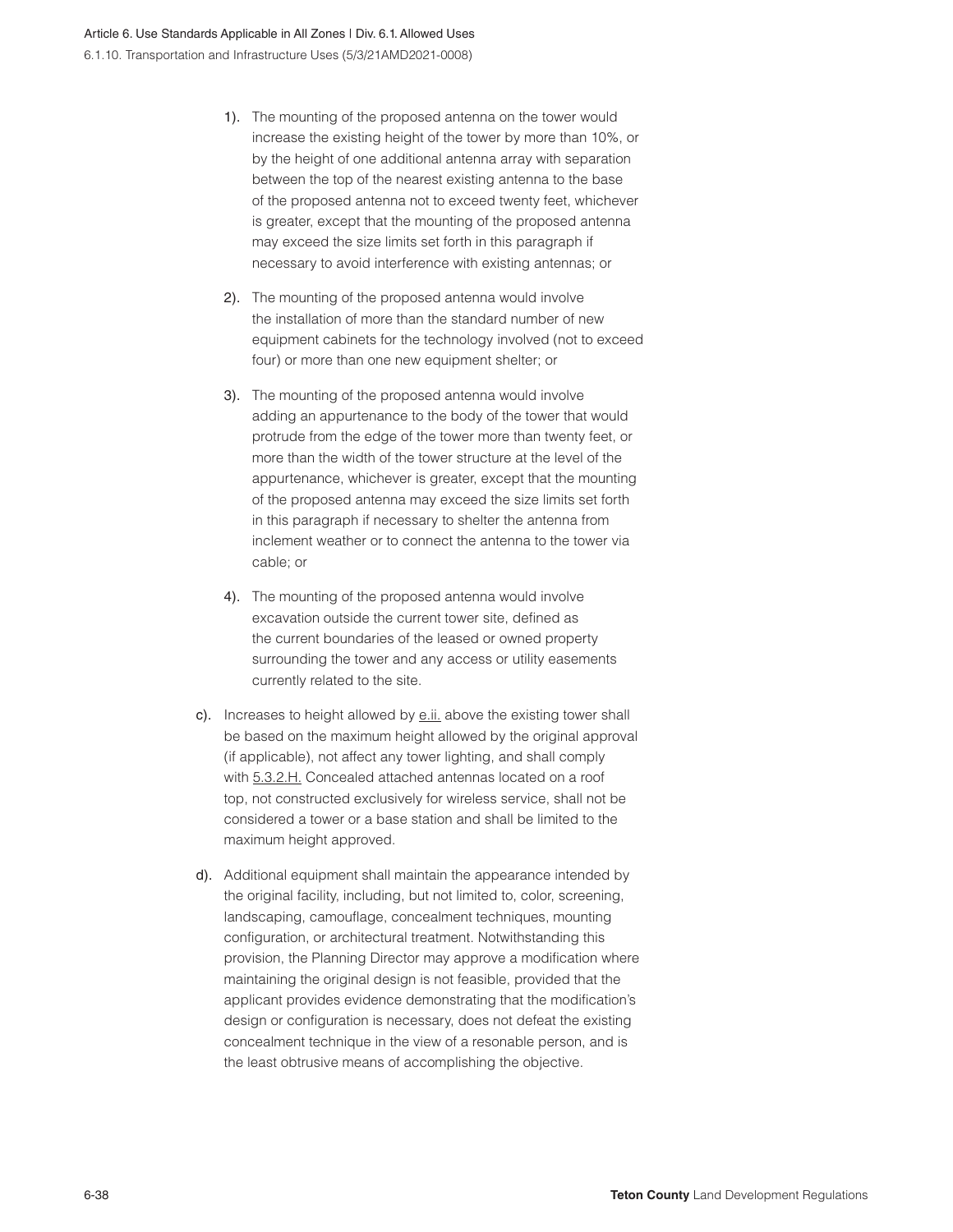- iii. Tower Replacement/Upgrade. Existing towers may be replaced or upgraded pursuant to this Section, provided that the replacement or upgrade accomplishes a minimum of one of the following: 1) reduces the number of towers; 2) reduces the number of nonconforming towers; 3) replaces an existing tower with a new tower to improve either network functionality or structural integrity; 4) replaces an existing nonconcealed tower with a concealed tower. Replacements and upgrades are subject to the following:
	- a). Setbacks. A replacement of an existing tower shall not be required to meet new setback standards so long as the new tower and its equipment compound are no closer to any property lines or dwelling units as the tower and equipment compound being replaced, even if the old tower had nonconforming setbacks.
	- b). Breakpoint Technology. A replacement tower shall use breakpoint technology in the design.
	- c). Landscaping. At the time of replacement or upgrade, the tower equipment compound shall be brought into compliance with any applicable landscaping requirements.
- iv. Concealed & Non-concealed Attached Antenna. Antennas may be mounted onto a support structure that is not primarily constructed for the purpose of holding attachment antennas, subject to the following standards:
	- a). Concealed and non-concealed attached antennas are permitted in all zones.
	- b). The top of the concealed attached antenna shall not extend more than 15 feet above the existing or proposed building or structure to which it is attached. Notwithstanding this provision, the height of the antenna shall not extend more than 8 feet above the maximum allowed height for a structure in the zone in which it is located.
	- c). Non-concealed attachments shall be allowed only on electrical transmission towers, utility poles, and existing light stanchions subject to approval by the Planning and Building Services Department and utility company. Additional height may be allowed to accommodate the minimum safety separation necessary from electrical lines, as required by the National Electrical Safety Code and the utility provider.
	- d). Except for non-concealed attached antennas, feed lines and antennas shall be designed to architecturally match the façade, roof, wall, and/or structure on which they are affixed or otherwise blend with the existing structural design, color, and texture.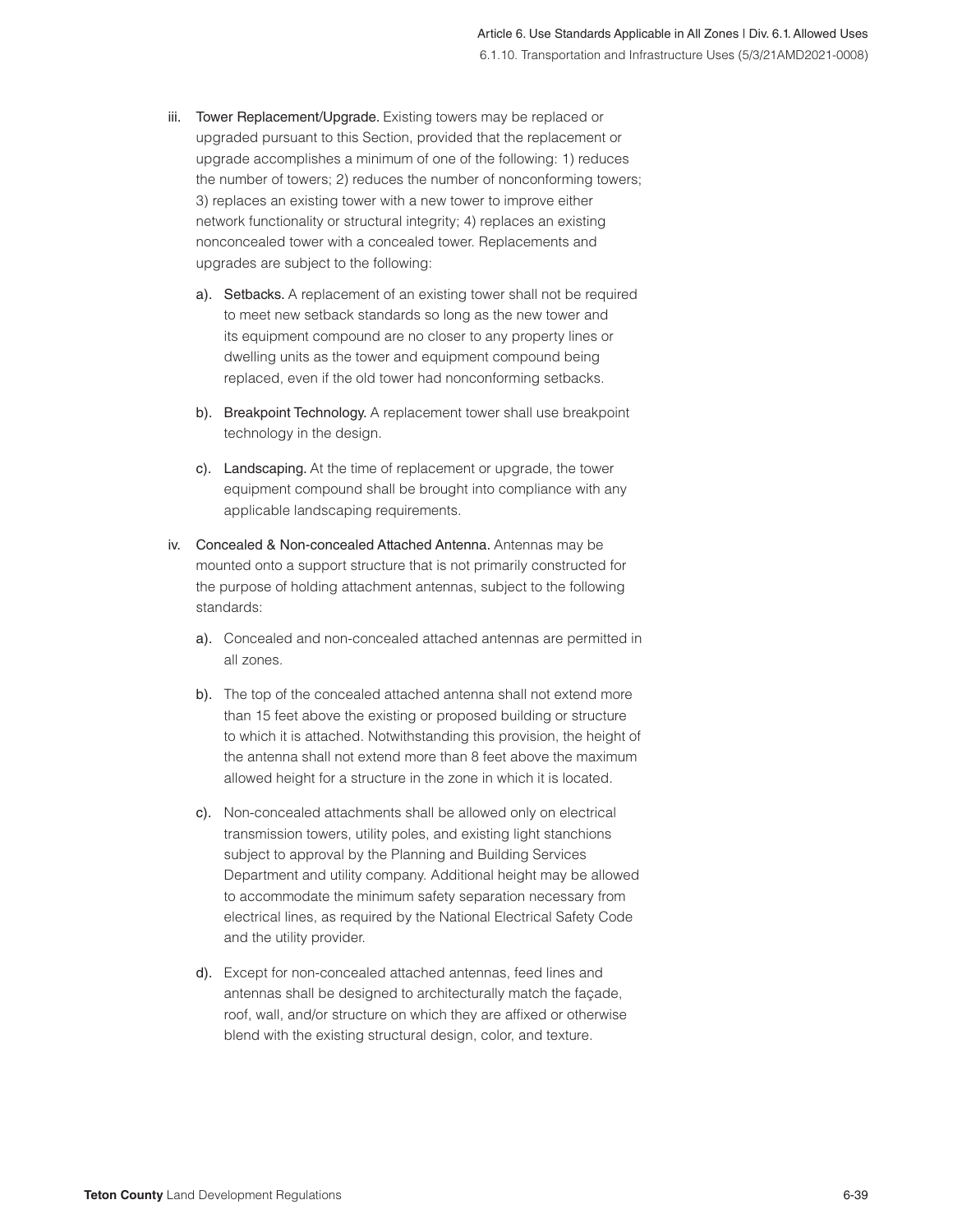- e). Where the proposed attached antennas do not meet the standards set forth by subsections B through D above, a Conditional Use Permit is required, with a neighbor notification radius of 1,300 feet, and a Wireless Adjustment (if applicable).
- f). If an equipment compound or cabinet is proposed that is not within an existing building, the standards in 6.1.10.D.2.e.v.e-f. shall apply.
- v. Concealed and Non-concealed Towers. New freestanding towers are permitted in the following zones: AC-TC, BC-TC, BP-TC, NC-TC, NR-1, WHB, P, PR, P/SP-TC, R-1, R-2, R-3, R-TC, S-TC, and WC. All new freestanding towers are required to be concealed unless it can be clearly demonstrated to the satisfaction of the Board of County Commissioners that a non-concealed tower will more effectively minimize visual impacts than a concealed tower. New freestanding towers are prohibited in the AR-TC, MHP-TC, OP-TC, and PUD-AH zones. All new communications towers shall be subject to the following standards:
	- a). Performance Criteria for Concealed Towers. To encourage facilities that blend well with Teton County's landscape, concealed towers that meet the following performance criteria may be processed as a Basic Use Permit. Performance criteria:
		- 1). The concealed tower is designed to resemble the surrounding landscape and other natural features and is designed to be contextual in size, shape, and color with the scenic content immediately adjacent to its location. Flagpoles or new light stanchions, or other similar man-made structures, will be processed as a Conditional Use facility.
		- 2). A minimum of 70% of the concealed tower is screened from view by existing vegetation, topography, or other existing structures from any State Highway and all County Roads designated a Scenic Areas pursuant to 5.3.2.B.
		- 3). Viewsheds are not significantly impacted by the proposed concealed facility.
		- 4). The concealed tower does not extend higher than the dominant background where it is located or otherwise penetrate the skyline as defined in 5.3.2.H.
		- 5). For proposals with a height of less than 75 feet tall that meet the performance criteria, the Planning Director shall review a photosimulation, site plan, and elevation of the proposed tower, and staff shall approve or deny a Basic Use Permit review process within two weeks after the Preapplication Conference meeting.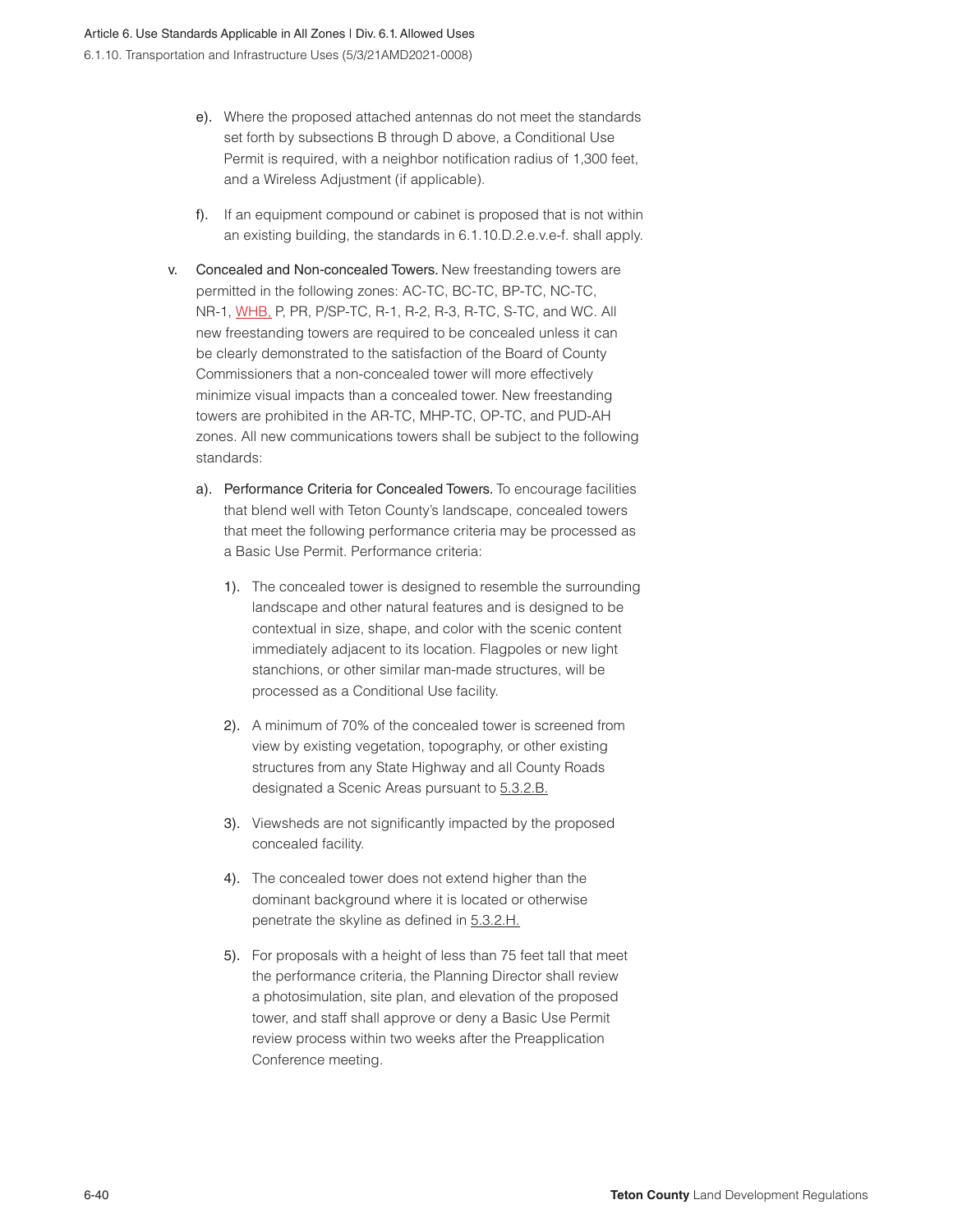#### C. Display of Vehicles for Sale

Vehicles shall not be displayed for sale in nonresidential parking areas except licensed bona-fide automobile dealerships, and excepting casual display by vehicle owners who are employees or patrons present on the premises at the times of such display.

#### D. Repair Work Prohibited

No repair work that renders the vehicle inoperable for more than 24 hours shall be permitted on off-street parking or loading facilities.

#### E. Snow Storage Prohibited

The storage of plowed snow for more than 48 hours is prohibited in required offstreet parking and loading areas.

## 6.2.5. Off-Street Parking and Loading Design Standards

#### (5/3/21AMD2021-0008)

All off-street parking and loading facilities shall meet the following design standards:

#### A. Surface and Drainage

- 1. Compaction and Drainage. Parking and loading areas, aisles, and access drives shall be compacted and paved or surfaced in conformity with applicable specifications to provide a durable surface, shall be graded and drained so as to dispose of surface water runoff without damage to private or public land, roads, or alleys, and shall conform with any additional standards for drainage prescribed by these LDRs, or other applicable regulations and standards.
- 2. Paving Required. Outdoor, off-street parking and loading areas, aisles and access drives shall be paved, except for the uses listed below, in which case parking areas, aisles and access drives may be gravel.
	- a. Detached single-family unit.
	- b. Uses in the BP-TC, R-1, R-2, R-3, NR-1, WHB, NC-TC, S-TC, and R-TC where the Planning Director determines there is no need to delineate required parking, loading or access areas.
- 3. Landscape Islands. Parking lots shall include landscaped islands to avoid large expanses of asphalt and shall be screened from off-site, or their view substantially filtered by vegetation.

#### B. Access and Circulation Standards

1. Unobstructed Access. Each required parking space shall have unobstructed access from a road or alley, or from an aisle or drive connecting with a road or alley except for approved tandem parking.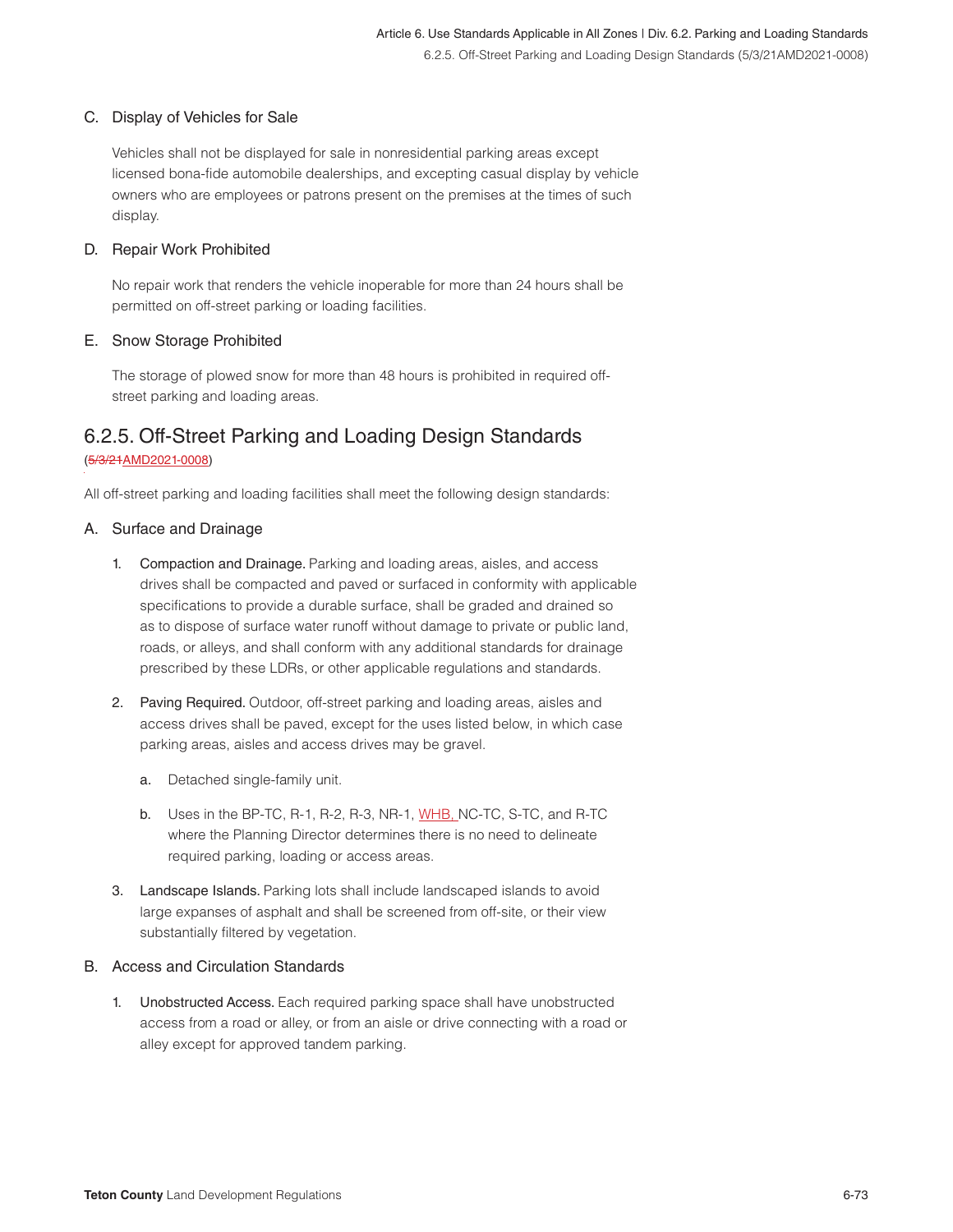#### D. Required Components of Livability

Each required affordable or workforce housing unit shall include, at a minimum, the components of livability required by the Housing Department Rules and Regulations.

#### E. Compliance with Rules and Regulations

Each required affordable or workforce housing unit shall comply with the Housing Department Rules and Regulations.

- The Jackson/Teton County Affordable Housing Department is responsible for administration of any affordable or workforce housing units established in accordance with this Division, as well as other housing units it is directed to administer by the Board of County Commissioners.
- 2. To assist in the administration of this Division, the Town and County have adopted the Jackson/Teton County Housing Department Rules and Regulations, which authorize the Housing Department to:
	- a. Manage and oversee all affordable and workforce housing units.
	- b. Enforce livability standards.
	- c. Administer the marketing of the units.
	- d. Establish rules for qualifying renters and buyers, and administer selection of renters and buyers.
	- e. Establish rules for and monitor the units to ensure applicants, renters, and sellers comply with the requirements of this Division and the Rules and Regulations. The Rules and Regulations also include rules addressing:
		- i. Renter and buyer non-compliance, which include but are not limited to requirements for disqualification and prosecution for fraud.
		- ii. Seller non-compliance (for initial or subsequent sales), which include but are not limited to issuance of an affidavit affecting title and prosecution for fraud.
		- iii. Housing Department reimbursement by the renter, seller, or applicant, for any attorney's fees and other costs associated with the Department's compliance enforcement.

## 6.3.5. Method for Providing Required Affordable Workforce Housing (5/3/21<u>AMD2021-0008</u>)

#### A. Standards Applicable to All Methods

Regardless of the method used to provide the affordable workforce housing required, each required affordable or workforce housing unit provided shall comply with the following standards.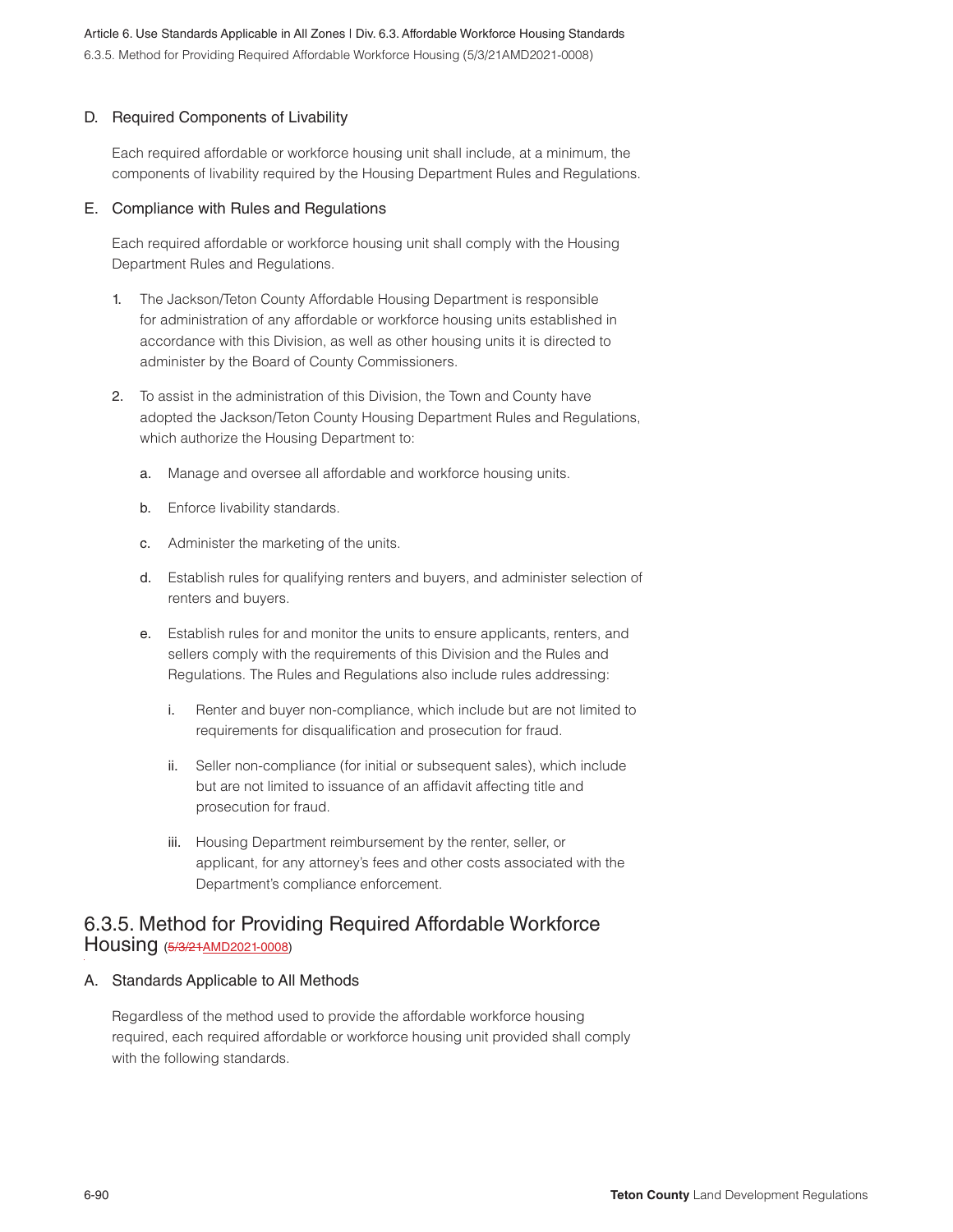- 1. Type. Each required affordable or workforce housing unit shall meet the standards of Sec. 6.3.4., as well as all other standards of these LDRs and the Housing Department Rules and Regulations.
- 2. Location. Each required unit shall be located in the Town of Jackson or in Teton County east of the Tetons, and shall be in an area determined suitable for affordable workforce housing.
- 3. Phasing. If the employee generating development is approved for phases, the required affordable workforce housing shall be provided in proportion to the phases of the employee generating development. The phasing plan shall be established in the Housing Mitigation Agreement. The phasing plan shall require a recalculation of the amount of affordable workforce housing required at each phase.
- 4. Deed Restriction. To ensure compliance with the standards of this Division, the property of each affordable workforce housing unit and the property of the employee generating development shall both be subject to a deed restriction and a Housing Mitigation Agreement. More specifically:
	- a. Deed restriction. The property of the affordable workforce housing unit and the property of the employee generating development shall be subject to a deed restriction, in perpetuity, in a form established and approved by the Housing Department, and included in the Rules and Regulations.
	- b. Housing Mitigation Agreement. The property of the affordable workforce housing unit and the property of the employee generating development shall also be subject to a Housing Mitigation Agreement which shall be recorded against the property of the employee generating development in a form acceptable to the County Attorney.

#### B. Preferred Methods

Each employee generating development subject to the requirements of this Division shall provide the required affordable workforce housing by one or a combination of the methods identified below, in order of priority. Alternate methods shall not be proposed.

- 1. Construction of required affordable workforce housing on the site of the employee generating development, or off-site. Below are LDRs intended to facilitate construction of required affordable workforce housing.
	- a. FAR exemption for affordable or workforce housing units. Applies in the WC zone, see the applicable zone.
	- b. FAR increases for more units. Applies in the AR zone, see the applicable zone.
	- c. FAR exemption for ARUs accessory to a nonresidential use. Applies in the AC, WC, OP, BP, R-1, R-2, R-3, NR-1, WHB, BC, and R zones, see the applicable zone.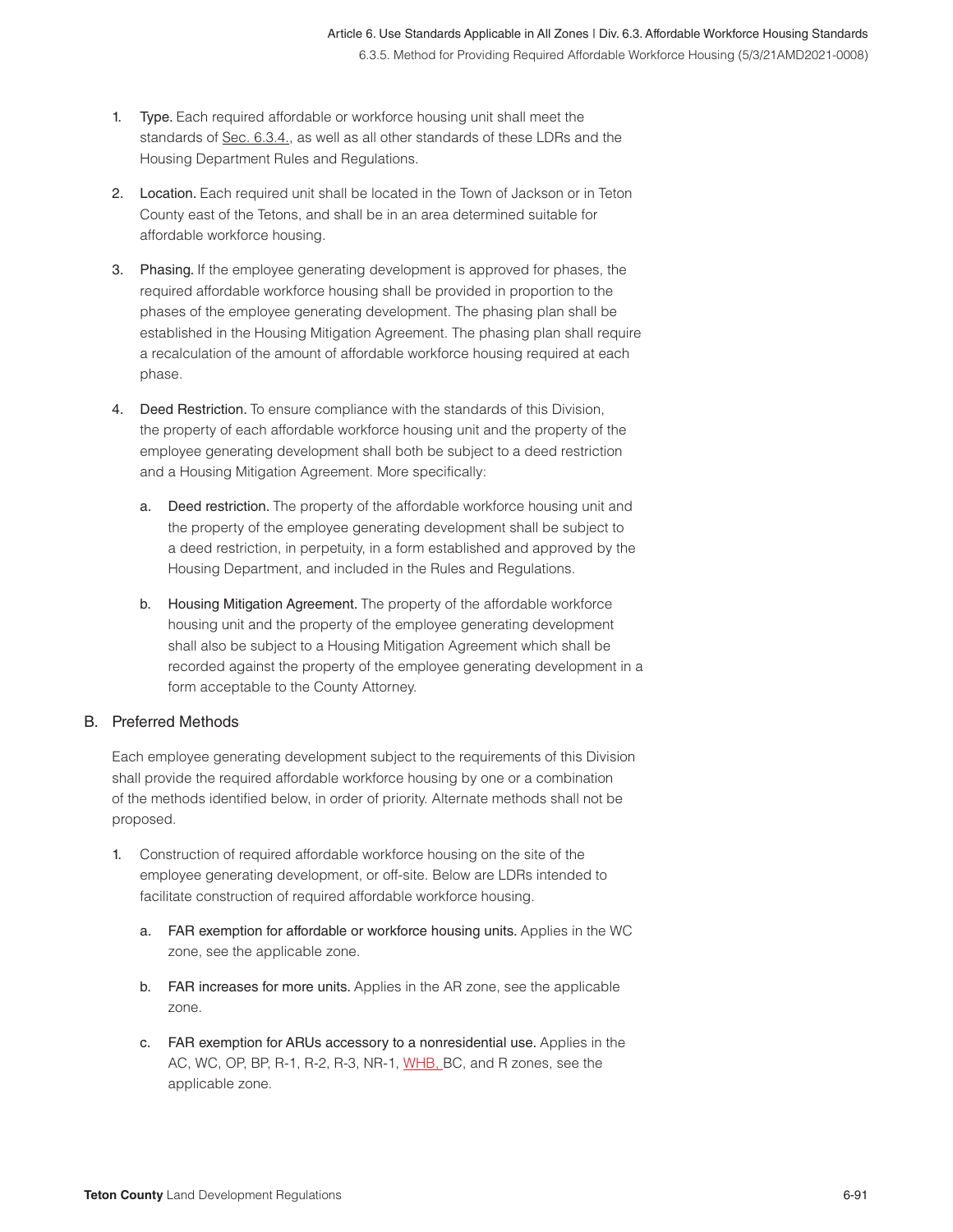# Article 7. Development Option and Subdivision **Standards Applicable in All Zones**

| 7.1.2. Rural Area Planned Residential Development (Rural PRD) (7/18/18 AMD 2021-0008)7-5        |  |
|-------------------------------------------------------------------------------------------------|--|
|                                                                                                 |  |
|                                                                                                 |  |
|                                                                                                 |  |
| 7.1.6. Complete Neighborhood Planned Residential Development (CN-PRD) (+/4/21AMD2021-0008) 7-13 |  |
|                                                                                                 |  |
|                                                                                                 |  |
|                                                                                                 |  |
|                                                                                                 |  |
|                                                                                                 |  |
|                                                                                                 |  |
|                                                                                                 |  |
|                                                                                                 |  |
|                                                                                                 |  |
|                                                                                                 |  |
|                                                                                                 |  |
|                                                                                                 |  |
|                                                                                                 |  |
|                                                                                                 |  |
|                                                                                                 |  |
|                                                                                                 |  |
|                                                                                                 |  |
|                                                                                                 |  |
|                                                                                                 |  |
|                                                                                                 |  |
|                                                                                                 |  |
|                                                                                                 |  |
|                                                                                                 |  |
|                                                                                                 |  |
|                                                                                                 |  |
|                                                                                                 |  |
|                                                                                                 |  |
|                                                                                                 |  |
|                                                                                                 |  |
|                                                                                                 |  |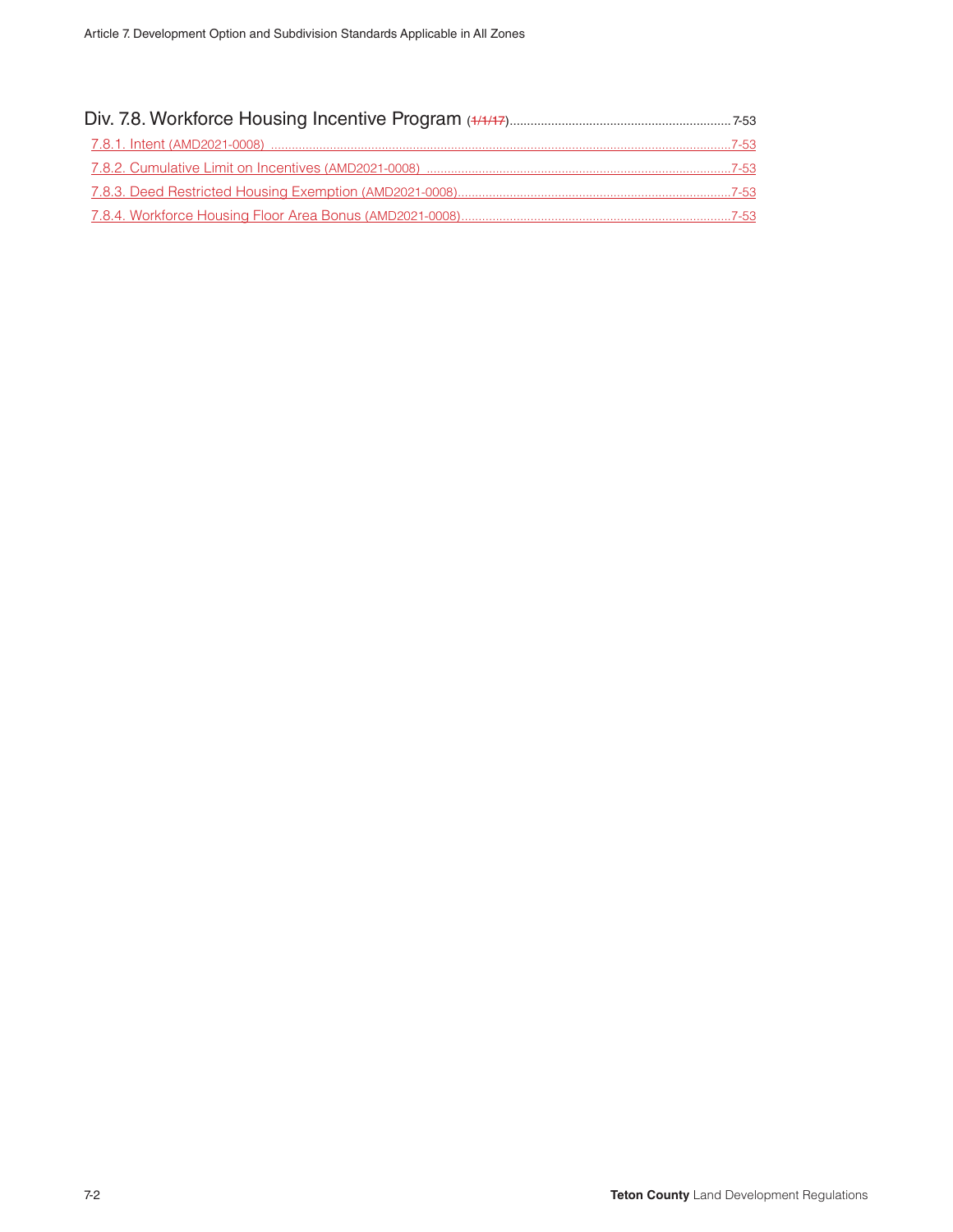# Div. 7.1. Development Option Standards

## 7.1.1. Development Options Schedule (5/3/21AMD2021-0008)

The tables below establish the development options allowed in each zone. The standards for each development option are established in this Division. The density and intensity requirements for each development option are located in the standards for the zone, found in Article 2.-Article 4. The thresholds for permitting allowed development options are also established by zone.

| County Character Zones - Development Options |                                    |                         |       |       |            |  |  |  |  |  |  |
|----------------------------------------------|------------------------------------|-------------------------|-------|-------|------------|--|--|--|--|--|--|
|                                              | <b>Complete Neighborhood Zones</b> | <b>Rural Area Zones</b> |       |       |            |  |  |  |  |  |  |
|                                              | <b>NR-1</b>                        |                         | $R-1$ | $R-2$ | <b>B-3</b> |  |  |  |  |  |  |
| Rural PRD (7.1.2.)                           |                                    |                         | DEV*  | DEV*  |            |  |  |  |  |  |  |
| Mobile Home Park (7.1.4.)                    |                                    |                         |       |       |            |  |  |  |  |  |  |
| Floor Area Option (7.1.5.)                   |                                    |                         |       |       |            |  |  |  |  |  |  |
| CN-PRD (7.1.6.)                              |                                    |                         | SKC.  |       |            |  |  |  |  |  |  |
| <b>Workforce Home Business</b>               |                                    |                         |       |       |            |  |  |  |  |  |  |

Key: SKC = Sketch Plan required DEV = Development Plan required DOP = Development Option Plan required  $-$  = Development option prohibited  $*$  = Sketch Plan optional

| County Legacy Zones - Development Options |  |                             |  |                         |             |  |      |                                                  |      |            |     |  |
|-------------------------------------------|--|-----------------------------|--|-------------------------|-------------|--|------|--------------------------------------------------|------|------------|-----|--|
|                                           |  | Complete Neighborhood Zones |  | <b>Rural Area Zones</b> | Civic Zones |  |      |                                                  |      |            |     |  |
|                                           |  |                             |  |                         |             |  | MHP- | $P/SP-$                                          |      |            |     |  |
| <b>Option</b>                             |  |                             |  |                         |             |  |      | AC-TCAR-TC WC OP-TCBP-TCBC-TC TC NC-TC S-TC R-TC |      |            | TC. |  |
| Rural PRD (7.1.2.)                        |  |                             |  |                         |             |  |      |                                                  |      | 7F\/*      |     |  |
| Mobile Home Park (7.1.4.)                 |  |                             |  |                         |             |  |      |                                                  |      |            |     |  |
| Floor Area Option (7.1.5.)                |  |                             |  |                         |             |  |      |                                                  |      | חר         |     |  |
| CN-PRD (7.1.6.)                           |  |                             |  |                         |             |  |      |                                                  | SKC. | <b>SKC</b> |     |  |
| <b>Workforce Home Business</b>            |  |                             |  |                         |             |  |      |                                                  |      |            |     |  |

Key:  $P =$  Development option allowed with appropriate permit  $-$  = Development option prohibited SKC = Sketch Plan required DEV = Development Plan required DOP = Development Option Plan required \* = Sketch Plan optional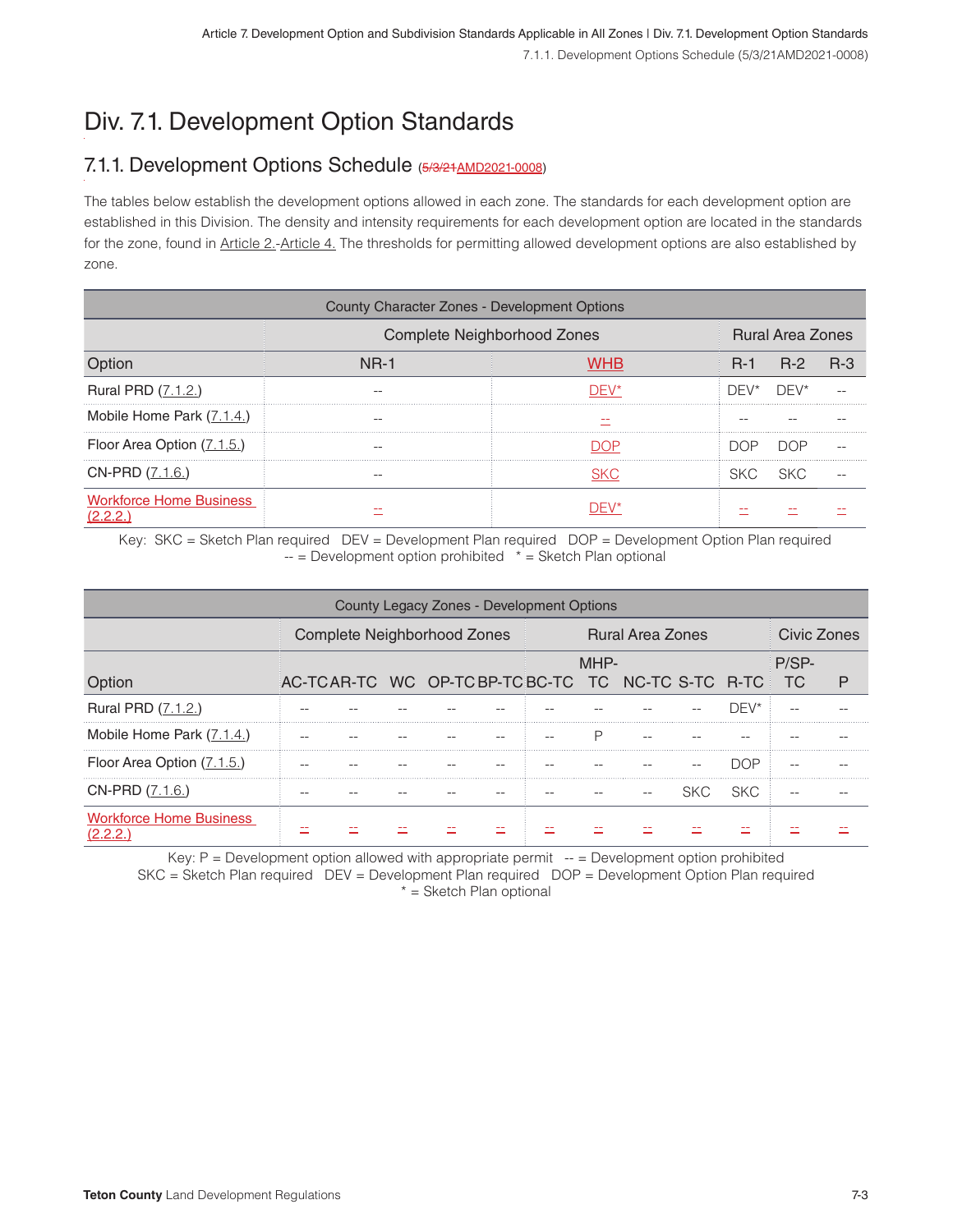Article 7. Development Option and Subdivision Standards Applicable in All Zones | Div. 7.1. Development Option Standards

7.1.1. Development Options Schedule (5/3/21AMD2021-0008)

PAGE INTENTIONALLY LEFT BLANK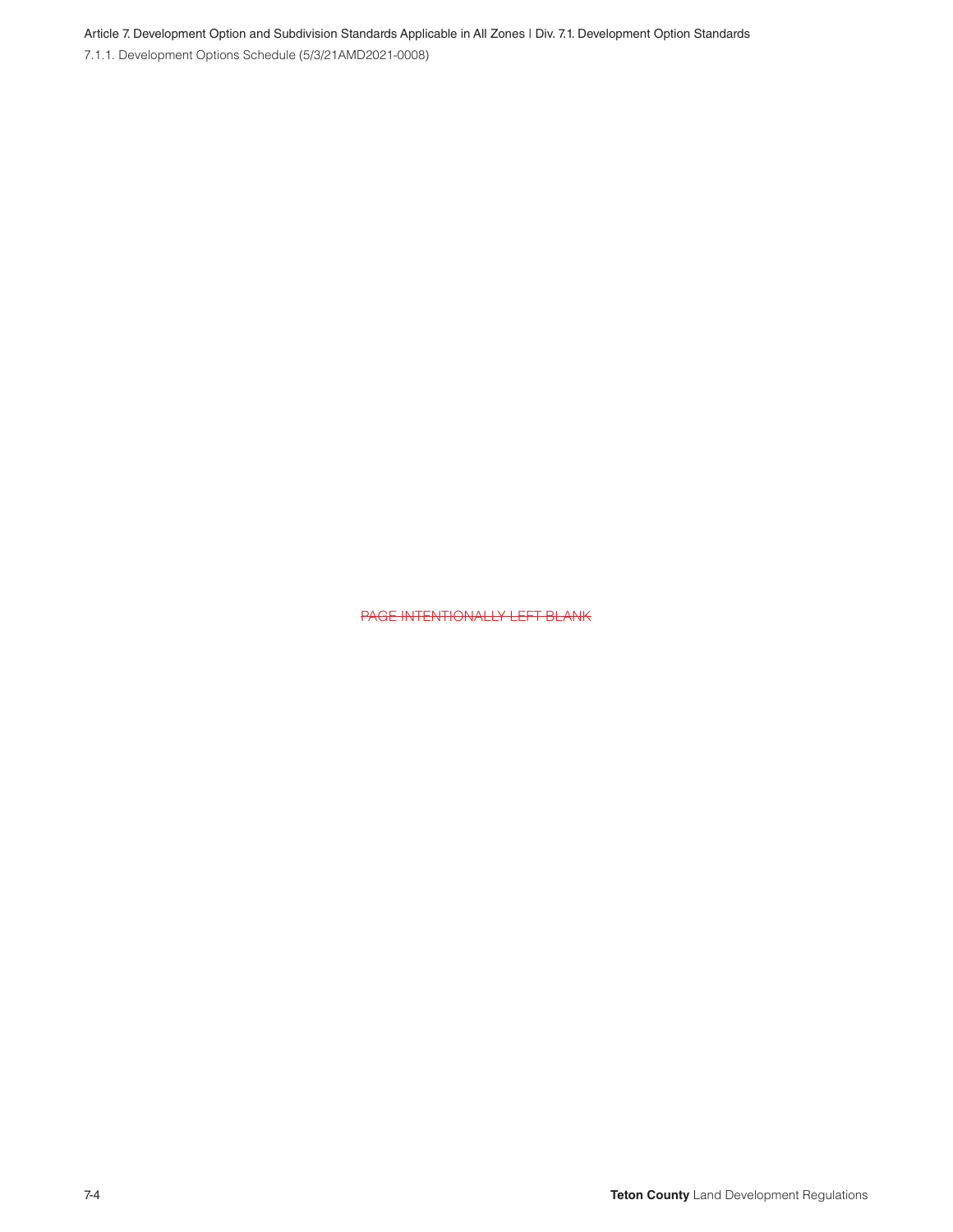## 7.1.2. Rural Area Planned Residential Development (Rural PRD) (7/18/18AMD2021-0008)

#### A. Intent

- 1. Purpose. The purpose of the Rural PRD is to encourage conservation of open space and clustering of development by granting more density in exchange for clustering and permanently conserved open space. The goal of the Rural PRD is to provide a rural area landowner with a subdivision option that is better for wildlife, scenery, and/or agriculture than just selling individual 35 acre tracts.
- 2. Location. Each Rural PRD includes a conservation area and one or more development areas that are entirely outside the conservation area. The Rural PRD is the appropriate tool when locating both the conservation area and clustered development area(s) in a rural area of the community, as identified in the Illustration of Our Vision chapter of the Comprehensive Plan.
- 3. Comprehensive Plan. The Rural PRD is primarily based on the Comprehensive Plan direction of Policy 1.4.c.
- 4. Applicable Zones. The Rural PRD may be used in the R-1, R-2, WHB, and R-TC zones.

#### B. Required Conservation Area

The conservation area shall meet the standards of Div. 7.3. in addition to the standards of this Section.



- 2. Conservation Value. At least one of the conservation values listed below shall be a protected conservation value identified pursuant to Subsection **7.3.2.A.**.
	- a. Wildlife
	- b. Scenic
	- c. Agriculture
- 3. Noncontiguous PRD. The site of a Rural PRD may be noncontiguous pursuant to the rules for measurement in Section 9.4.4.
- 4. Already Conserved Land. Land already under conservation easement shall not count toward the calculation of allowed dwelling units per PRD GSA in Subsection C.1. unless the dwelling units are already allowed by the conservation easement.

**EXAMPLE:** A 1970s conservation easement reserves 2, 3-acre homesites on 55 acres. The base R1 zoning does not allow 2 units without approval of a PRD. The existing conservation easement may be used in a PRD application for the 2 units allowed by the easement, but may not be used to propose more than 2 units.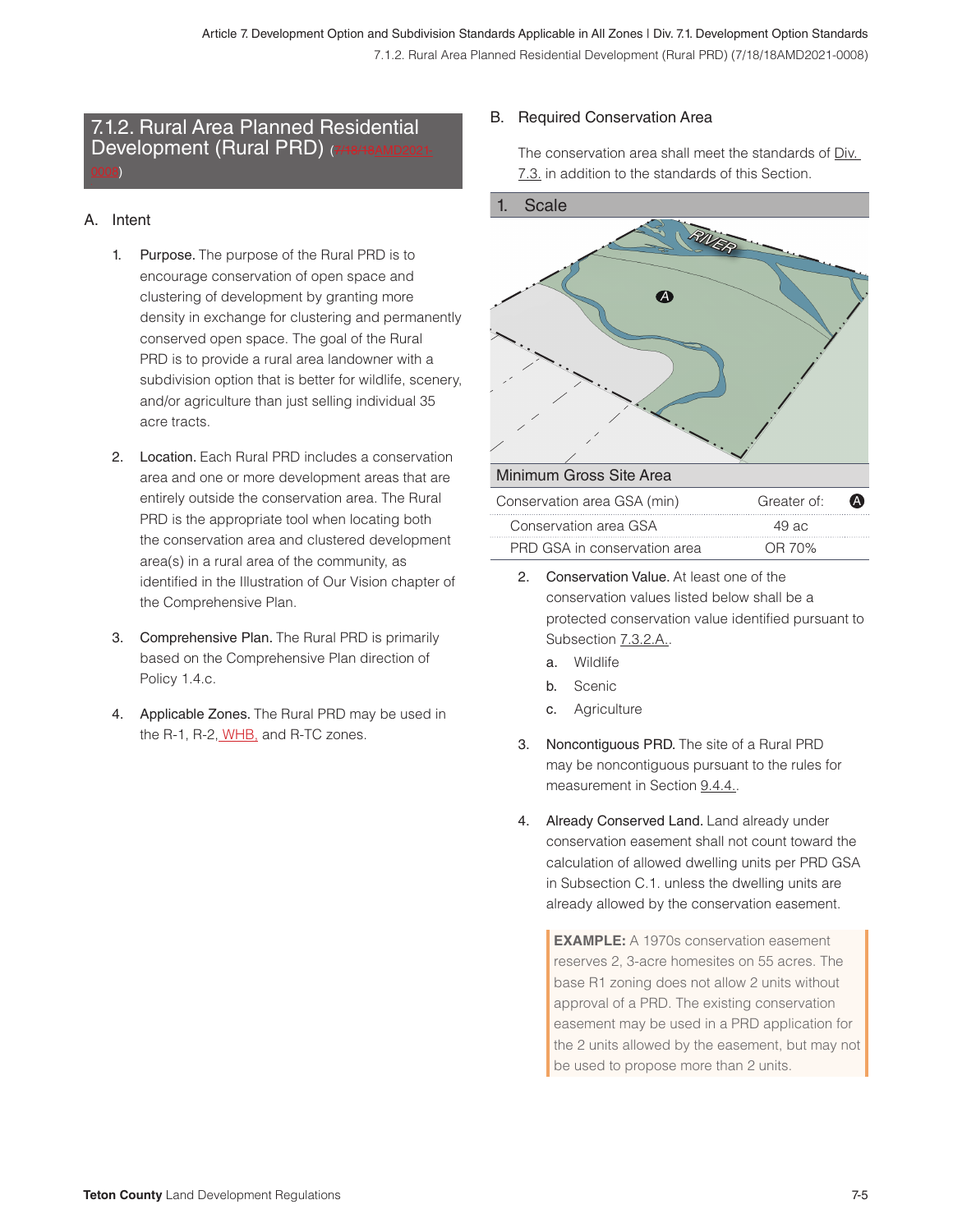## 7.1.5. Floor Area Option  $(7)$

#### A. Intent

- 1. Purpose. The purpose of the Floor Area Option is to achieve conservation and stewardship of rural parcels on which landscape level clustering is not achievable, or whose owners are willing to relinquish subdivision rights in exchange for additional floor area. The intent of the Floor Area Option is that the stewardship, permanence, and additional limitations on development and use of the conservation area are of greater benefit to the conservation goals of the community than the impacts of the additional floor area.
- 2. Location. The Floor Area Option is primarily intended for use on properties that cannot be subdivided but are large enough to provide conservation value to the community.
- 3. Comprehensive Plan. The Floor Area Option is primarily based on the Comprehensive Plan direction of Policy 1.4.c.
- 4. Applicable Zones. The Floor Area Option may be used in the R-1, R-2, WHB, and R-TC zones.

#### B. Required Conservation Area

The conservation area shall meet the standards of Div. 7.3. in addition to the standards of this Section.



- 2. Conservation Value. At least one of the conservation values listed below shall be a protected conservation value identified pursuant to Subsection **7.3.2.A.**.
	- a. Wildlife
	- b. Scenic
	- c. Agriculture
- 3. Noncontiguous Floor Area Option. The site of a Floor Area Option may be noncontiguous pursuant to the rules for measurement in Section 9.4.4.
- 4. Development Area Included. The reserved development area may be included in the conservation easement, as determined by the holder of the conservation easement. However, the standards of Div. 7.3. shall only apply outside of the development area. Allowances within the development area are established in Subsection C.
- 5. Already Conserved Land. Land already under conservation easement shall not count toward the calculation of additional floor area or ARUs per GSA in Subsection C.1. unless the development is already allowed by the conservation easement.

**EXAMPLE:** A 1970s conservation easement reserves a 8,000 sf home and 5,000 sf guesthouse on 55 acres. The base R1 zoning does not allow the reserved development without approval of a Floor Area Option. The existing conservation easement may be used in a Floor Area Option application for the development reserved by the easement, but may not be used to propose additional development.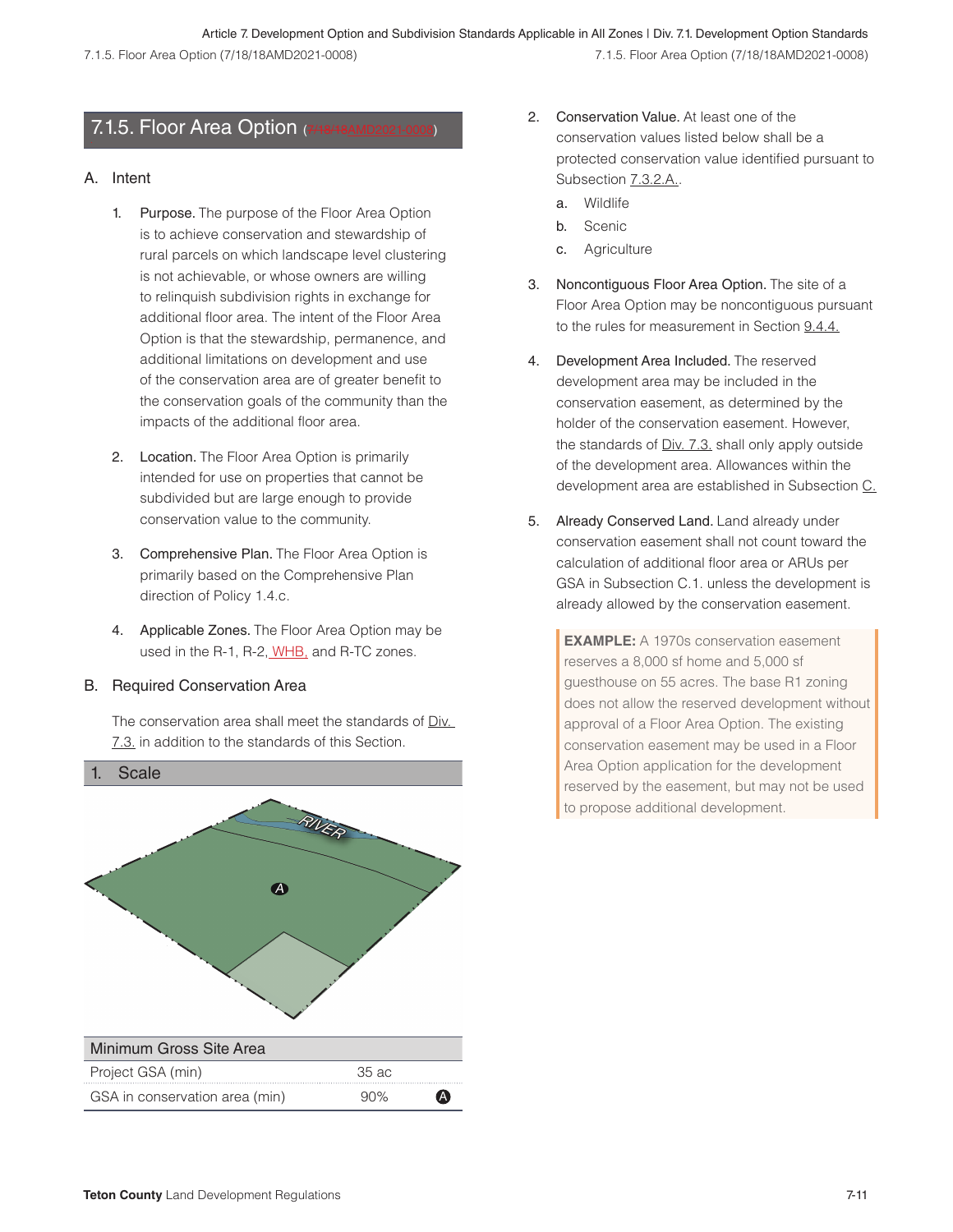### 7.1.6. Complete Neighborhood Planned Residential Development (CN-PRD) (1/4/21AMD2021-0008)

#### A. Intent

- 1. Purpose. The purpose of the CN-PRD is to encourage conservation and preservation of rural areas of the community in exchange for additional development in complete neighborhood areas identified as appropriate for growth. The goal of the CN-PRD is to provide a conservation incentive that conserves rural areas while also reducing the amount of development potential in those areas.
- 2. Location. Each CN-PRD contains a rural area that includes the required conservation area and may also include reserved rural development areas. Each CN-PRD also contains one or more development areas in a complete neighborhood. Rural areas and complete neighborhoods are identified in the Illustration of Our Vision chapter of the Comprehensive Plan.
- 3. Comprehensive Plan. The CN-PRD is primarily based on the Comprehensive Plan direction of Policies 1.4.a. and 1.4.c.
- 4. Applicable Zones. The CN-PRD may be used in the R-1, R-2, WHB, R-TC, S-TC, and PR zones as further defined in this Section.

#### B. Required Conservation Area

The conservation area shall meet the standards of Div. 7.3. in addition to the standards of this Section.



| Minimum Gross Site Area              |             |  |
|--------------------------------------|-------------|--|
| Rural GSA (min)                      |             |  |
| East of Teton Range (JH)             | $105$ ac.   |  |
| West of Teton Range (Alta)           | 70 ac.      |  |
| Rural GSA in conservation area (min) | $90\%$<br>A |  |

- 2. Location. The conservation area shall be located in the R-1, R-2, or R-TC zone.
- 3. Noncontiguous PRD. The conservation area may be noncontiguous pursuant to the rules for measurement in Section 9.4.4..
- 4. Conservation Value. At least one of the conservation values listed below shall be a protected conservation value identified pursuant to Subsection 7.3.2.A..
	- a. Wildlife
	- b. Scenic
	- c. Agriculture
- 5. Already Conserved Land. Land already under conservation easement shall not count toward the calculation of allowed CN dwelling units per Rural GSA in Subsection D.1..; and shall not count toward the calculation of allowed Rural dwelling units per Rural GSA in Subsection C.1. unless the dwelling units are already allowed by the conservation easement.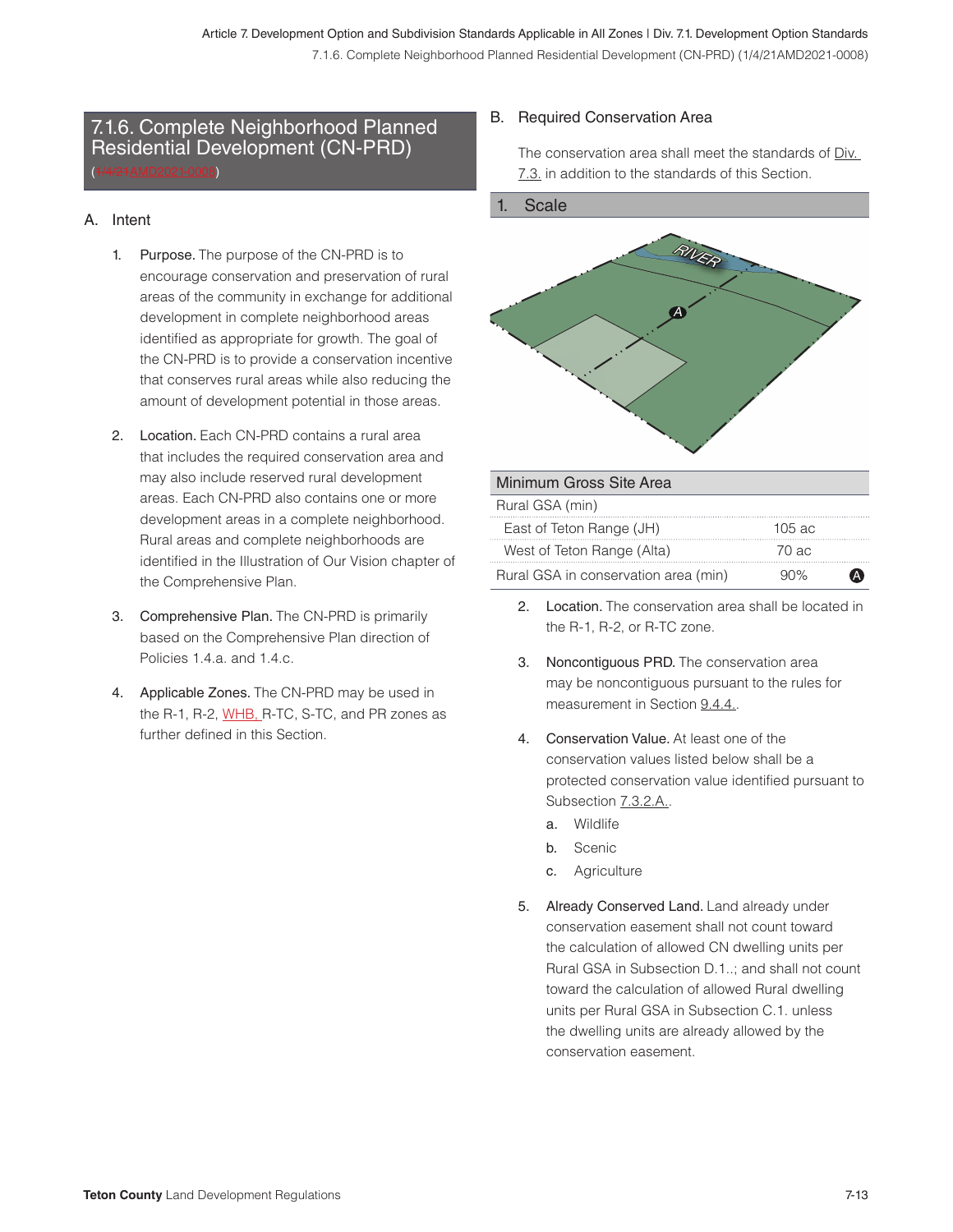Article 7. Development Option and Subdivision Standards Applicable in All Zones | Div. 7.2. Subdivision Standards 7.2.1. Subdivision Types Schedule (5/3/21AMD2021-0008)

## Div. 7.2. Subdivision Standards

This Division contains the development standards required for subdivision, such as requirements for new roads, water and sewer infrastructure, utilities, parks, and other physical improvements necessary to safely serve newly subdivided property and minimize impacts on existing community services and infrastructure. See Sec. 8.5.3. for the procedure to subdivide property.

## 7.2.1. Subdivision Types Schedule (5/3/21 AMD 2021-0008)

The tables below establish the subdivision types allowed in each zone. The standards for all subdivisions and each subdivision type are established in this Division. The density and intensity requirements for each subdivision type are located in the standards for the zone, found in Article 2.-Article 4. The thresholds for permitting allowed subdivision are also established by zone.

| County Character Zones - Subdivision Types |                                              |            |  |             |  |           |  |  |  |  |
|--------------------------------------------|----------------------------------------------|------------|--|-------------|--|-----------|--|--|--|--|
|                                            | Complete Neighborhood Zones Rural Area Zones |            |  |             |  |           |  |  |  |  |
|                                            | <b>NR-1</b>                                  | <b>WHB</b> |  | R-1 R-2 R-3 |  | Standards |  |  |  |  |
| <b>Land Division</b>                       |                                              |            |  |             |  | 7.2.3.    |  |  |  |  |
| Condominium/Townhouse                      |                                              |            |  |             |  |           |  |  |  |  |

Key:  $P =$  Development option allowed with appropriate permit  $-$  = Development option prohibited

| County Legacy Zones - Subdivision Types |                             |        |                |                |   |                         |      |                                                          |        |  |         |             |           |
|-----------------------------------------|-----------------------------|--------|----------------|----------------|---|-------------------------|------|----------------------------------------------------------|--------|--|---------|-------------|-----------|
|                                         | Complete Neighborhood Zones |        |                |                |   | <b>Rural Area Zones</b> |      |                                                          |        |  |         | Civic Zones |           |
|                                         |                             |        |                |                |   |                         | MHP- | AC-TCAR-TC WC OP-TCBP-TCBC-TC TC NC-TC S-TC R-TC TC P-TC |        |  | $P/SP-$ |             | Standards |
| <b>Land Division</b>                    | P                           | $\Box$ | $\Box$         | P              | P | $\vdash$ $\mathsf{P}$   |      |                                                          | $\Box$ |  |         |             | 7.2.3.    |
| Condominium/<br>Townhouse               |                             | P      | $\overline{P}$ | $\overline{P}$ | P |                         |      |                                                          |        |  |         |             | 7.2.4.    |

Key:  $P =$  Development option allowed with appropriate permit  $-$  = Development option prohibited